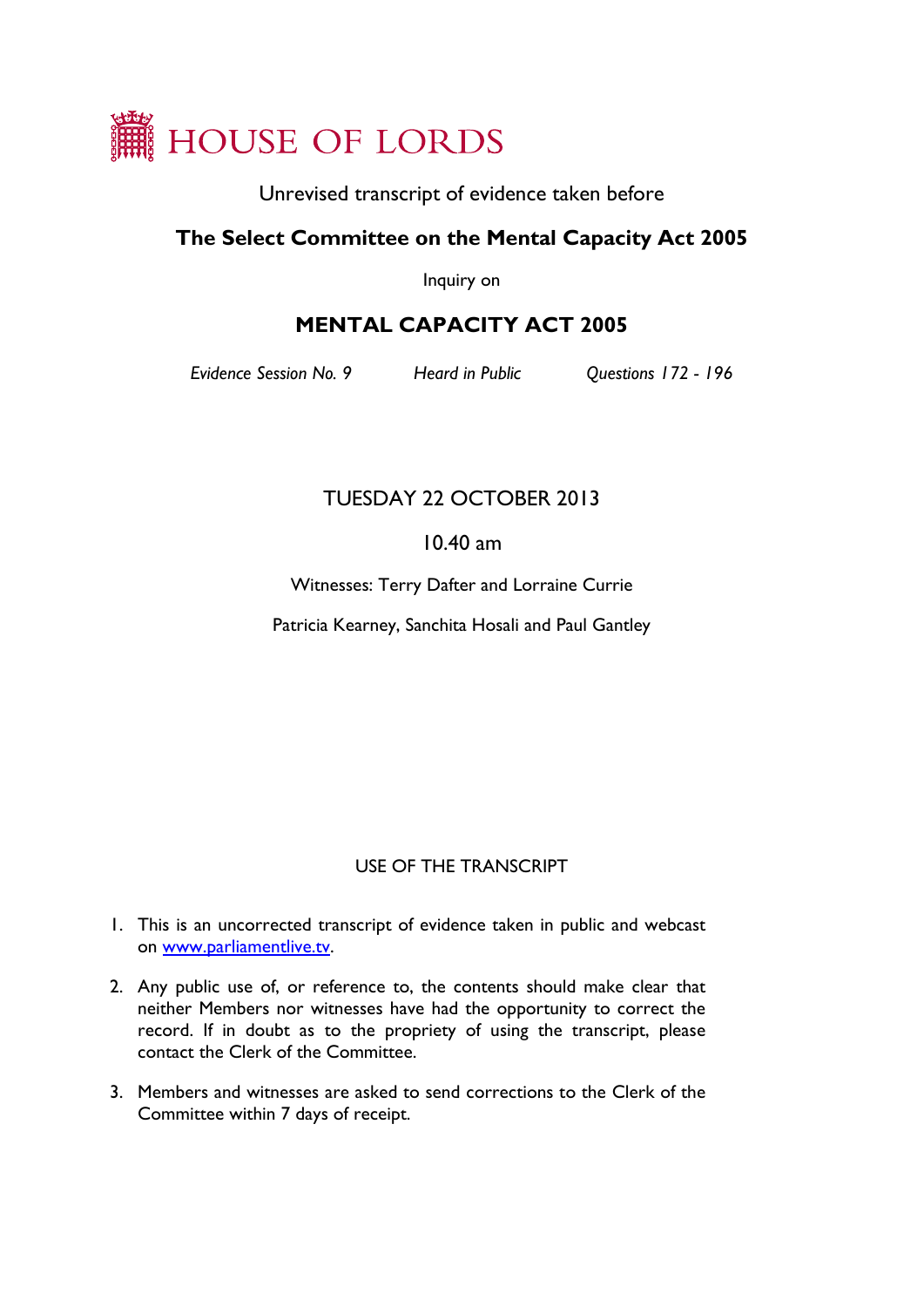Members present

Lord Hardie (The Chairman) Lord Alderdice Baroness Barker Baroness Browning Baroness Hollins Baroness McIntosh of Hudnall Lord Patel of Bradford Lord Swinfen Lord Turnberg

### **Examination of Witnesses**

 $\overline{\phantom{a}}$ 

**Terry Dafter,** former Joint Chair of the ADASS Mental Health Policy Network, and **Lorraine Currie**, Commissioner for MCA/DoLS at Shropshire County Council

**Q172 The Chairman:** Good morning, Mr Dafter and Ms Currie. Thank you very much for coming along to give evidence and for the written submissions that you have made to the Committee. They are very full and very interesting. Hopefully we can explore your evidence in a little more detail. You will be aware that this evidence session is recorded and broadcast. Mr Dafter, your submission refers to the fact that the sector is moving towards a clearer understanding of what constitutes good practice. What is good practice in the implementation of the Act and what is the role of directors of adult social services?

*Terry Dafter*: Directors of social services have to take a strong lead around the Mental Capacity Act. If they do not model it and encourage its use, and encourage a culture within their organisations in which social workers and other practitioners feel able to practise the Mental Capacity Act and be supported in making some very difficult decisions sometimes, I think we are failing in our responsibility. For me, good practice within a local authority would be demonstrated by a clear commitment from the director in support of it. There should be some embedding of the Mental Capacity Act in social work practice; good, comprehensive training and awareness-raising among staff; and elected members should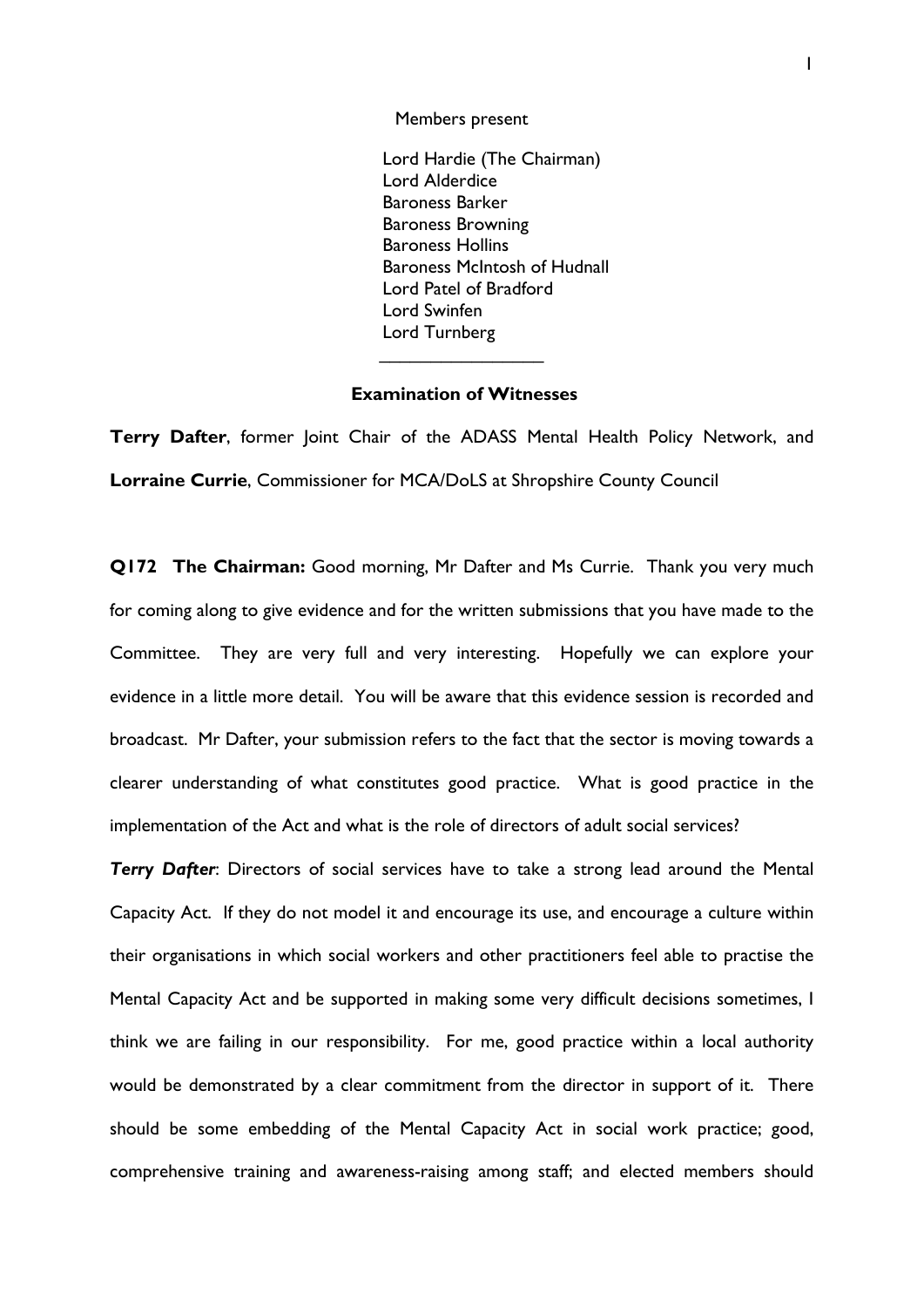understand and be fully aware of the implications of the Act. There should be a proactive approach to training in the sector, especially the independent sector and partners in health, around the implications. Carer groups, user groups and so on should equally be given full awareness of the Act and its implications for them. There should be a very open and transparent approach to the Act, and a very public commitment to it, because it embraces very strong values and a good value base for a way forward in its thinking around individuals' vulnerability and how we should work with those individuals.

**The Chairman:** Obviously, all this requires funding, and we are aware of the difficulties of public sector funding at the moment. In your submission, you refer to the grant under the Act still being made available and the question of ring-fencing, which is always a vexed problem in public sector finance.

### *Terry Dafter*: Indeed, absolutely.

**The Chairman:** Even if there is no ring-fencing by local authorities, could directors not manage their budget in such a way that gives priority to the Mental Capacity Act to achieve these objectives that you mentioned?

*Terry Dafter*: Absolutely. It was not tongue in cheek; it was simply that I think that all directors like ring-fencing because it means they do not necessarily then have to be vulnerable to losing that funding within the general revenue support grant. If it is ringfenced, it is ring-fenced, and you can identify it and secure it corporately. In fact, much of what I have described already does not necessarily have to inflict a huge extra cost. Most local authorities have staff development teams and training teams now, so it is a matter of prioritising that work. The leadership comes from the post and the director; the elected member's leadership should be there. We all have communications budgets and partnership arrangements with colleagues. Although that funding is helpful and identified as important, I would be contradicting myself if I were to say that it should not be part of mainstream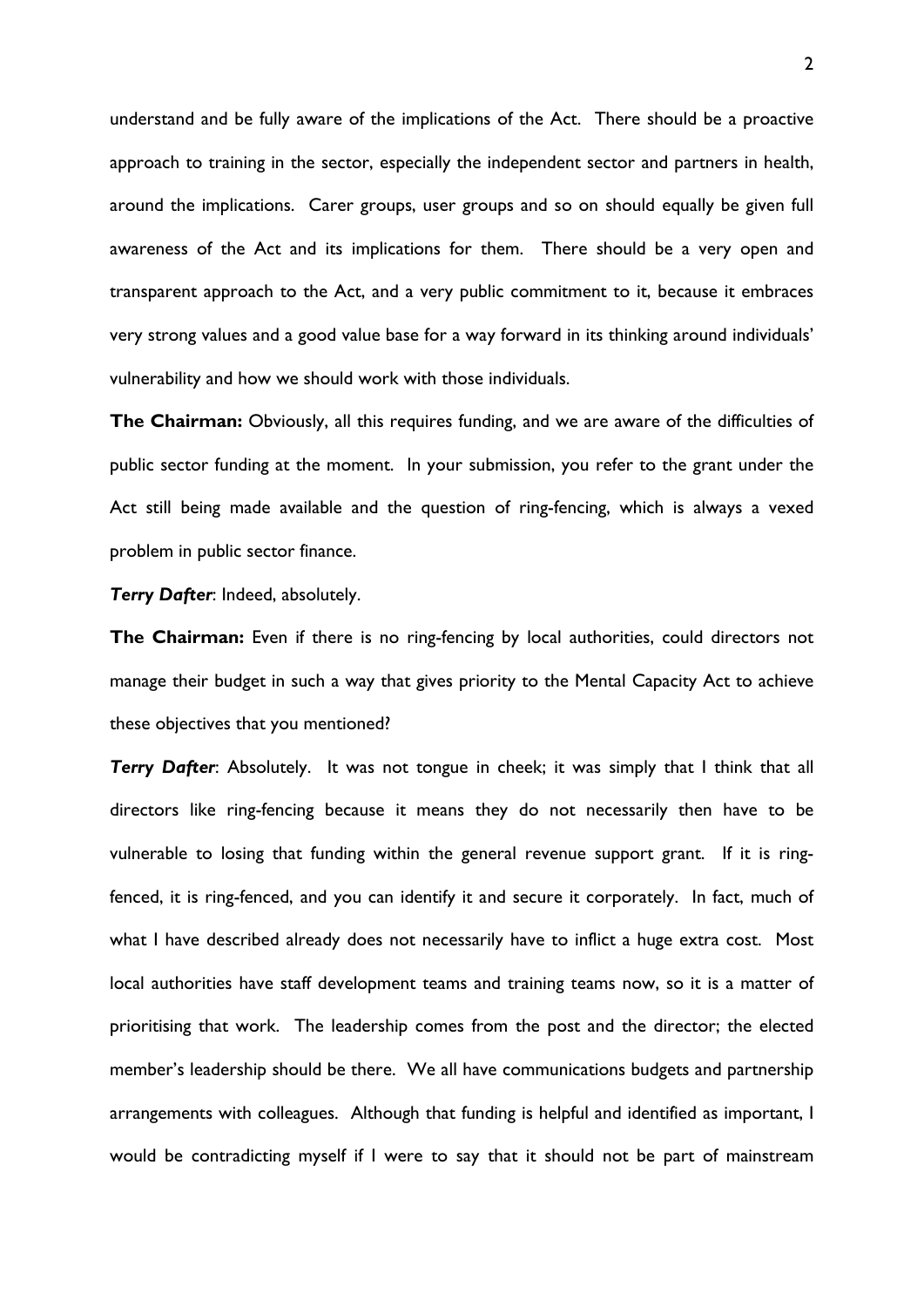delivery in the local social services department. It should not rely on extra funding to do it, because it should be key and integral to our way of working.

*Lorraine Currie*: Where we have managed to keep the MCA grant discrete, we can achieve a lot for a little by working together. It is not ring-fenced, but in some local authorities we have managed to keep it discrete, and we can achieve a lot where that results in a lead role—for example, someone in my role—across local authorities, often by working in partnership with health, because many of us have joined our budgets together. The importance is of seeing that grant as very discrete, seeing the reason for it and the function of it in providing all the things Terry has just said, and seeing where we can work with other partners to achieve this. That is the important message.

**Q173 Baroness Hollins:** Good morning. Social work professionals have suggested in their evidence to us that, in contrast to the Mental Capacity Act, safeguarding is prioritised within social care. We have heard reports that the Mental Health Act is more widely followed than the Mental Capacity Act. I wonder whether you agree with that, why that is and what lessons could be learnt for the leadership of the implementation of the Mental Capacity Act.

*Lorraine Currie*: It is a very difficult question to answer, because it depends on who has given that evidence already. Within the mental health field, the Mental Health Act is better understood, but it is a very specific field and very narrow to a very specific group of people. The professionals involved in that are clearly identified and they understand their roles very well. The Mental Capacity Act, however, is a wonderful piece of legislation and impacts on every aspect of the local authority's work and every aspect of life almost, if I can go that far, from the pharmacist in the pharmacy to people in the library. It is a very wide, overarching piece of legislation. Generic social workers have a better understanding of the Mental Capacity Act in partnership with safeguarding because they are key roles and values for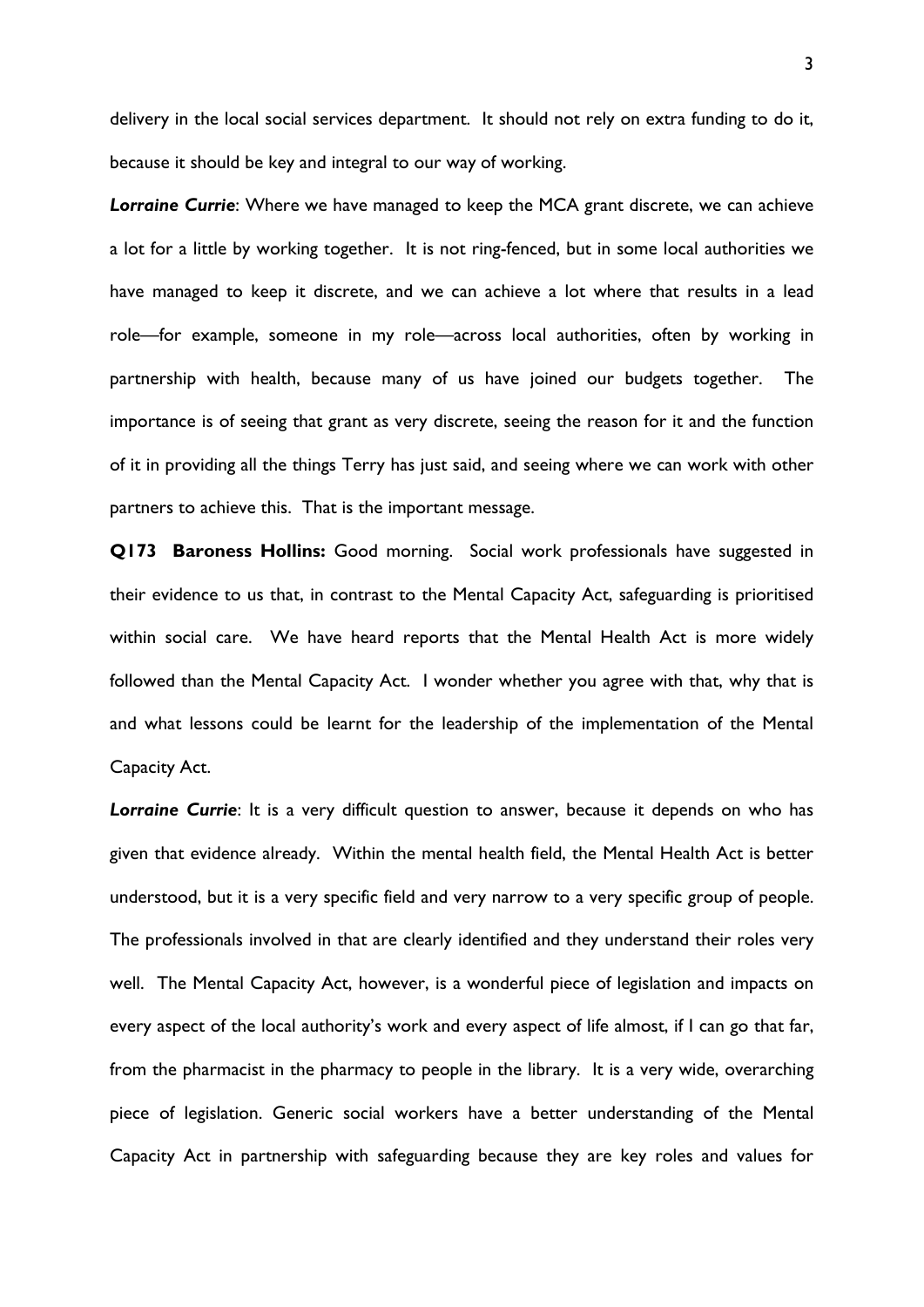social workers. Most generic social workers would step to one side the minute there is a suggestion of the need for the Mental Health Act, because they would see that as the role of AMHPs and psychiatrists. Over time, though, we are managing to convince them that their role does involve the Mental Capacity Act in everything that they do.

**Baroness Hollins:** Are there lessons to learn from safeguarding and the way that is understood?

*Lorraine Currie*: There are lessons to learn in how it is prioritised, yet the Mental Capacity Act has a stronger legislative framework than safeguarding. Safeguarding is given a very good position, clearly because of the ramifications when things go wrong. The danger from my perspective is that the Mental Capacity Act work is easily subsumed within the greater work of safeguarding and its distinctness is lost. It is one of the things that we really need to guard against: that it is seen as discrete. There is an overlap, but it is a very discrete piece of work. They complement each other and can enhance each other, but it must be seen as discrete or it loses any significance.

**Terry Dafter:** I would also add that, from a directors' point of view, safeguarding, along with the budget, is one of the two areas that we are most vulnerable on. If we get something wrong in safeguarding, that is a very big matter for us personally in our roles. There is an apparatus and a system in existence around safeguarding that has built up over the years in the light of particular events, scandals and so on. There is an apparatus, set guidance and processes that have been established in order to try to protect people who are vulnerable in those situations.

Similarly with the Mental Health Act and so on, people have been detained under the Mental Health Act for some time—I started 30-odd years ago and I was sectioning people under the old 1959 Act, then the 1983 Act and so on. In a sense there is a history around the Mental Health Act that is longer than the Mental Capacity Act, which is much more recent and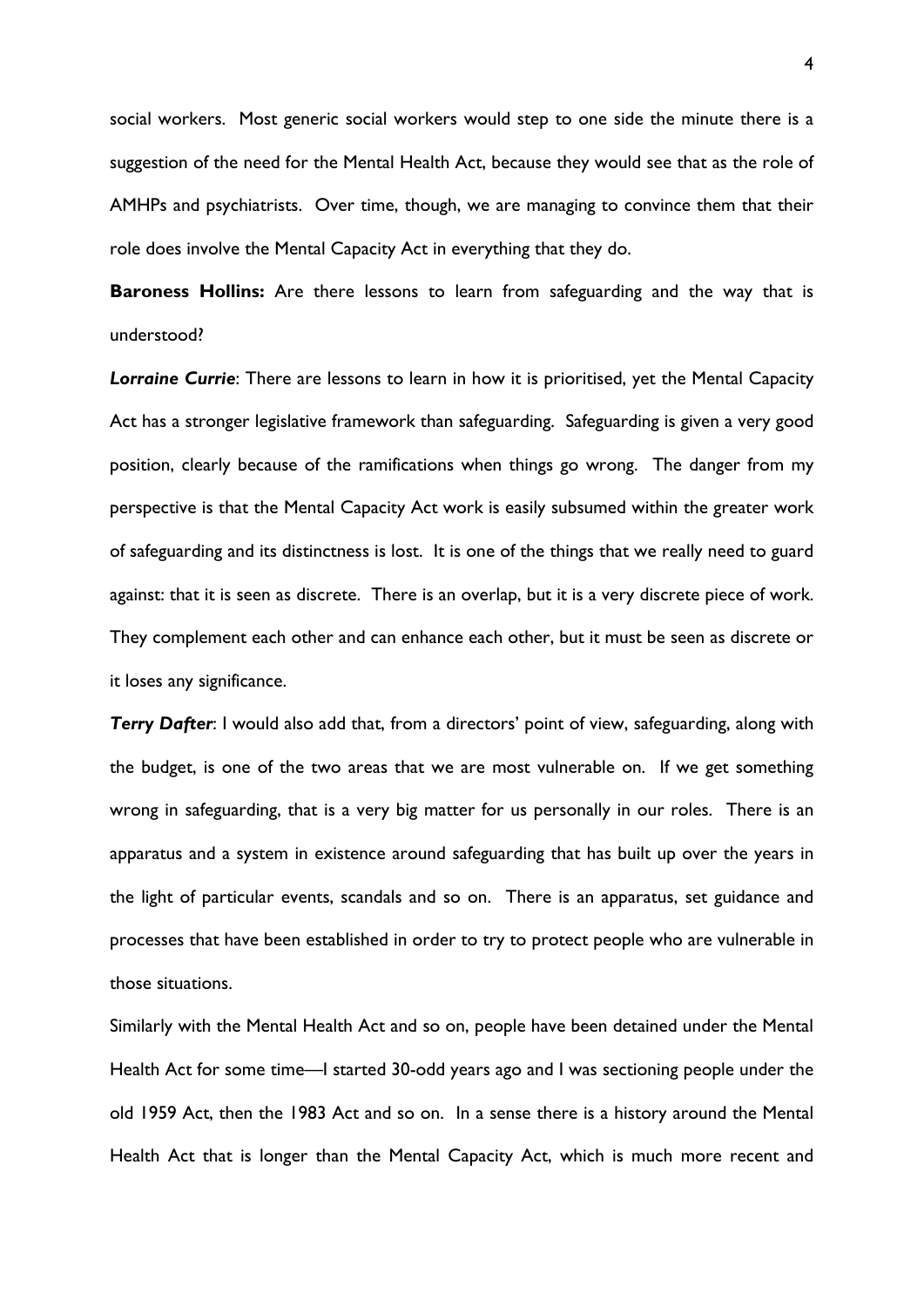much broader. The lesson we can learn from safeguarding is having good systems in place that everybody is aware of and can be trained in, and that people are clear about what their role is.

Possibly the lesson from the Mental Health Act is actually the training that is given and the fact that to practise under the Mental Health Act you have to have extra training postqualification. You can only practise the Mental Health Act and detain people under it if you are an AMHP. I am not saying that you should necessarily have something similar for the Mental Capacity Act, but it is a good model. It demonstrates that there is a need for postqualification training. This is sometimes about dealing with quite complex matters, maybe balancing the views of a family with the views of a person with a disability, and trying to weigh up various views and trying to get an independent view on what is best for that person. It is not easy work, and you do need post-qualification support and training in that work to feel confident and supported. We can learn something from both.

**Q174 Baroness Hollins:** If the culture is a little risk averse and trying very hard to protect, is there a balance to be struck between that and enabling people?

*Terry Dafter*: There is.

**Baroness Hollins:** How do you get that balance better? Are you suggesting that training is most important or that systems are the most important?

**Terry Dafter:** It is really important. We have come a long way in public services and social services. When I first started, there was a very paternalistic approach. When I was a social worker in a big city 30 years ago, everything was council-run; everything you got was on our terms and on whether I said so, crudely. The assessments were very much for council services on council terms. We have moved an awfully long way from that now. Personalisation and giving people more control is very much moving in a direction where that power is handed to the individual with support and we say, "We will support you to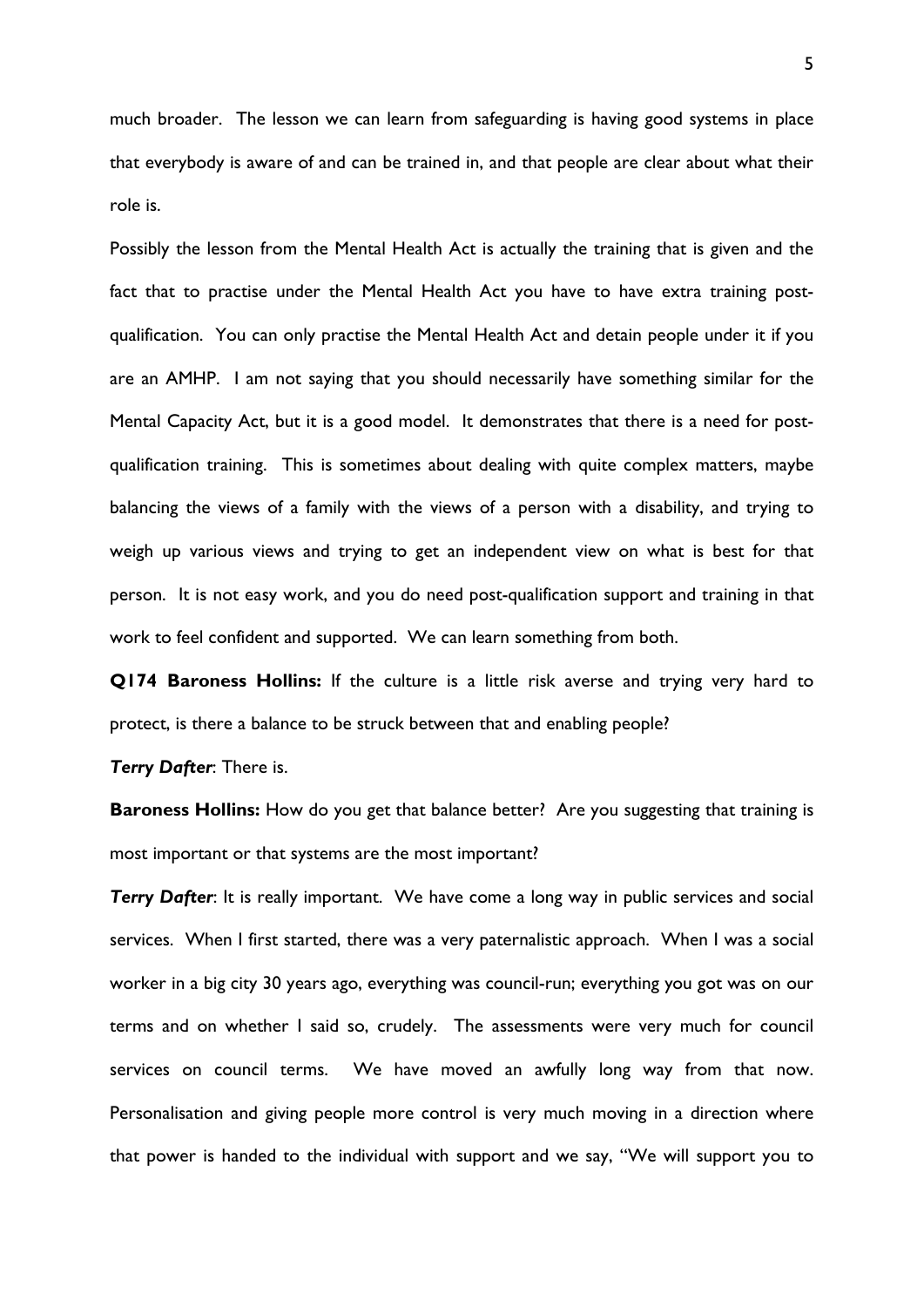make your own choices". Sometimes those choices can be quite contentious, but nevertheless it is a good trend and one to be welcomed.

I feel it is part of a social role and has been for a long time, ever since I have known it, to balance the need to try to encourage people to make choices, to sometimes encourage them to make the wrong choices or difficult choices, and sometimes to balance risk when other professionals are saying, "Hang on a minute. That old lady down the road is wandering. Why aren't you doing anything about it? Why isn't she in a home?". Actually, as social workers we are instinctively usually saying, "No, that's what she wants to do. She's happier, and the alternative would be more detrimental for her". That is what we still have to encourage. Social workers in my organisation, if they make those decisions, should expect my full support and backing. As long as they have not behaved recklessly and they are not behaving inappropriately, that is the sort of culture we should be encouraging. If you have a risk-averse culture, though, and you are forever wondering what is coming around the corner or what the local press is going to say about something—this certainly comes through in personalisation and what people spend their money on, and in this—then you can swing it too much the other way, and I think that is very sad.

**Q175 Lord Patel of Bradford:** Your answers have been really helpful. There are boxes ticking in my head of how we separate all this. We have asked several times about the relationship between the Mental Health Act and the Mental Capacity Act. Your answer was very helpful on the two or three things. One is that there is a whole issue about risk. Under the Mental Health Act, you are taking people's liberties away; it is very specialist and there is a team of specialist people. Safeguarding probably mirrors that to some extent. As you said very clearly, the Mental Capacity Act is everybody and everywhere. There is a small bit, though, where you are making that decision finally for somebody: whether we should have the same level of specialist team built in that is similar to the Mental Health Act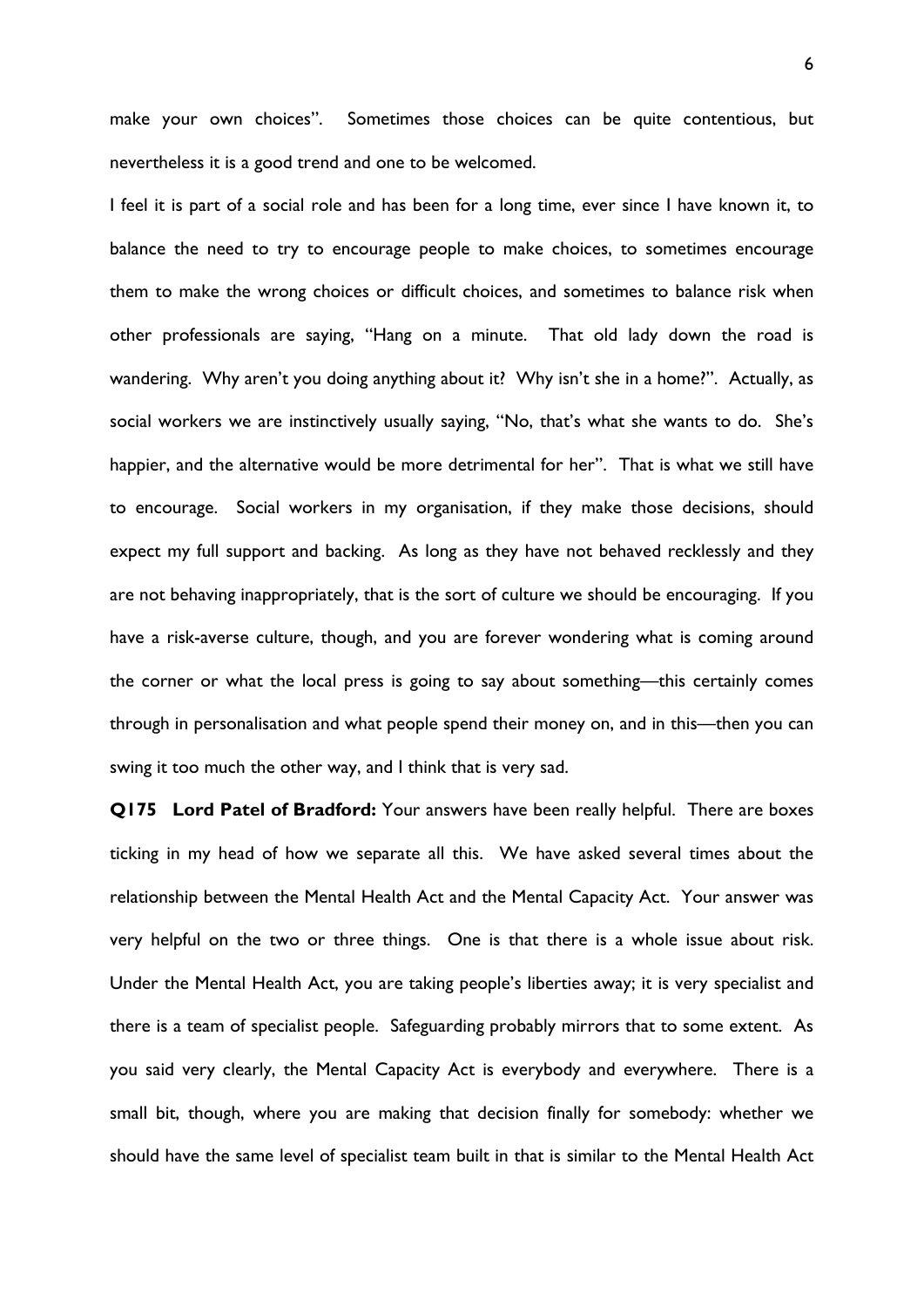and safeguarding. That is one big thing. I suppose they are two different beasts in a sense, but somewhere they cross over.

*Lorraine Currie*: Do you mean a specialist team in terms of assessing capacity or do you mean for the deprivation of liberty safeguards?

**Lord Patel of Bradford:** I think both in some way. I know it is difficult because it is such a long continuum, but it feels like these are based on risks, anxieties for people; they are specialist teams and they know their business.

*Lorraine Currie*: This is developing within practice. There are many different levels of decision-making with the Mental Capacity Act, and practitioners do really need to be encouraged in their confidence to make decisions. The big difference between safeguarding and the Mental Capacity Act is that you act alone, pretty much. It may be as a result of a multidisciplinary meeting, but ultimately one practitioner puts their name to their assessment. That is the difference compared with the confidence that people gain from safeguarding.

Our director is very clear in supporting a protocol for who can make which decision at which level, because we have to say that not all staff are equally competent. Sometimes if you have a lot of factors, a high level of risk and safeguarding concerns, you need an experienced practitioner. Those kinds of protocols are very helpful in not leaving everybody just feeling that they are at sea. The code of practice only talks about best-interest decisions, but more and more we do have best-interest meetings—not for the everyday "Which socks do I wear today?" but for the more complex decisions. We would expect that to be an information-gathering exercise in a multidisciplinary way, with one person then taking responsibility for decision-making, but fully supported by family, carers and everyone else who contributes to that process.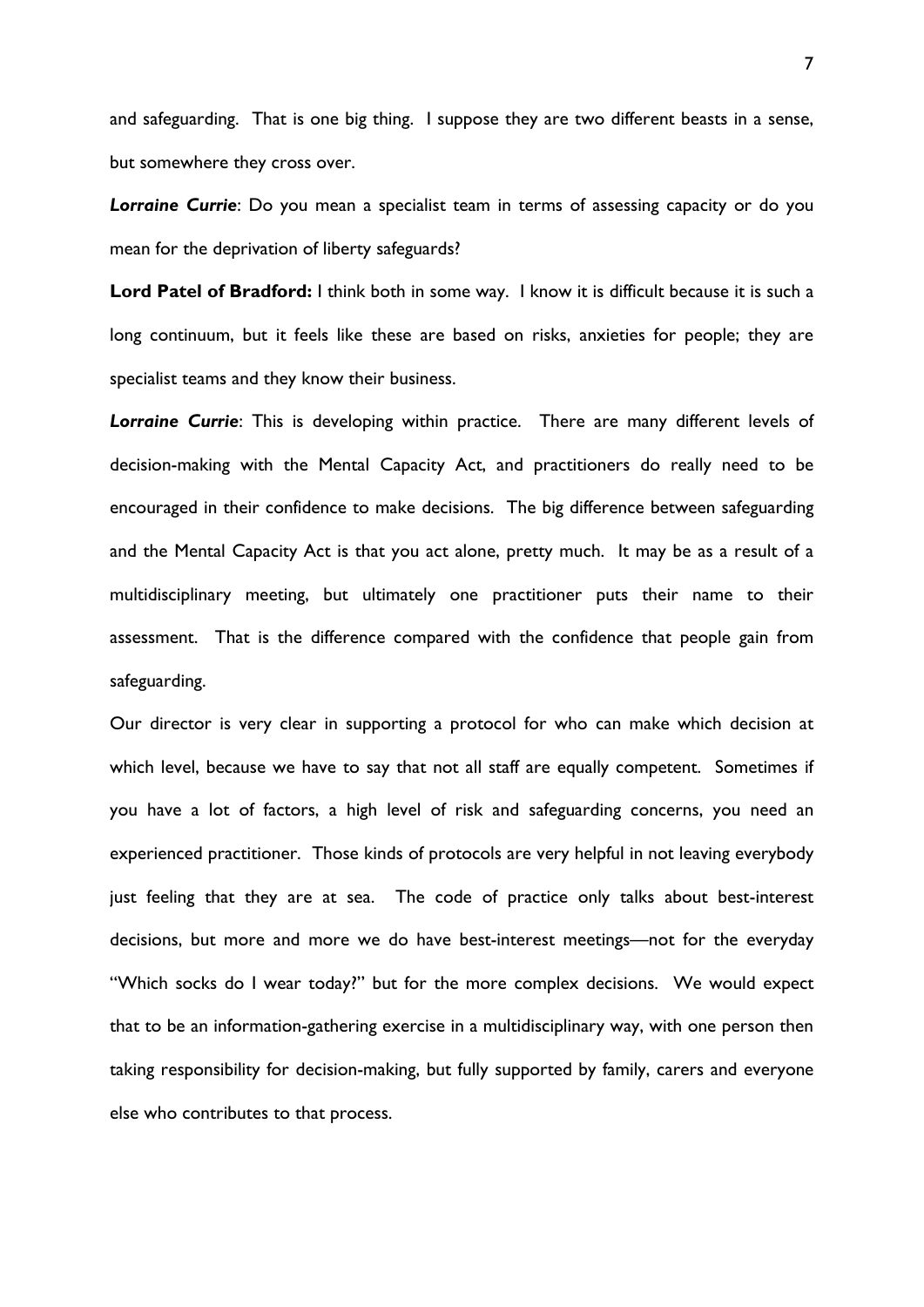**Q176 Baroness Browning:** I just wanted to ask you about your reply to Baroness Hollins about getting this balance right between enablement and protection. It was part of the Act that people should, like everybody else, be able to make a wrong decision. Could I ask you just to reflect upon the fact that, if one of us makes a wrong decision that has quite serious consequences down the track, we are at least able to rationalise it and learn from that mistake? For many people without capacity, or for people with fluctuating or partial capacity—I am particularly thinking here of young adults with autism or learning disabilities how do you get the balance right there? The consequences could be quite dire and they do not have the ability like us to perhaps learn from it and recover from it.

*Lorraine Currie*: The Act offers an answer to every problem or challenge. This is why it is a culture change; we are trying to embed values into practitioners. That is very much about supporting the person's ability to make a decision, and accepting that those sometimes will be risky and we do not like them, we do not like to be challenged, and I personally think it is good that we have been challenged as practitioners. That does not mean we draw a line in the sand, though, and say, "Okay, you are making that risky choice, so you're on your own". We have just supported a 99 year-old woman in the last week to return home from a care home. Everybody thinks this is a very risky decision. It has not been made easily; it has been properly made sitting on the principles of the Mental Capacity Act, and she will be supported in that. We also will have a back-up plan for if that risky decision fails.

It is about generic social work practice—the meat and drink of social work practice is to support people—and not saying, "If we don't like your decision, we won't support you". Obviously, there are some decisions and ways people choose to live that we are not easily able to engage with, but we still offer the whole range of social work support to people. We ensure that that decision is multi-disciplinary, that there is a back-up plan and that, as far as possible, it is resourced for the person's quality of life and to respect their choice.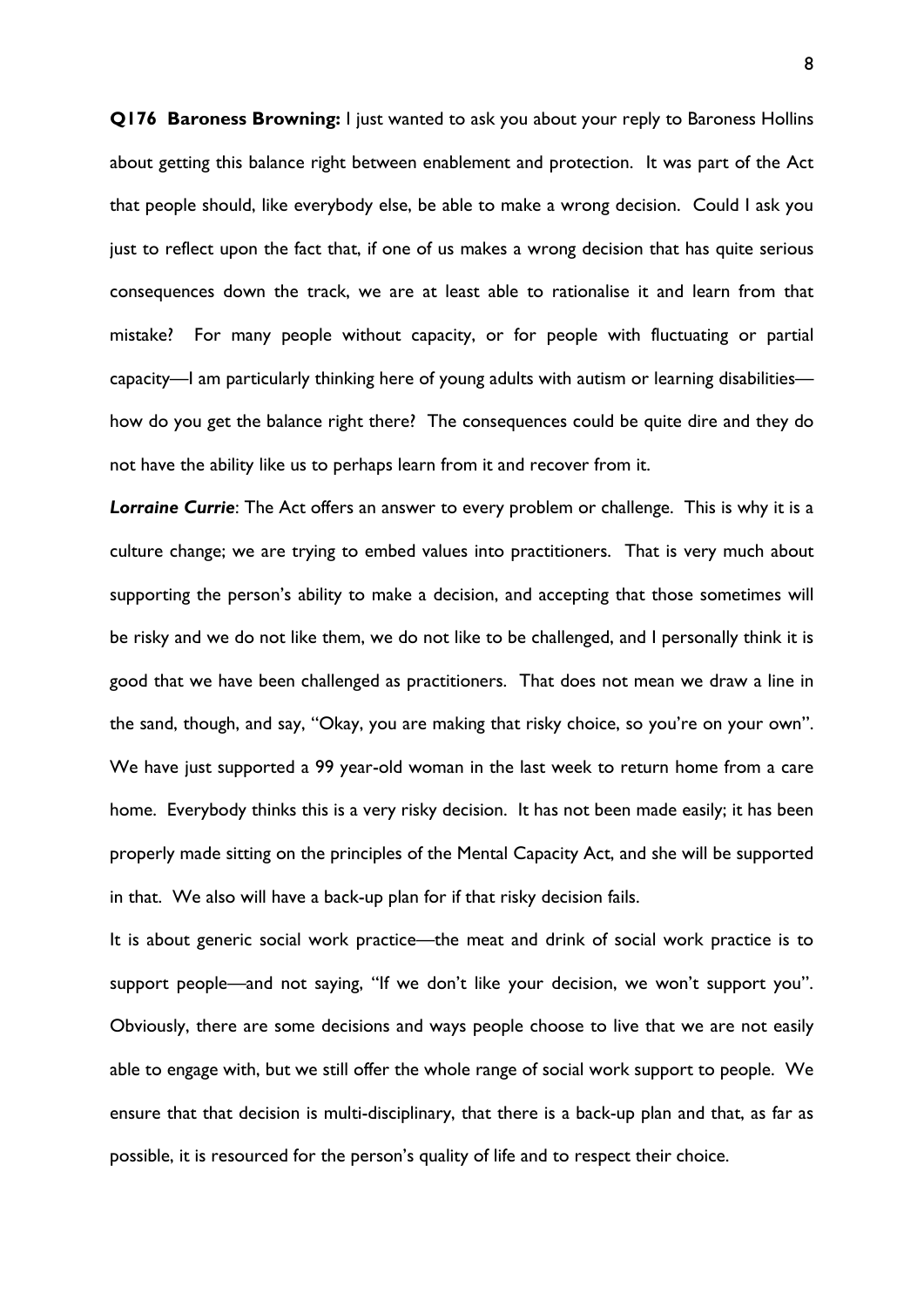**Baroness Browning:** I have just been driven by my 100 year-old uncle. I have to say all those things came in to my mind.

**Q177 Baroness McIntosh of Hudnall:** You have pretty much covered all the things that I was going to ask you directly, but I have two other questions. First of all, I think if I were losing or lacked capacity, I would very much like to be where you are, because it strikes me that both of you have expanded both in theory and in practice exactly how the Act should work and how it evidently does work where you are practising. It seems to me, though, that the evidence we have demonstrates, at least anecdotally, that that is not universally the case. I just wonder whether I could pull out this thread of the default towards protection against litigation or protection against reputational harm. Probably just on human grounds, it feels to me to be where people who are less confident about how to use the Act than you both are might feel themselves drawn towards. Can you just tell us what you think could be done to help the people who are less on top of it than you are?

*Lorraine Currie*: In Shropshire, we had some money from the Department of Health that we bid for a few years back to do an audit of the Mental Capacity Act in practice. We learnt an awful lot from that. We learnt that our practitioners did not feel confident; they had the head knowledge, but they did not feel confident in practice. We were able to change what we offered. We were able to change our training, we were able to give them clear guidance about what is expected of them at what level, and we were able to look at a staff competency framework. All those things and many others that we have put into practice can be applied regionally and nationally.

Certainly, the work Terry and I have done has been because of regional networks coming together. I chair the regional DoLS Leads Group for the West Midlands, and we are sharing practice. For example, we are trying to look at the variance in figures across the region, how we can influence that and what we can do to try to move towards consistency: having a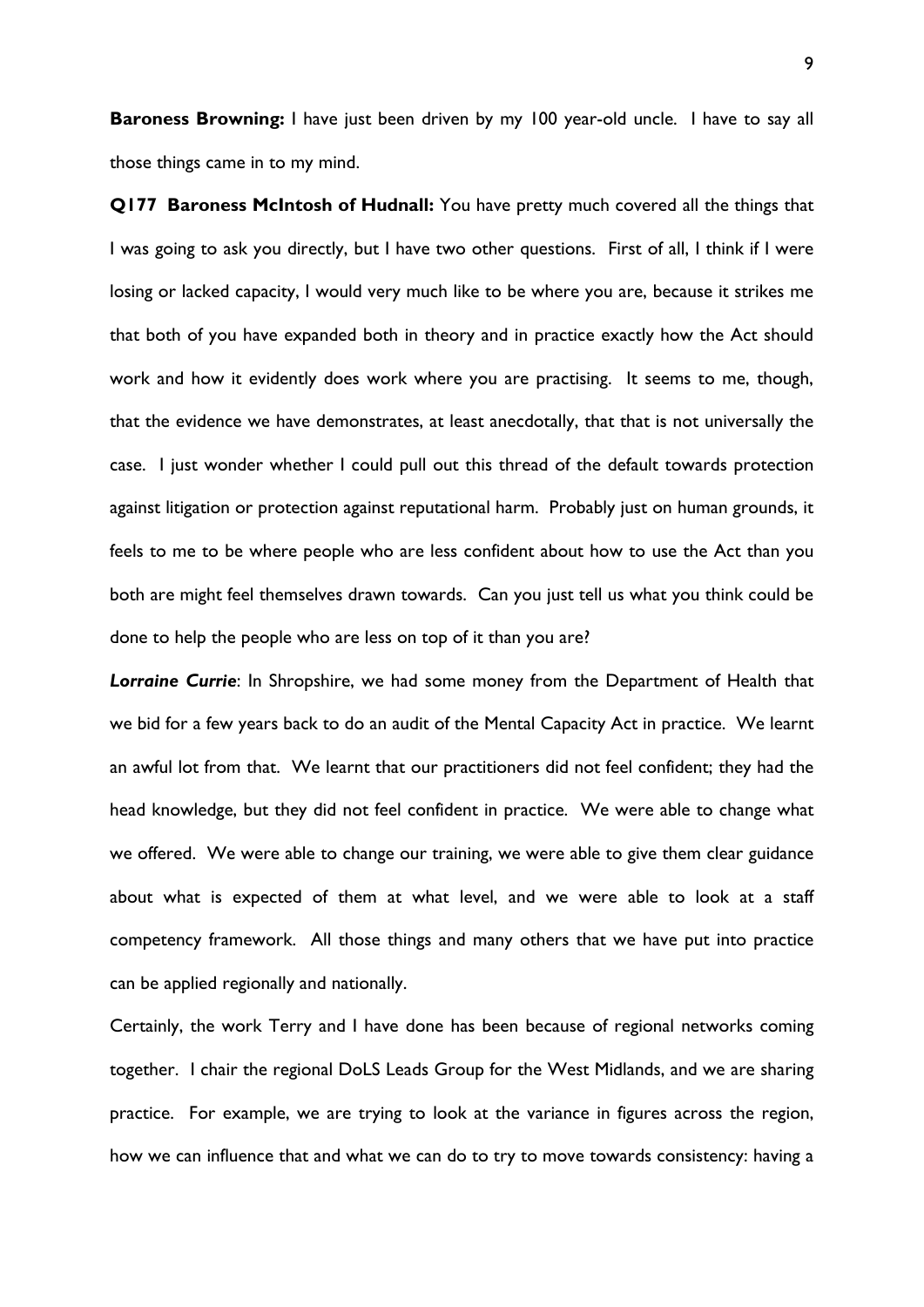lead person in post and then having that person able to relate to wider networks, local implementation networks, regional networks and then into something like the ADASS network that we have been discussing. We have changed the world while we have been in the waiting room.

*Terry Dafter*: We have sorted it all out.

*Lorraine Currie*: We are discussing the good practice that is out there and how we can bring that into play more regionally and nationally. These are things that can be done very easily and simply to help improve practice across the board.

**Baroness McIntosh of Hudnall:** Can I just pursue that a little bit? Obviously, within your own local authorities, I would infer from what you say that you have succeeded in taking people along with you to the point where you can confidently say that you know what that best practice is and how to implement it. I assume that your colleagues who are not part of social work practice, who are in other bits of the local authority forest, can see what the benefits are and trust you. There presumably is a job to be done not just with your own colleagues but other people as well.

**Terry Dafter:** There is. We have been reflecting on this coming here today. ADASS and the Mental Health Network has a part to play here because good practice and having a good, structured approach to the Mental Capacity Act should chime and resonate with carers, users, families and so on. This is something that they would want social services to be like. I do not think they would want to be part of a service that is very overprotective and reactive in its approach. ADASS has not done enough, though, in demonstrating what a good model is, demonstrating how it could and should work, and then encouraging.

I went to Lorraine's meeting as part of preparing for coming today. I was quite inspired because it was a group of people who all knew the Act absolutely off the tops of their heads. Part of the discussion was almost above my head at times, but it was a fantastic model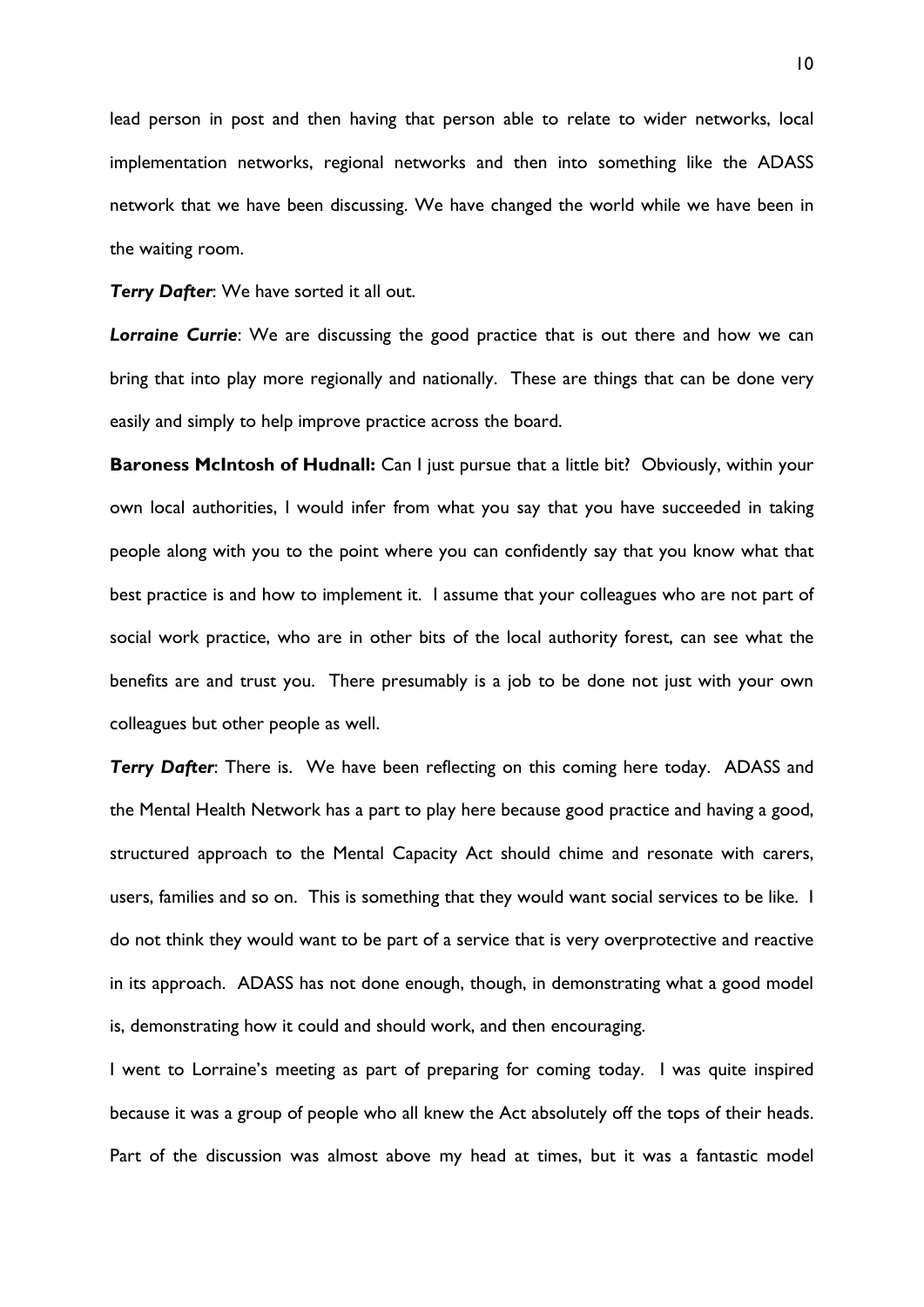because it involved peers, it was talking about practice, and it was sharing quantitative data: how many they had done, the percentage of people who applied who have actually been approved, the position on the ground, what evidence there was locally and how good practice could be shared. That network is strong in the West Midlands, and it is pretty strong in the north-west; it is not as strong in some other parts of the country.

ADASS needs to, and will as a result of this, encourage much more networking and encourage other networks across the country to begin to act and reflect in a similar way. In a sense, it is a shame. You could argue that it is inevitable, and I do not want to sound defensive because I am not. It is relatively new, it is relatively complicated, and in some areas it has frankly been given more priority than others. In some areas, they have had other priorities to think about. Nevertheless, beginning where we started, I do not think there is any model or framework that would say, "This is good practice. This is really what you should be doing, these are the sorts of areas you should be covering, and let's actually share that together". Sometimes directors are only too happy to have an off-the-shelf framework to say, "Well, actually that's great". Let us think about how we are going benchmark ourselves against some of these approaches. I would hope that ADASS can take more of a lead here and begin to share and model good practice around this. Frankly, where it is working well, it is working very well and people are best served. We should try going for that nationally.

*Lorraine Currie*: We, the people in practice, lost the national and regional leads from the Department of Health. We really missed that; it went too soon. We had regional and national leads for the Mental Capacity Act; the deprivation of liberty safeguards swooped in, and pretty soon after that we lost that centralised lead. We have not really had anywhere to look to answer the questions: what is the definitive interpretation of this legislation?; how do you actually want us to act in this situation?; is it good to have a lot of DoLS requests or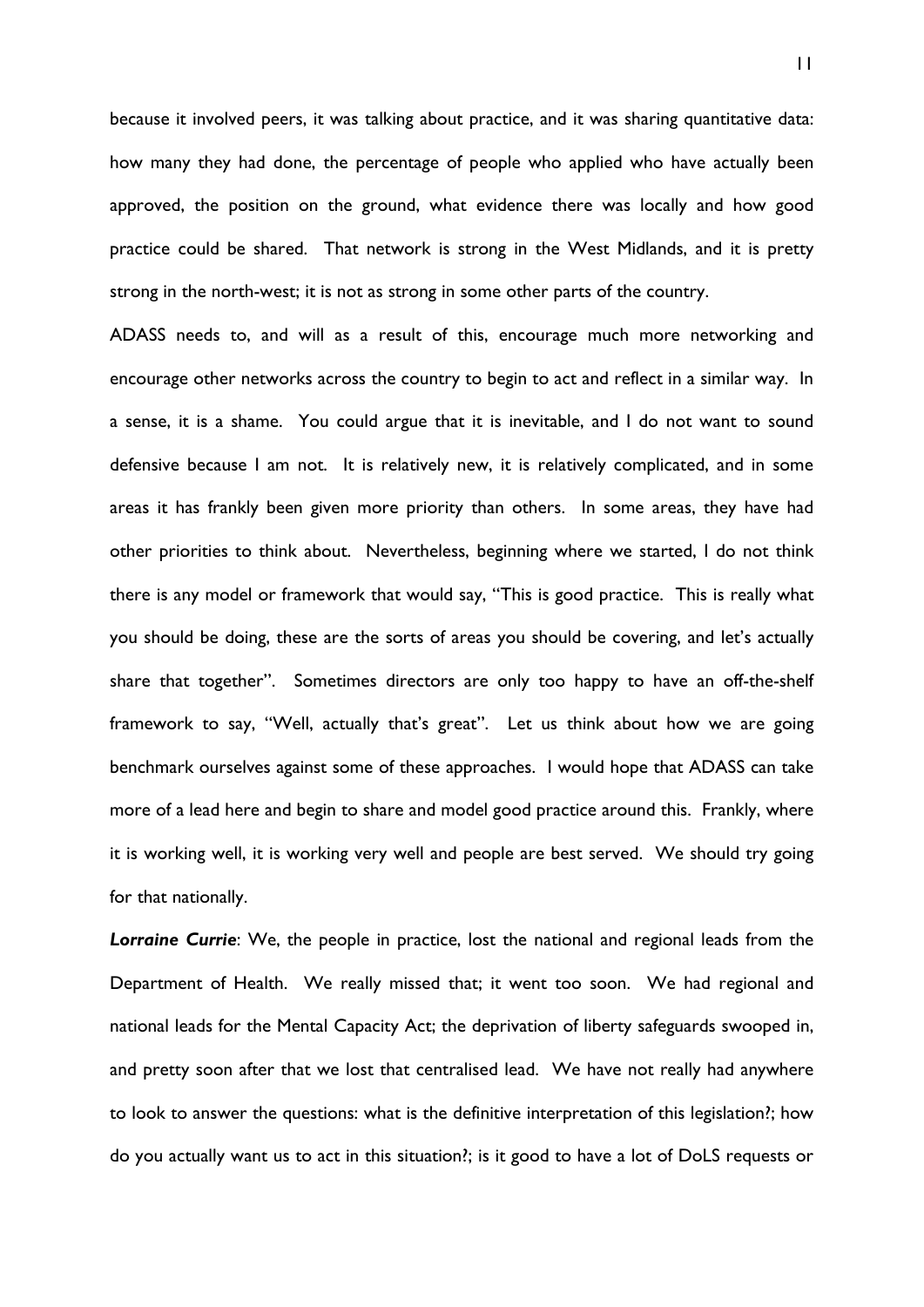is it actually bad to have a lot of DoLS requests? We get caught up in figures and we have not yet really sat down and said, "Yes, we have a lot, but is that good or is that bad?". Is it better to look at how many we are authorising per number in or look at that against our population. There is so much data, and yet we are missing that very central direction. That is the one thing that would really help us: a clear focus on having the lead in each authority to carry on that work.

**Q178 The Chairman:** Do you think the impetus should come from central government then on the national rollout of your good model? I know you have said that ADASS should do more, but should there be some encouragement from central government?

*Lorraine Currie*: Yes, it is the encouragement. There would be an imperative to action if there were a very clear direction to where we are heading and what we should be looking to achieve. It is very easy then for directors to prioritise that and to galvanise to action, rather than people like me trying to agitate everybody into action.

**Terry Dafter:** Of course, we are not inspected as a local authority anymore. I am sure two or three years ago, when there were star ratings and CQC used to come in—or CSCI as it was—and give us a star rating based on a range of performance and performance indicators. I am sure this would have been integral to their evaluation. Of course, we are not anymore, so we are relying much more now on peer reviews, peer support and so on. That is why I was mentioning ADASS, in a sense, as a vehicle for this, because in a way this is the new world of evaluating the local authority on social care.

**The Chairman:** Can I just ask one final question on this? The Act does not require the routine reporting of decisions, so how do you actually monitor what is happening on the ground?

*Lorraine Currie*: In order to test the water in any way, the lead for the authority has to be proactive. There are various ways to audit. I can to some extent say what we do and what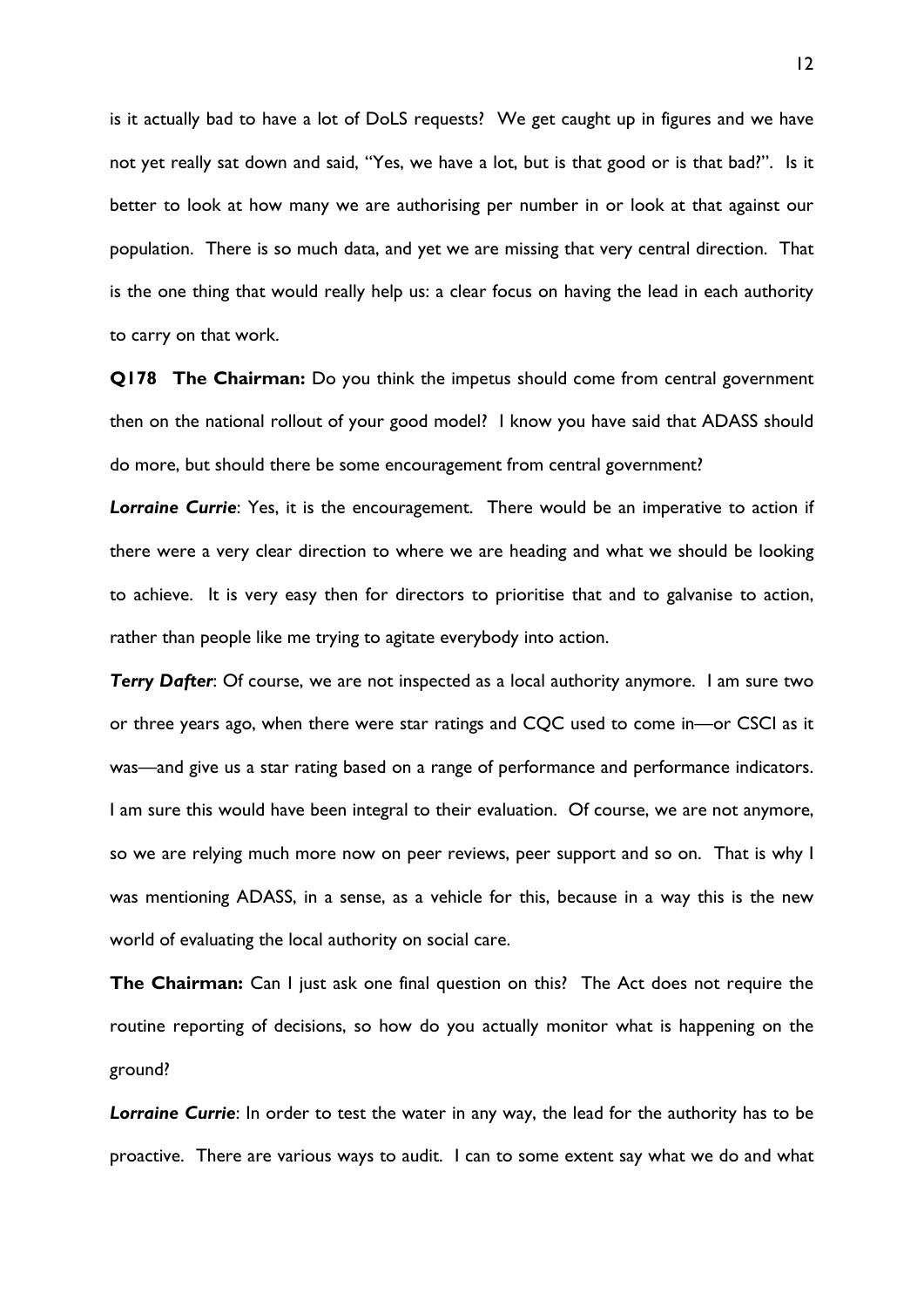we do across the West Midlands. If documentation for assessing capacity, for example, across generic social work practice is part of the social work electronic systems that we all love, it is possible to do some monitoring of that and certainly to check very basic things like how many assessments and whether they were followed by best-interest decisions. We can do simple things. We can also look at the quality of them and do that regularly. In the West Midlands, certainly with DoLS authorisations, we have reviewed the forms, we have amended them and we have agreed West Midlands versions, so the forms should look the same anywhere in the West Midlands. We have also done that by working in practice with the best-interest assessors to look at what quality is in an assessment: what should be there and what makes good-quality assessments. The forms have then matched that. We have done that with our authorisers as well: what we expect from them when they approve these very serious decisions.

Now we are moving to a situation where we can do peer audit. In November across the West Midlands, we will share random selections of assessments with each other and comment on the quality, the content and the decision-making. That is just one area; that is the West Midlands. There are similar things going on, but it needs each area to initiate that itself. That is why there needs to be the focus on the person to take the lead and the dedication to the budget to do that.

**Q179 Lord Swinfen:** Obviously the Mental Capacity Act is embedded into social care work, but how do you ensure that providers of care services, whether in residential homes or people's own homes, comply with the Act? What concerns do you have about the workforce issues identified in that sector? You have poorly paid and unskilled staff with high levels of staff turnover. What implication does this have for the Mental Capacity Act?

*Lorraine Currie*: Again, I believe that it is about partnership working. There still exists in most places what was originally a local implementation network, and that has tended to go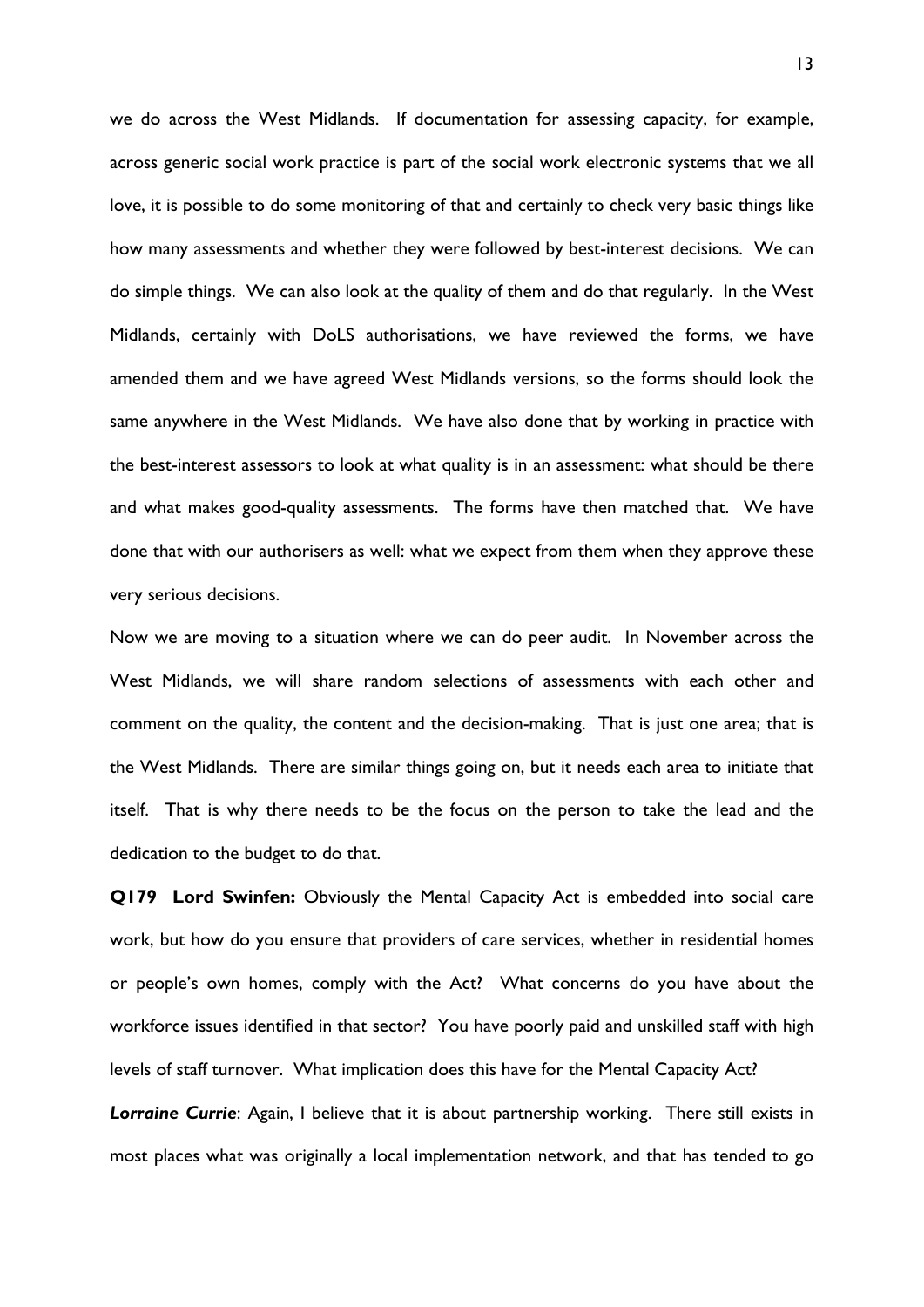on to become some kind of operational network. We work with our partners in that: the care homes, domiciliary providers, the police, ambulance service, hospices and hospitals. They are all involved in those operational groups, and we share good practice and expectations with them. I certainly see it as part of my role as the lead to disseminate information to them to make sure that they are aware of changes, case-law decisions and just basic information. We produce posters and leaflets that we share with them—all those kinds of things.

Also, at the heart of our contract with care providers, we are certain that the MCA is embedded into the contractual requirements. It is easy to put that on paper, but we then have to test that in practice. We provide an awful lot of training because we have a dedicated role and a training role. The greatest take up is from the independent sector, because with the grant still being available, for the large part we have been able to make the training free for those people in the independent sector. That is a great encourager for them to continue to come along. Also, when there is that change of staff, which there is, we train a couple of thousand people each year from hospitals and care homes as well as the local authority. It is keeping that momentum going, because the Mental Capacity Act is ever changing. Our understanding of it is ever changing, and it evolves in different directions, so we offer them as much support as we can in order to ensure best practice.

**Terry Dafter:** I do worry about the sector for the very reasons that you have outlined. There is this huge turnover and staff problems. They are in competition with the retail sector and with a lot of other areas. Often the level of training and support is poor: you train 2,000 and 500 people move on within the year and you have to start all over again. This is a problem in the care sector generally, not just in relation to the Mental Capacity Act. I do take your point that it is something that we have to be mindful of and aware of generally, not just around the Mental Capacity Act.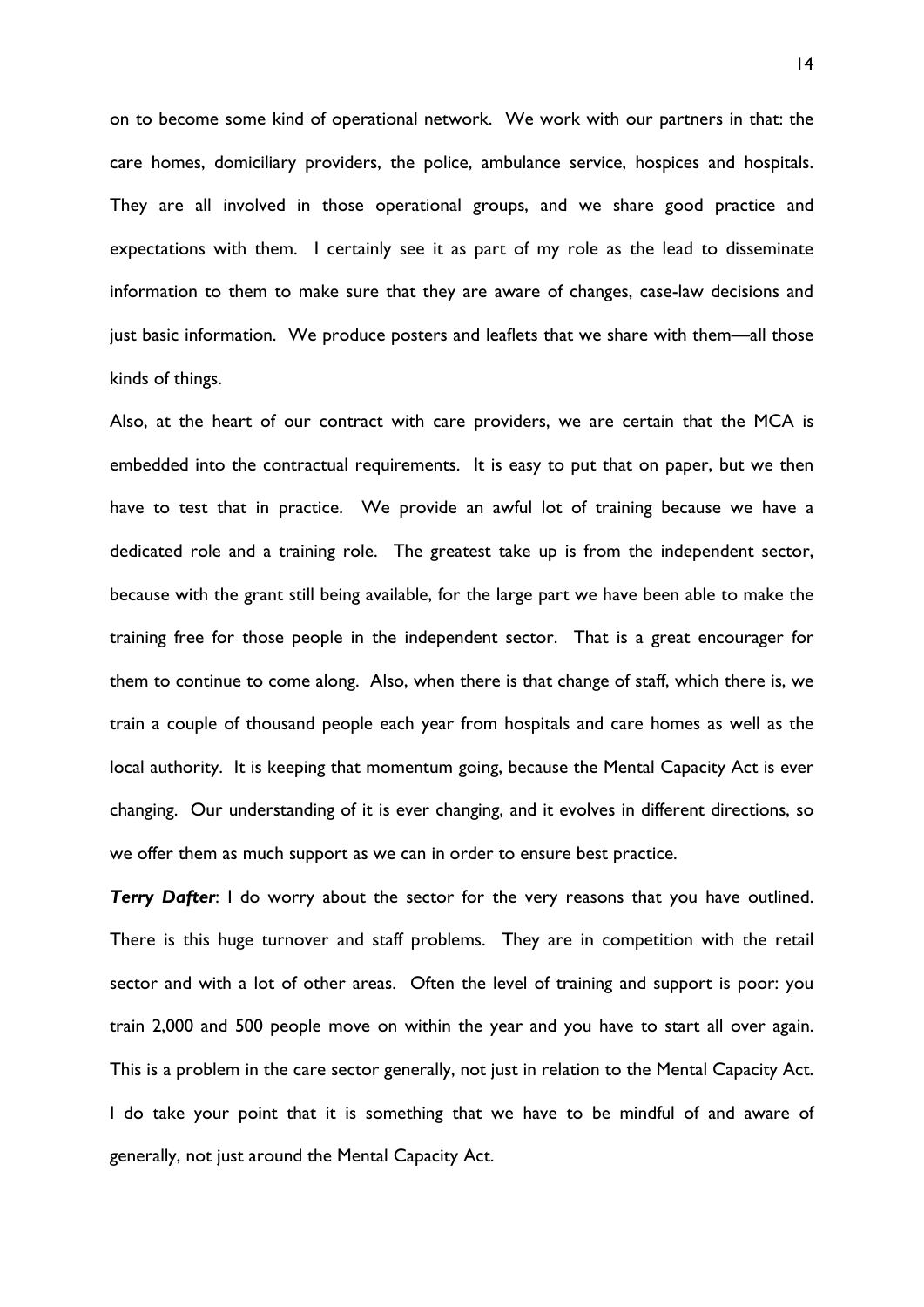Lorraine has covered most of it. I think you do have to build it into your contracting arrangements; you have to make sure people are trained within that home and that there is leadership from the top—that the manager and the deputy manager are well trained and well versed in the Act. You have to check out the number of referrals you are getting per home and worry about a home that you do not necessarily get any referrals from and equally worry about ones where there is perhaps an overzealous application of the Act. You start to ask the people who monitor your contracts to bear those figures in mind along with other reporting figures that we take around the sector.

There is some relationship with CQC, of course, and monitoring standards through your local CQC office too, and taking a view with them. Equally, it is just talking to social workers and families about the kinds of receptions that they get if these sorts of decisions are starting to come to the fore. Are these organisations that are receptive to discussions around the Mental Capacity Act, that are not behaving defensively and that see it as something constructive? Are they organisations that encourage their staff to do the same? That is what you need to aim for, but I take the point entirely that it is a sector under severe strain and severe pressure. I do not have an answer to that, I am afraid.

**Lord Swinfen:** What sort of proportion of those working are from Europe and the world generally, rather than British? Do you have language problems as a result, and does this exacerbate the situation?

**Terry Dafter:** I could not comment too widely, because in the authority I cover it is not a big issue. It generally recruits locally. I am aware, though, that in neighbouring big inner-city areas it is more of a problem, and I think that is an issue in some parts of the country. I do not have the data to hand that could give you a comprehensive answer to that, but it is a problem in some parts of the country.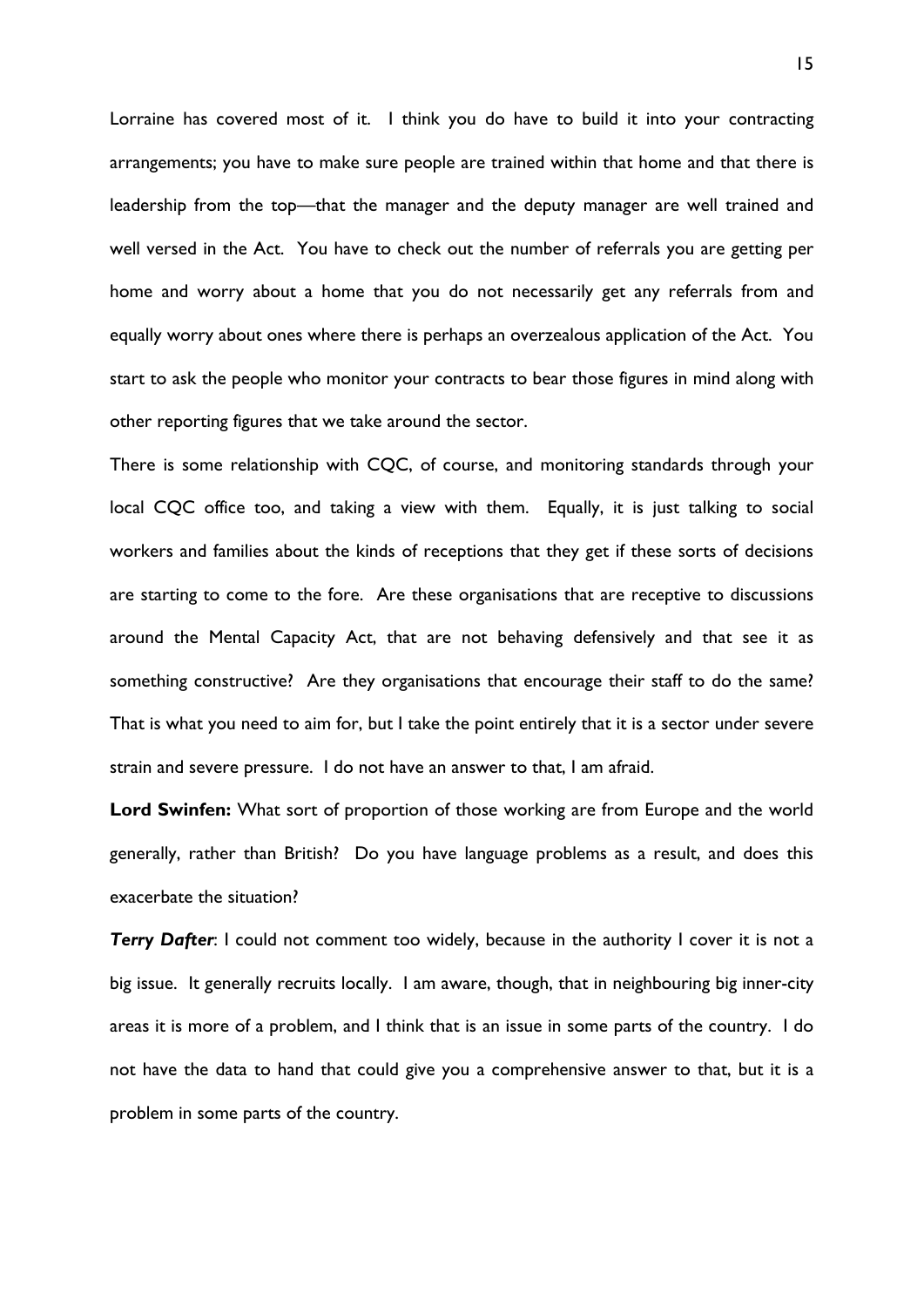**Q180 Lord Patel of Bradford:** In respect of best-interest decision-making, you have touched upon a number of factors within the Mental Capacity Act. There are also a number of factors outside the Mental Capacity Act that have been identified. We live in harsher economic times, so there are the pressures on hospital beds and the costs of residential care versus home care. Is it naive to assume that somebody would not make a decision based on those external factors such as costs when you are doing best interests?

*Lorraine Currie*: In my experience, best-interest assessors are incredible professionals. This has been a new role and it has become a fantastic role. They are best-interest assessors working within DoLS, and there are wider questions about best-interest decisions in social work practice. Again, though, I have found that people make very wise decisions. The bestinterest framework is about the way in which the decision is made, rather than so much focused on the decision itself. It requires people to collect evidence in the correct way and to consult with the people they need to consult with.

All of us, though, are too aware that resources are finite and limited. We could probably describe a tailor-made service for every service user that we come into contact with, but that is not the real world. People are aware that best interest does not mean that you can have the best possible service that there is. As we have trained and as we train other assessors and social workers, we are trained to consider the options on the table. Sometimes those options are limited, and that compromises decision-making. That is absolutely true, and it would be wrong to deny that.

For some reason, locally we have recently had a number of DoLS referrals for people with neurological injuries. We found ourselves authorising perhaps three deprivations of liberty for the same person because we were unable or the staff were unable to identify appropriate rehab resources. That person may actually be deprived of their liberty in a more restrictive hospital setting because they are waiting for those resources to be available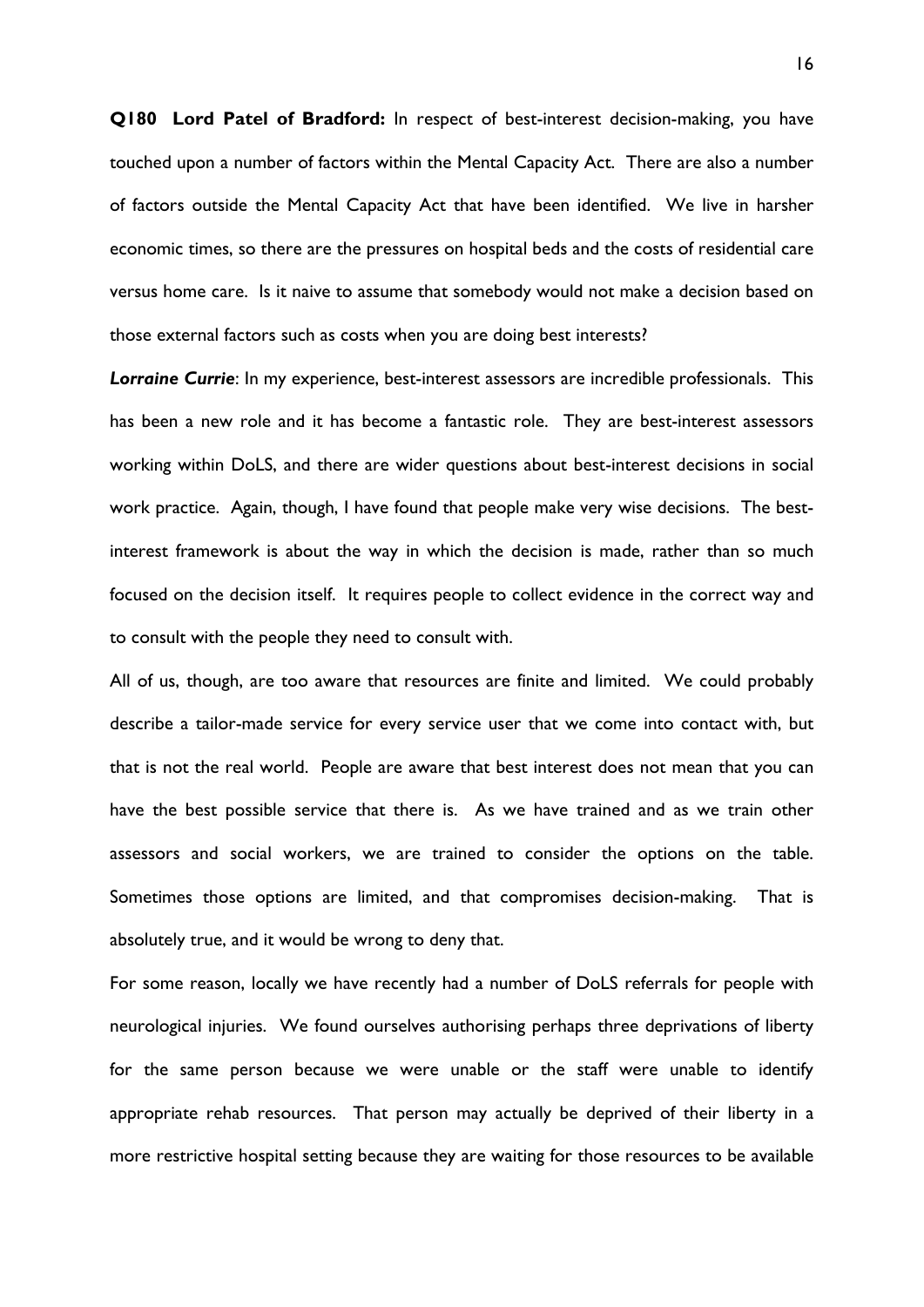for them. You would not find a best-interest assessor in that context saying it is not in their best interest to be there because the end result of that would be the person could leave the hospital to no resources. It is striking the balance between the person's safety and having some aspiration about what is in the person's wider best interest within available resources. I think people generally do balance that well. I think we have been very well trained in local authorities that we have to take account of resources.

**Terry Dafter:** It would be naive to suggest that the resources available to somebody within the local authority budget or the health budget are not a factor in making those decisions. You cannot avoid that.

Lord Patel of Bradford: Can I just ask another question? This is slightly wide of the mark, but you two have provided such clear answers to all the questions, I had to ask you. You might want to go away and think about it, but is there an issue around black and minority ethnic communities, whether it is overuse, underuse or anything you know in terms of what is happening about the Mental Capacity Act?

**Lorraine Currie**: I do not believe the data would bear that out, but again it is a very personal, quick response to your question. I do not know that we are very good at knowing what data we want to collect and why. I think perhaps we tend just to collect the usual, generic data. Certainly for DoLS we would collect the ethnic monitoring sheet, but I would not know whether we collect very good qualitative data about types of care homes, types of restraint, or whether certain populations within a generic area may be more likely to experience restraint. There may be some very good questions that could be asked, but I do not think anybody has asked them or collected the data. I may be wrong and there may be lots of research out there, but I am not aware of it.

**Terry Dafter**: I am happy to do some more work, and if there are any figures around that, I will send them in writing to the Committee.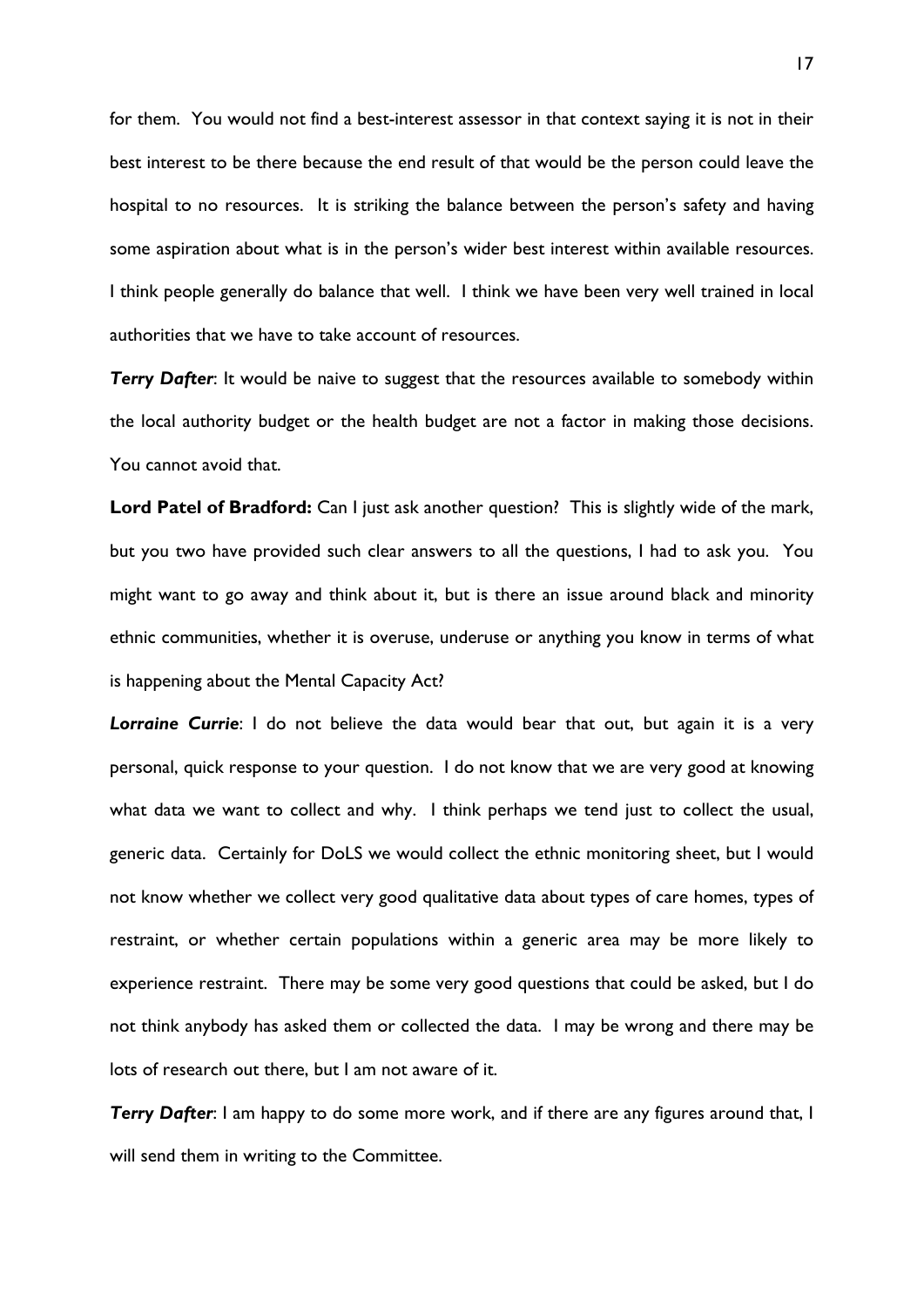**The Chairman:** That would be very helpful.

*Terry Dafter*: I will have a look into it.

**Q181 Lord Alderdice:** You have been mentioning data and figures. We have been looking a little at the numbers of DoLS applications in regard to the number of people to whom they might be applicable. Do you find that managing authorities are able to identify a deprivation of liberty? Are you confident that applications are being made when they are needed? How do you explain what appear to be substantial current regional variations?

*Lorraine Currie*: Some managing authorities are able to identify a deprivation of liberty. It is very pertinent that we are sitting here today while the Supreme Court is trying to decide what it thinks deprivation of liberty means. We are expecting a lot of staff who possible get paid £7 an hour to make decisions on a very complex subject.

I could not say I am entirely confident that referrals come in when they should do. I think we have to create a welcoming culture, where they are free to put in referrals, even for those to be found to be inappropriate. I personally would rather have those and find the person to be ineligible or the safeguards to be not applicable. I welcome that sort of dialogue with our managing authorities.

I think they hold a lot of fear of getting it wrong because the tariff has been set quite high for their applications. It is very much tied to training. Where we do training, usually an application will follow. There is confidence in the process itself, so once a care home or a hospital ward has made an application, they tend to feel more comfortable to make them again. We monitor our care homes very carefully; we know the ones out there who have not been on training and have not made any DoLS referrals.

It is a wide question to answer; the variations are there and we cannot get away from them. We collect data regionally, so we collect it across the West Midlands per 100,000 of population, which is slightly more informative, and we discuss that. If something stands out,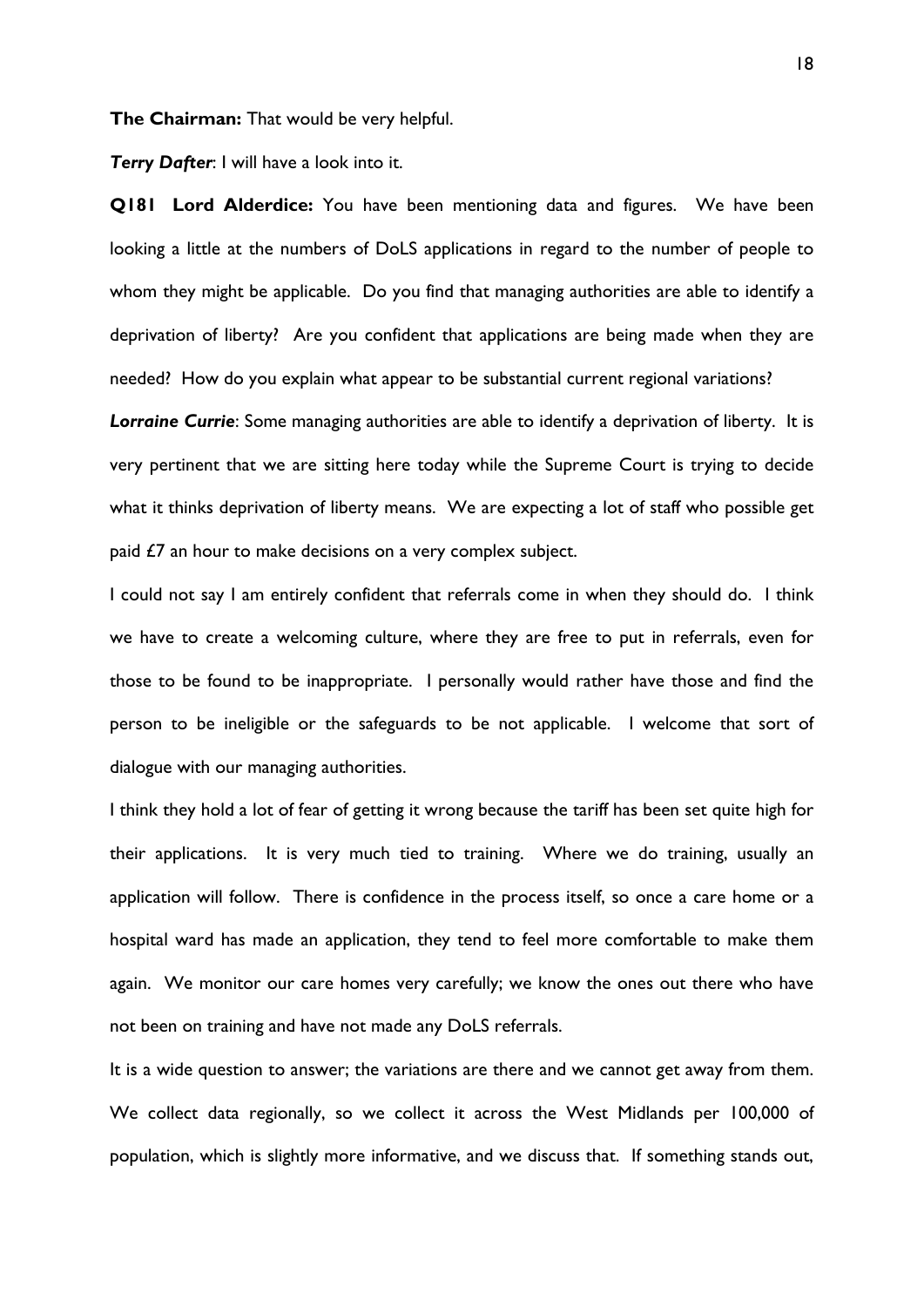we discuss that regionally between the leads groups. The number of referrals we have authorised sits at around 50% to 60% across the West Midlands, so we have moved from having great extremes to more consistency. I think that is because of the work we have done collectively in looking at good standards.

This process needs to start in the care homes and in the hospitals, and it almost should be the other way round, where if we were out there and we were required to inspect them and to say whether they needed to put in requests, then maybe we could be asked to comment on our confidence. While it sits with them, though, it is about how much formal and informal training we provide them. We visit them and we go out and provide them with information. It is still very early, and it is again about having that centralised view of why there are so many variations across the country. I can speak for the West Midlands, but not for other parts of the country.

Lord Alderdice: Could I just press you a little as to how far you think it is to do with differences of need and how far it is to do with differences of training, expectation or personalities that are key to it, or whatever? You will find that there are different levels of problems in different regions; it is different in urban areas and rural areas for example. How far is it to do with those kinds of differences and how far is it to do with other kinds?

*Lorraine Currie*: It is like the layers of an onion. Again, it is about different cultures; the culture in care homes often needs to change. The Mental Capacity Act is the forerunner of establishing good practice. If we get our care homes to implement the Mental Capacity Act properly, look at restraint and restriction, the techniques they use and the tactics they use, and the types of support they need to cope with some very challenging situations, that may lead on to helping them to encourage staff to know when this has gone beyond the Mental Capacity Act, what they can do under Section 5, and when it has moved in to DoLS.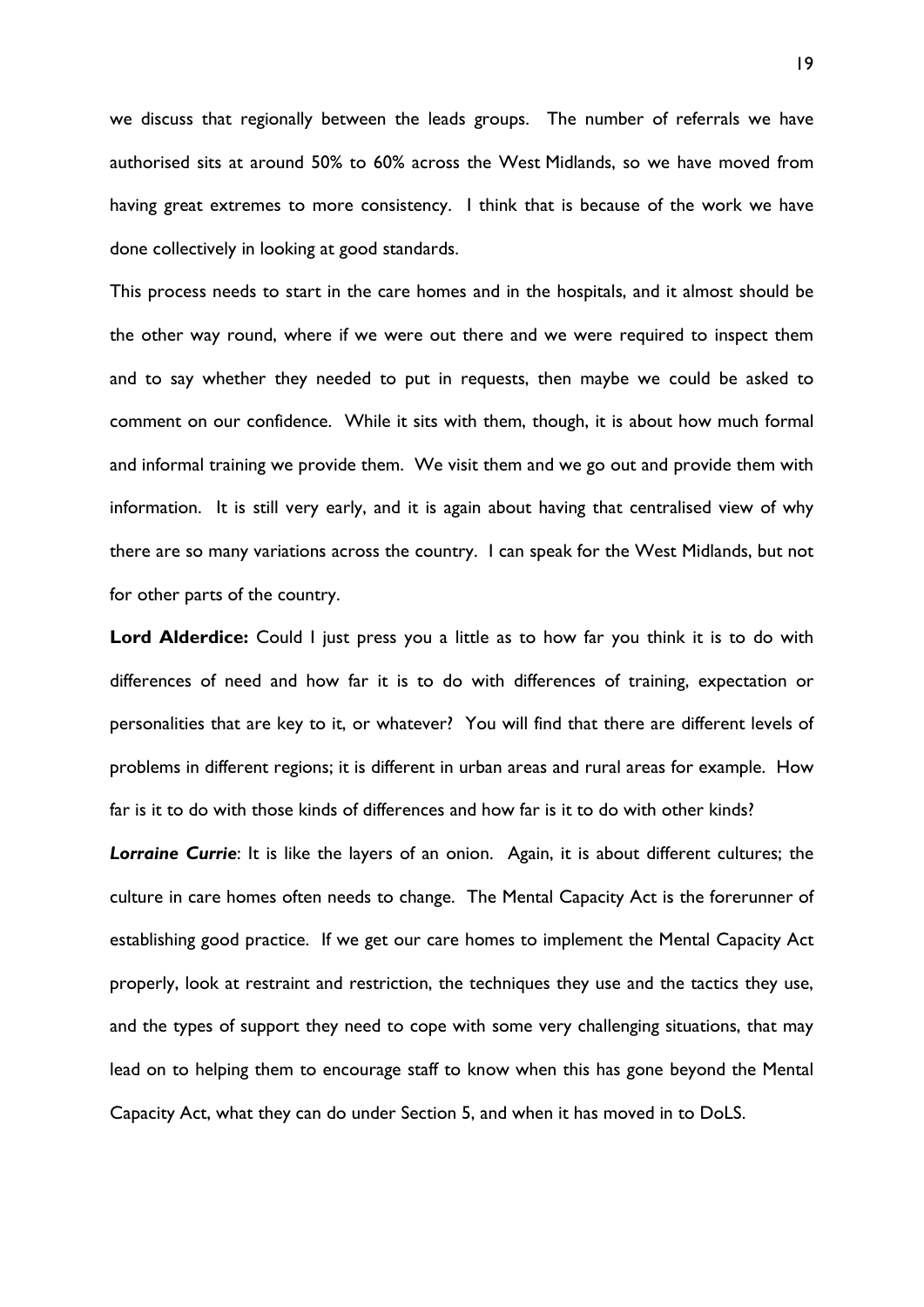**Terry Dafter:** It is interesting, because I was talking to a director from a large county who was saying there were variations even within his county in parts of the county where there is quite a high use of DoLS and other parts where there is very little. It is not just regional; it is almost within big counties as well. I do think this is something we need to do more work on because, as Lorraine describes it, it is partly to do with training and awareness, but it is also need. There may be some homes where it just would not be at all appropriate to make any referrals because most people have capacity. Again, I think this is just something that we need to do more work on, and begin to have more of a dialogue around this and get underneath some of this data.

Something is going on, and we are all making assumptions around what that might be, but, again, part of the proposal that we are considering within ADASS is to actually try to do a piece of work around this to try to unpick this more. It is not right; there is something going on and we need to get to the bottom of it.

**Q182 Baroness Browning:** How do local authorities ensure in practice that their role as a supervisory body, where for example you assess applications for DoLS, is independent of their role in relevant decisions on care? At that point, where there is almost a crossover between the two responsibilities, is there a particular process or something that is put in place to demonstrate transparency?

*Lorraine Currie*: The processes sit quite separately within most authorities. There is a crossover sometimes, in that the best-interest assessor may also be a care manager. That is not always the case. For example, we have substantive best-interest assessors, so they are not involved with care management. The DoLS referrals would come in and there is a DoLS process that will go along a parallel line. It will not necessarily link with care management other than the required consultation and communication.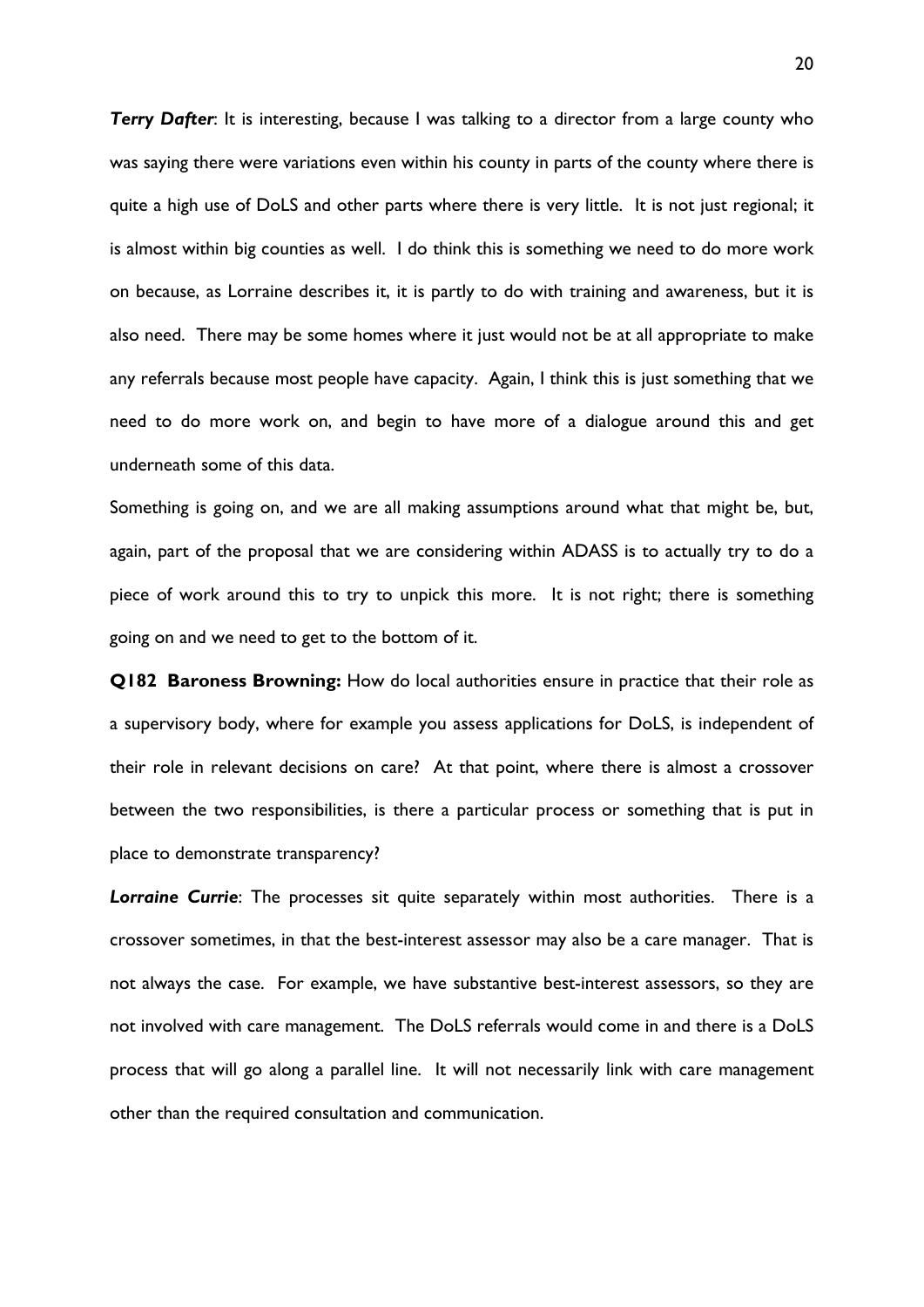The difference comes at the end, where quite often the people who are authorising those DoLS requests may be senior managers within adult social care. They will have knowledge and they will have experience of care management for that individual. Sometimes a number of these individuals will be funding their own care; they may not be funded at all and not have had any care management, or minimal care management.

We have actually found the loop works quite well the other way round. Generally, the bestinterest assessor may pick up some inadequacies in care management or they may pick up that perhaps the MCA has not been as properly considered as it should have been. They can then work to influence that back round into care management to the benefit of the service user. We have found some real benefits in that, rather than sensing any kind of constraint in the role. I have found it a very positive thing, but I think there is a requirement to keep a distinction between best-interest assessors and authorisers acting—in the case of BIAs—as independent professionals and not being constrained by their care management role.

**Q183 Baroness Barker:** From the start, there has been a suspicion that the local authorities being the bodies that commission any care services would be a weakness in the Bill, because they would be reluctant to find against the body that commissions and employs them. In light of your experience, do you think that criticism was right?

**Terry Dafter**: I would be worried if that were the case, because I think generally we commission a number of services that are there to help quality-control what we are doing. I have an independent chair of my adult safeguarding board who spends a lot of time telling me off for the failings of the board and what it should be doing. I would not dream of not renewing his contract; it is what I pay him for. It is the same with this. You would expect healthy challenge and healthy feedback on the way that you are operating, but that should be helpful. It is part of the quality control of your department and your directorate. You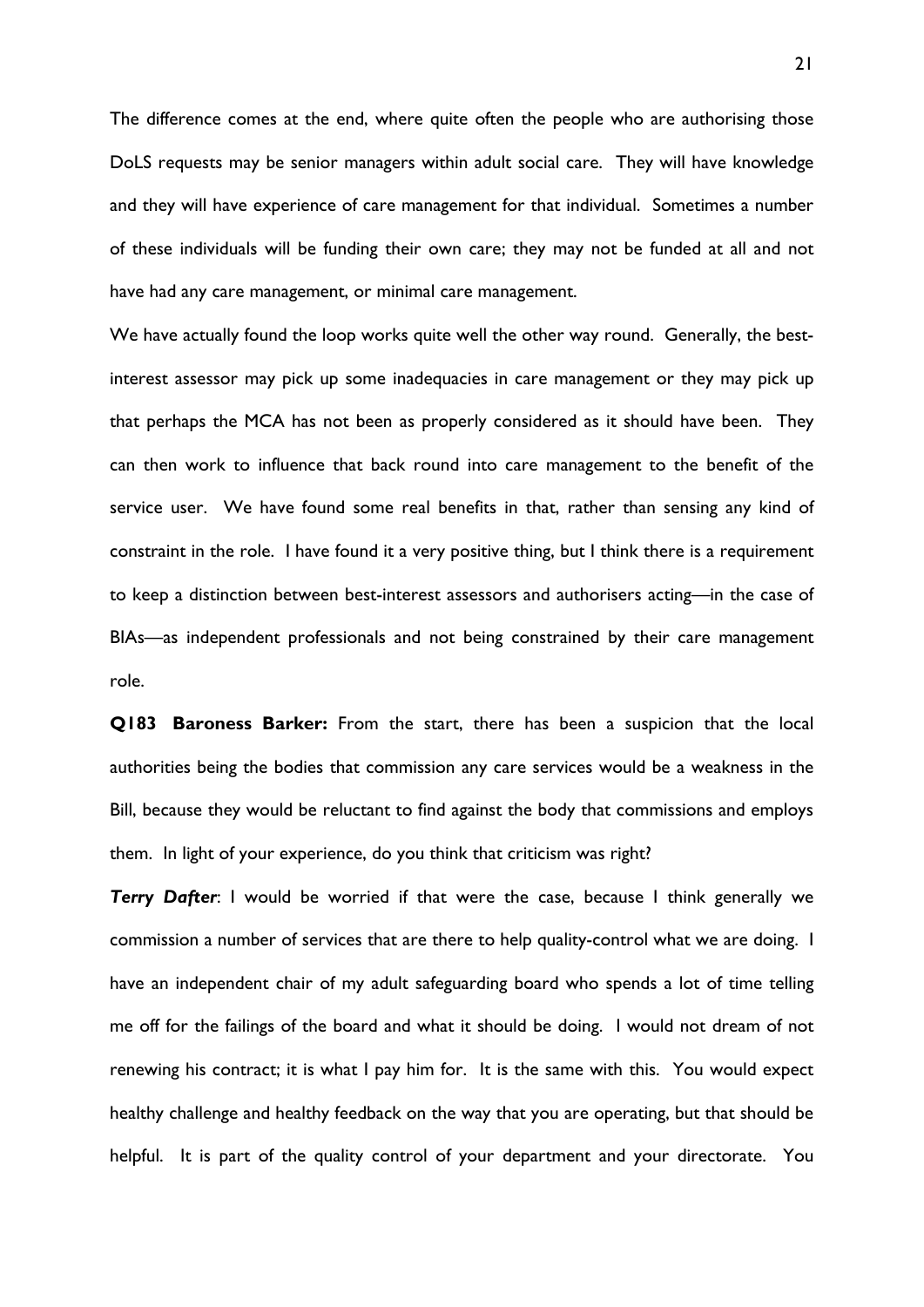would not want somebody to say it is all okay, because it is never all okay, is it? You are never there; there are always issues that need resolving. In a sense, I feel it is inherent in the role. We commission advocacy services, independent chairs for safeguarding and so on. I do not think it is unique within the kinds of services we commission sometimes. I just think you need to try to treat it healthily and see it as a healthy challenge, not something that is disreputable. It is what you pay for.

*Lorraine Currie*: We retendered our contract recently, and that commissioning process throughout was not based in any way on: "How many times they have criticised us?". We are looking at the quality of that provision, and to some extent the quality of that provision is how many times they have challenged us. It is a healthy relationship that we have with them, and we almost look forward to them raising things that we can address. We work in partnership with them, they are part of our operational and our regional networks, and we value the role that they have.

**Baroness Barker:** That is good to know.

*Terry Dafter*: That is definitely what I would hope.

**Q184 Baroness Barker:** Finally, access to justice is something that people are concerned about. There are lots of concerns about the speed and the capacity of people to get to the Court of Protection. People like BASW have suggested using more mediation IMCA-type services in order to speed things up. What do you say to that?

**Lorraine Currie:** We have said that we would welcome a tribunal system, for that being seen to be a quicker resolution for people. However, it is a very big and a careful decision to be made. The Court of Protection needs to be more accessible and cheaper. There is no other way really to say that. There are a number of possibilities out there. Removing the need for expert witnesses would make the whole process a lot cheaper. I am a BIA, and a lot of BIAs feel that we are experts in our field, and yet the minute that we step into the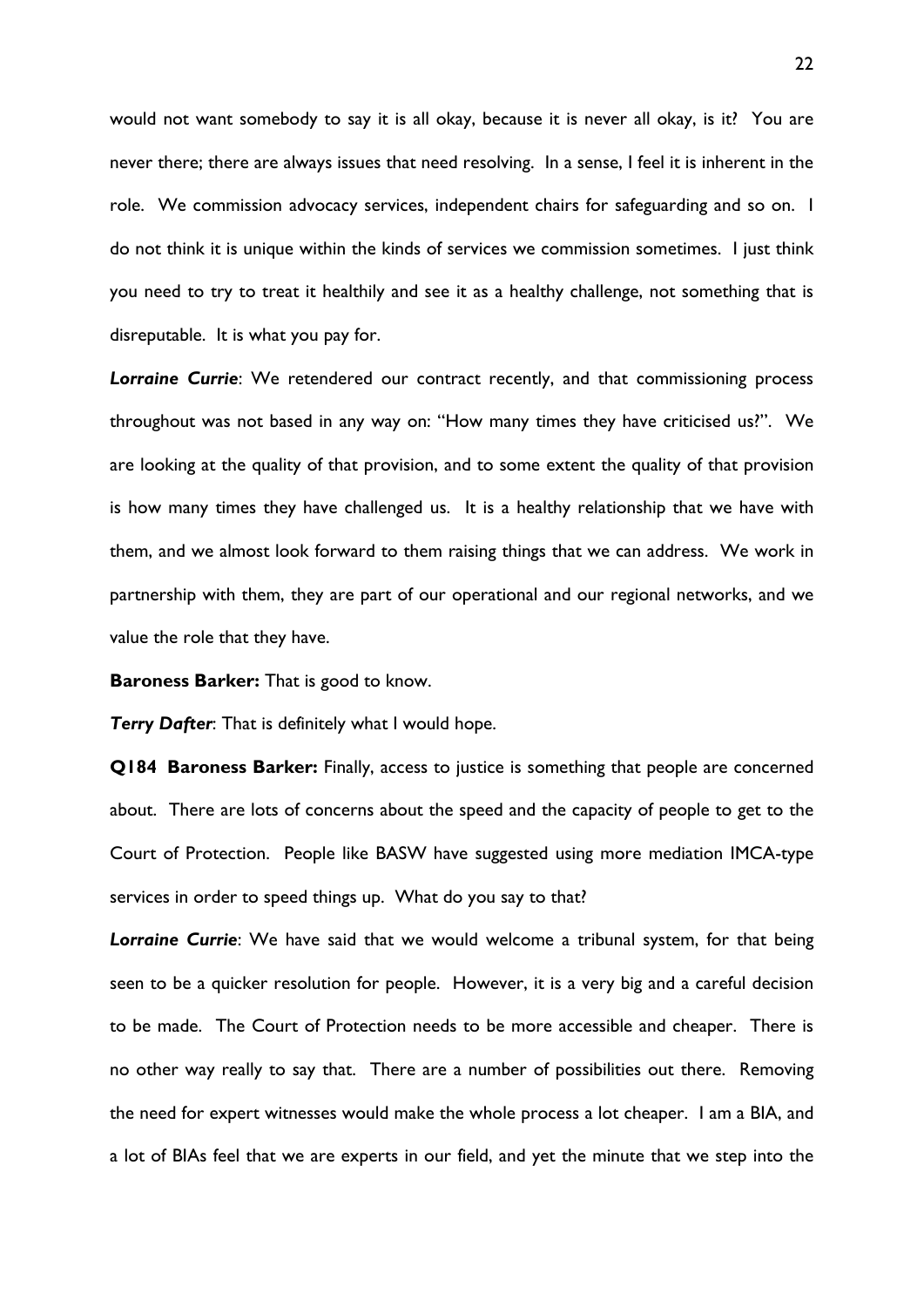Court of Protection, experts are commissioned at huge cost. We need to remove the need for expert witnesses as routine—not in every case, randomly—have more regional hearings for the Court of Protection and more nominated local judges who could speed up that process so that this was something that happened regionally and your case was heard more quickly. Often these are people who may not have a lot of time, and these cases can take a long time, but similarly they can be heard very quickly if the need is urgent.

Although tribunals sound like a great idea—and I think I am mid-way to changing my mind on my view—if they are not resourced and if representation is not made freely available to people, that would be a huge burden for somebody to bear. If local authorities were suddenly expected to have to develop a local tribunal and resource it, it may result in something worse than what we currently have, and I would hate to advocate something that made things worse. Without a doubt, it needs to be speedier and cost less, but there are changes to the Court of Protection as it currently stands that could achieve that. We would not lose the expertise; some of these judges have built up such a fantastic body of expertise now that we really value. It would be a loss.

**The Chairman:** So, you are really saying that you would prefer satellite courts in local areas with the expertise of the judges of the Court of Protection, almost like the Court going on circuit.

*Lorraine Currie*: Yes, something along those lines could speed the process up, and the removal of experts could make that less expensive for local authorities.

**Terry Dafter:** There is a real body of evidence on this now, is there not?

**Lord Swinfen:** You mentioned experts giving evidence. Where do the experts come from? Are they just people doing your job in a different part of the country?

**Lorraine Currie:** I would not know how they get on to an expert list. I do not know that, but experts are generally people who, I believe, call themselves experts. Their expertise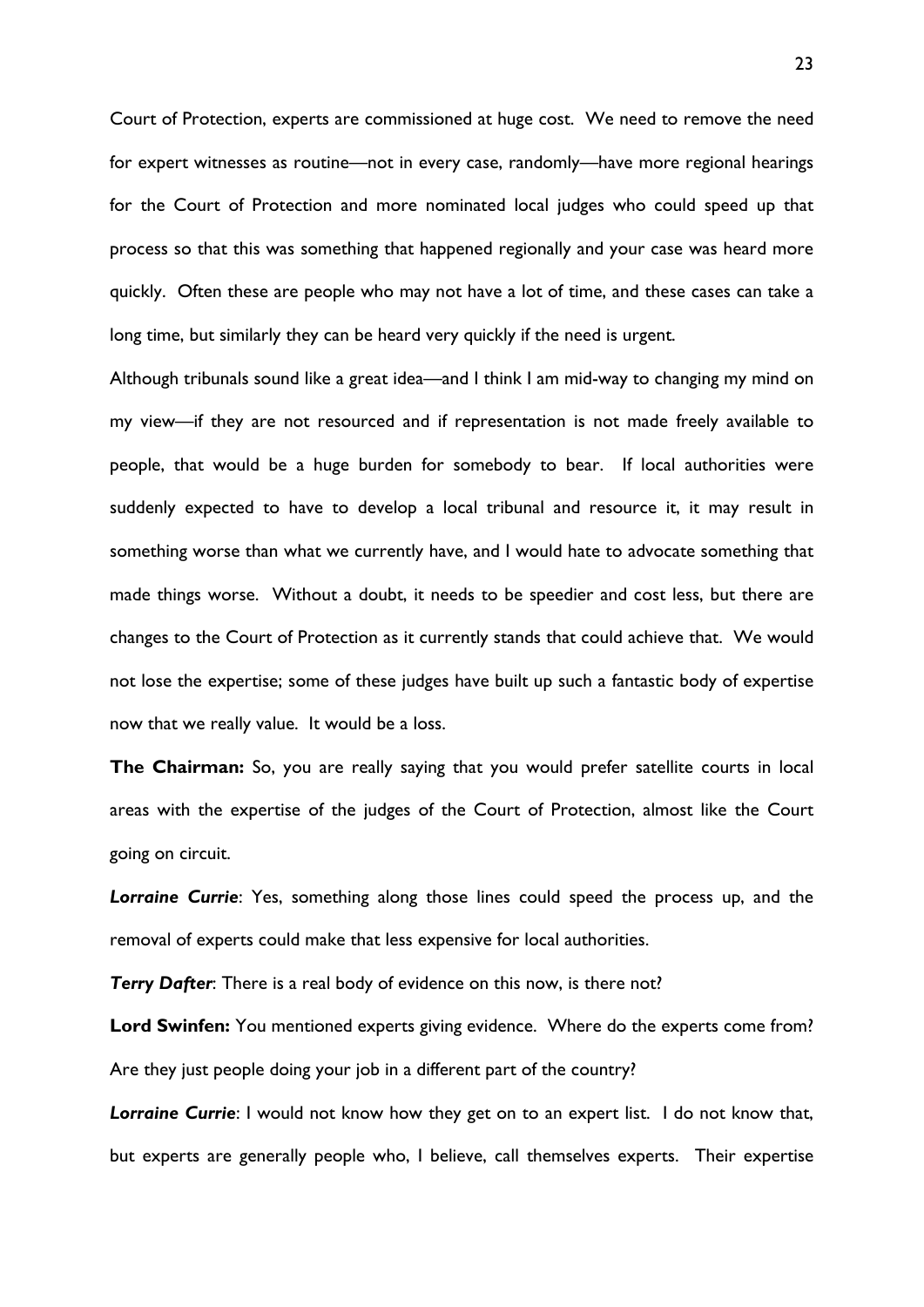then comes because they have done this X times in the Court of Protection. They will be psychiatrists or psychologists who are therefore seen to have more expertise in the field, but there are some recent court decisions preferring the evidence of people who do this more day in, day out and possibly know the service user better.

**The Chairman:** Thank you very much indeed for a very interesting session.

**Terry Dafter:** Just for the record, could I just let you know that I am no longer Joint Chair of the ADASS Network since last week? I have had to take on other responsibilities within ADASS. I am a member of the network.

**The Chairman:** Thank you very much.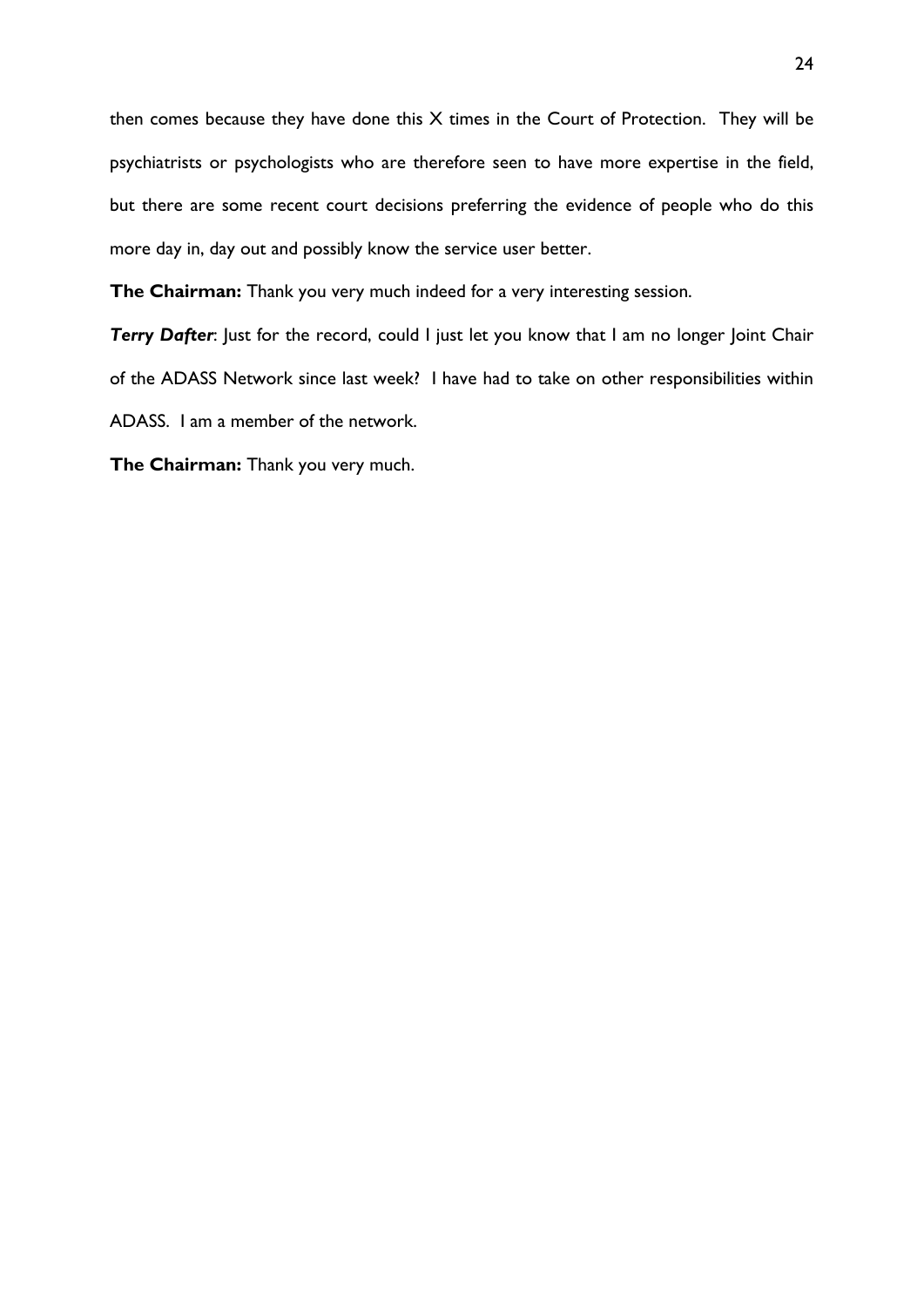### **Examination of Witnesses**

**Patricia Kearney, Director of Innovation and Development, Social Care Institute for** Excellence, **Sanchita Hosali**, Deputy Director, British Institute of Human Rights and **Paul Gantley**, former Implementation Manager for the Mental Capacity Act, Department of Health (2005-11)

**Q185 The Chairman:** Good morning. Welcome to this evidence session and thank you for your written submissions, which were very helpful. We can perhaps explore some of the issues in a little more detail this morning. Could I start by asking Mr Gantley first of all to give us his assessment of the effectiveness of the Government's MCA implementation programme?

**Paul Gantley:** If you start from the narrow perspective, which was that we were expecting to bring into place a series of new processes and services, it was effective in that when we gathered in 2005 we were supposed to bring in 2007 various things, which happened. There was a new Court of Protection, a new Office of the Public Guardian, a new IMCA service from scratch in about 150 or so local authorities, each commissioned on time, a new fence was put into place, a code of practice that had three versions at different times, there were lasting powers of attorney and so on. From a narrow perspective, we were effective and we achieved those targets.

Then in 2009 the deprivation of liberty safeguards were introduced, which was the second phase of implementation. The period 2007 to 2009, from the Department of Health's perspective, was certainly a much tougher timescale. That was much more process driven. It required us to engage with universities to train people against a very unusual timescale. From that perspective, we can say we did achieve the targets and timescales to bring the legislation, the organisations and processes into place.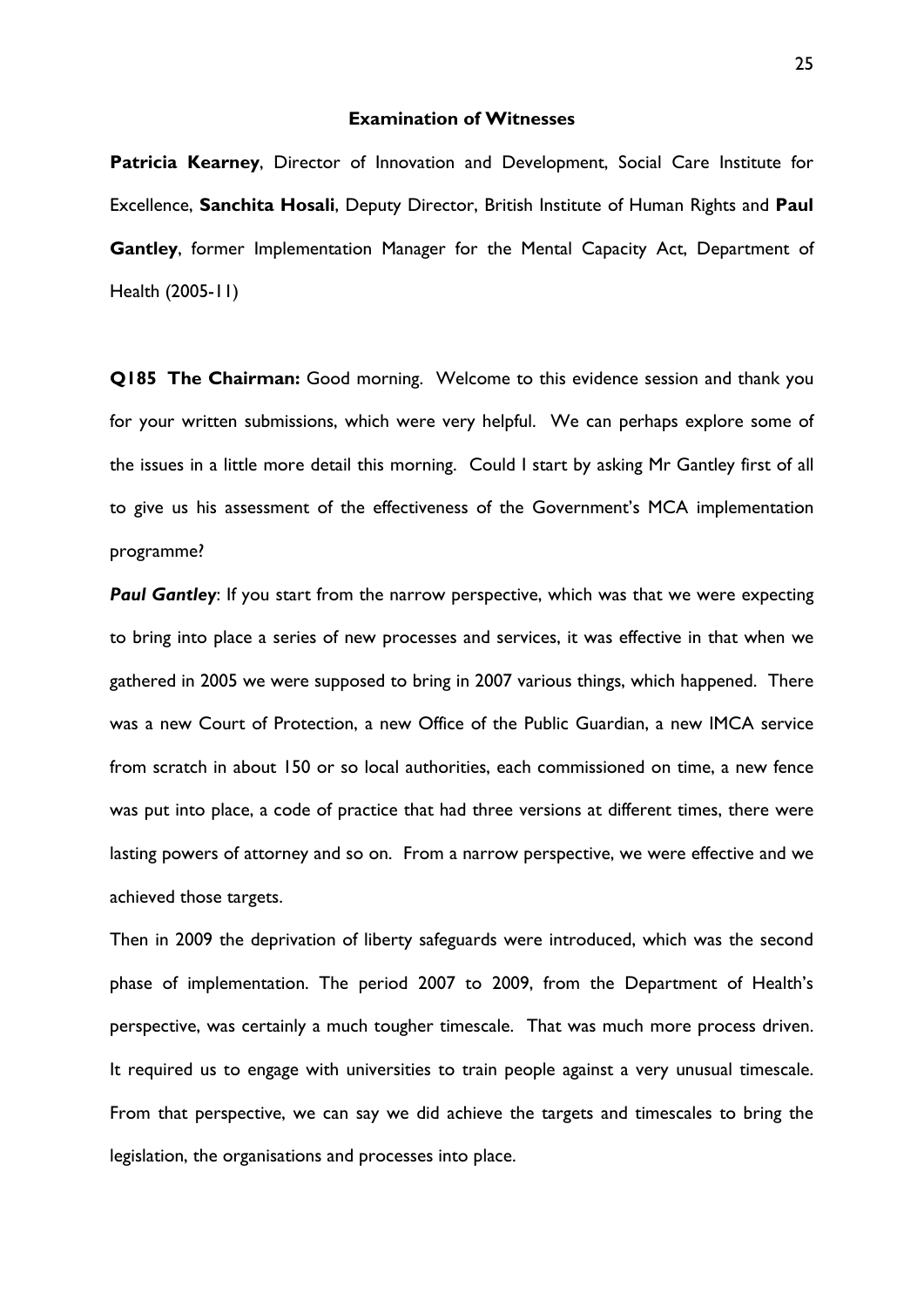We can say that there is a legacy: the local implementation networks by and large carry on, the regional networks carry on, and there is an online knowledge community that has more than 4,000 members and which we set up as a parting gift. If we are judged against that standard, we were effective. That is not the same as saying the Act is fully implemented or understood. That is a different test. That would be my comment in relation to that.

**Q186 The Chairman:** Can you tell us why the programme was stopped in 2011, and do you know what programmes or resources are still produced on a national scale?

**Paul Gantley:** The original implementation programme was cross-government. The lead department at the outset was the Department for Constitutional Affairs and is now the Ministry of Justice. It is interesting to note that despite some comments in Parliament at times that this is one of the most significant pieces of health and social care legislation of recent years, it was not led as a piece of health and social care legislation. It was led by the Department for Constitutional Affairs and by the Ministry of Justice, which is an interesting thing to note.

When it came to 2007, and the Office of the Public Guardian and the Court of Protection were in their new form, the Department for Constitutional Affairs considered its implementation done. Its business was getting those new processes into place. The Department of Health continued in the first instance because we were looking to continue to embed, for example, the IMCA service, which was still relatively new. Then of course we had a quite different beast to contend with in terms of implementation, which was the deprivation of liberty safeguards. The continuation at that point was not so much about implementing the Mental Capacity Act; it was about implementing the deprivation of liberty safeguards. It was a different direction.

When it came to 2011, when we did depart, I think that was part of a wider decision around the Department of Health austerity cuts and so forth. I do not think there was necessarily a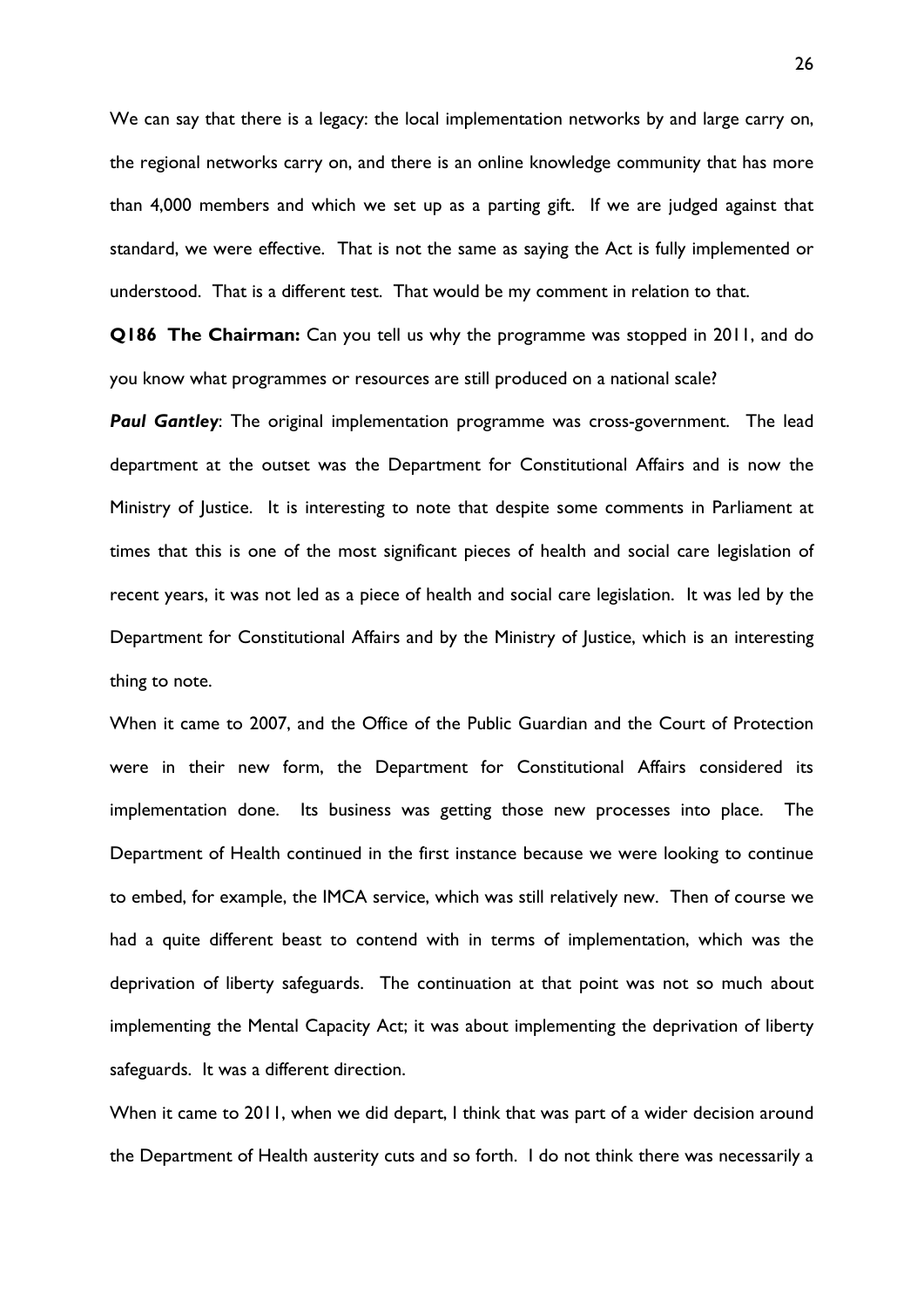particular decision that said our time was done. It was very much that people doing a similar task were going across the board. I might not argue this, but you could argue that six years was a good run for a central government implementation programme. I suppose that knowing whether something has been achieved depends on what you were seeking to achieve at the outset. I am not sure we necessarily had that. I was asked very early on, possibly at the first meeting I went to of the cross-implementation programme, when I would know that I had succeeded in training everybody on the Mental Capacity Act. I said, "You could have my resignation whenever you want it". How do you know that you have trained three million workers? How do you know you have communicated with three million carers? How do you know you have got something through as a message to two million people lacking capacity? How do you know? I think it is difficult to answer that question.

The end came because of a wider political moment. That has left behind a legacy. We have the local implementation networks, the regional networks and the online community that continue. There is some success there; there is ongoing funding that is maintaining the profile locally and regionally. What is lost at the centre, though, is a central focus. For example, we finished in roughly March 2011, and in February 2011 we issued some guidance around the case law as it was at the time, but there has been no more guidance from central government about case law. The resources that come from the centre now are much more around reporting and auditing. There are annual reports from the Health and Social Care Information Centre around deprivation of liberty safeguards; there is an annual report from the Department of Health around IMCA activity; the Department of Health has had some commissioned research come through, some of which I am sure has been shared with you. The central emphasis now, though, is more about activity and numbers. One of the things the field has commented on missing is something that is more analytical or something that is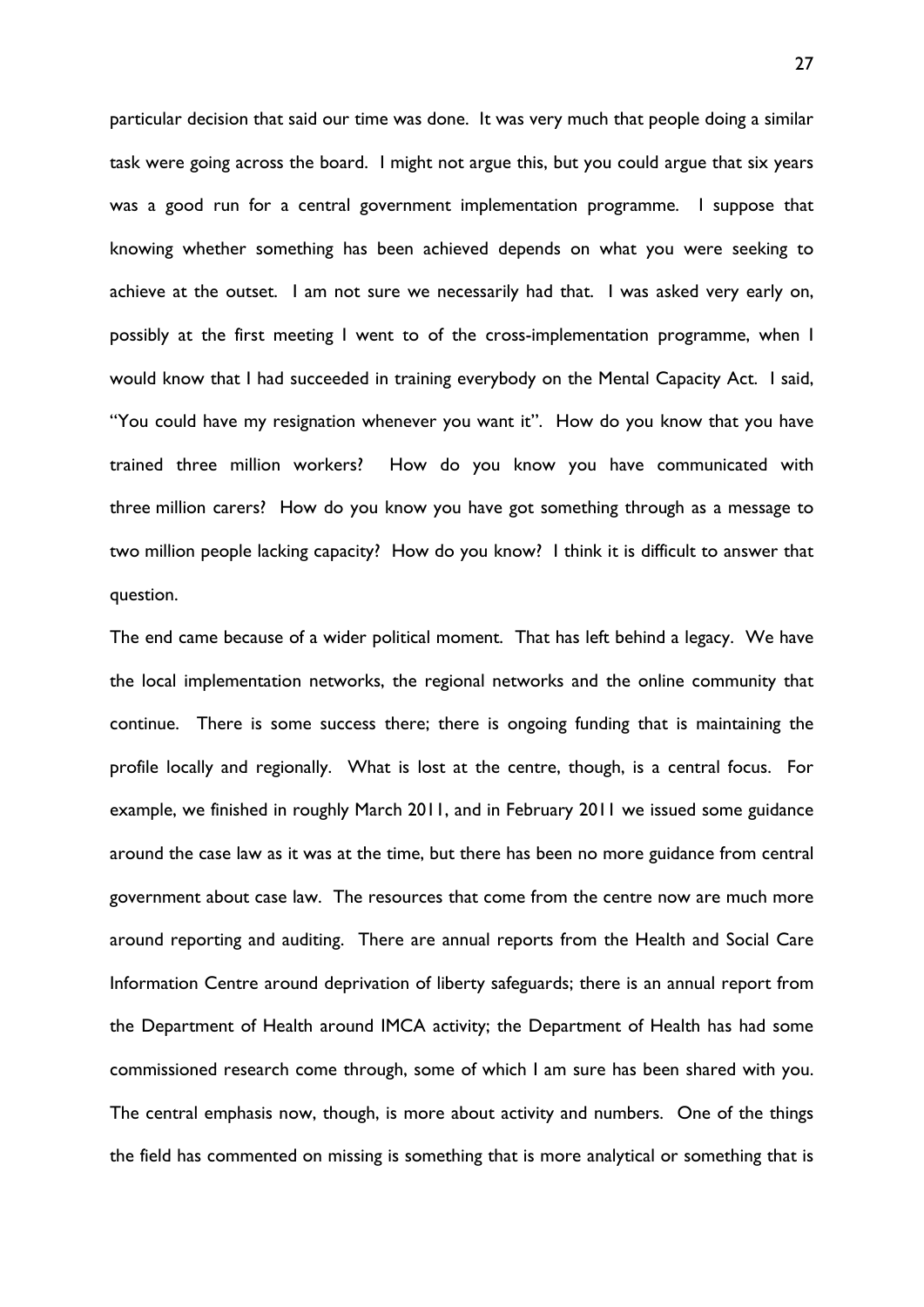more about guidance—for example, with case law development. That would be perceived to be a gap that others have reported to me in the last two and a half years.

**Patricia Kearney:** Shall I say something from the Social Care Institute for Excellence? Our remit is to gather and analyse knowledge about what works and disseminate that into practical resources. This is an interesting topic from our point of view, because it is fair to say that I do not think there is a rigorous evidence base yet for the impact of this work. I would also say that I think it is fair not to expect it in the case of emerging practice like this. The legislation is on the whole well drafted, and its principles and definitions well regarded in this sector, but that is only the start of it. It is a hearts and minds job around cultural change. Cultural change and culture is how we do things around here, so we are talking about major professional behaviour change as well as public awareness and perception. Those are ongoing activities.

There are several challenges. There is a huge and diverse constituency of professional audiences before you even get to think about carers and people who use services, so that kind of shift takes time. The Act has supported and informed a growing understanding running alongside the Act's implementation around personalisation and person-centred care, and dignity. Our dignity guide is our most visited resource. Interestingly, that is always linked backed to the MCA. The landscape has changed too: the recent focus on MCA and DoLS monitoring that CQC has announced, the Care Bill's aspirations around individual care and control, and the establishment of adult safeguarding boards. These are all movements that I think enforce and take forward the spirit of the MCA. It is about seeing it as a staged process. We have the frameworks in place: the what to do and why to do it. We are still moving on the how to do it and what the impact is if you do it right.

*Sanchita Hosali*: I would probably echo a lot of what has already been said. From the British Institute of Human Rights' perspective, we do a lot of practice-based work with both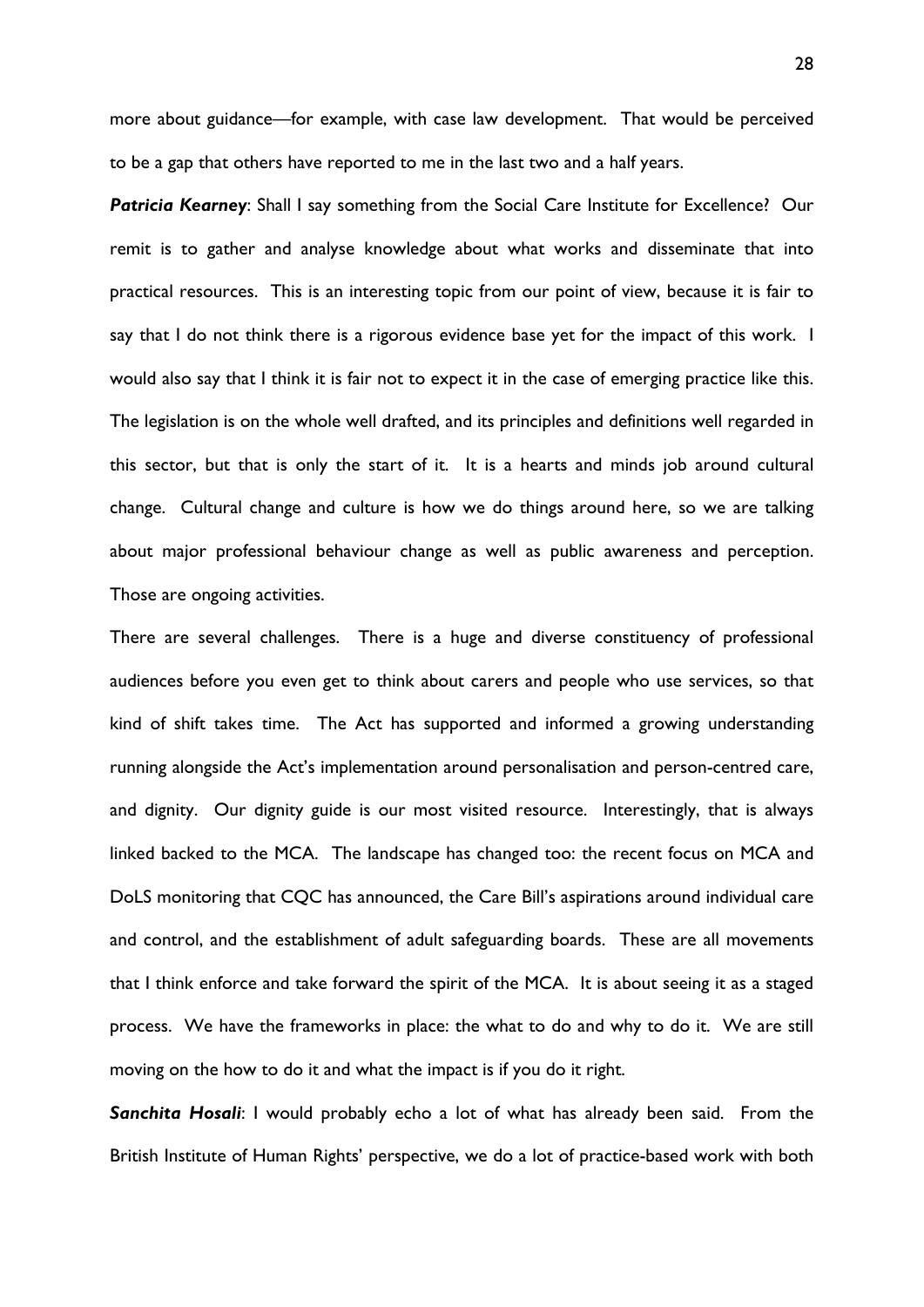service providers, and advocacy groups and individuals accessing services. We have a perspective that works with both sides of the coin. From our practice-based work, the message we get time and time again from all the audiences is a real lack of understanding about the MCA and what it really means in practice. Quite astonishingly for us, there seems to be the almost complete invisibility of the role of human rights in that whole process and the fact that we have mental capacity law in order to protect people's most basic rights. There is a real divorcing from what our human rights standards say and how that can work in practice. We see a lot of people who are quite confused by the MCA and what it actually means, and a lot of people working in safeguarding who are very familiar with concepts like best interests or dignity, but then are very confused about what that means in practice.

Actually, the work that we do in practice shows how you can use a human rights approach to drive that culture change forward and to say, "What we are talking about here is a way of giving unifying values, but also providing a framework to make some very difficult decisions in". A human rights approach is how you look at the rights that people have, the responsibilities and duties that practitioners have, but also what that looks like in practice going through the way that you balance those different rights.

For us, we work quite broadly in the health and social care context, but also much more broadly with public bodies and officials. What we are seeing with the MCA is symptomatic of a much wider issue: that people just do not really know their basic rights, or their duties if they are a public authority. If we had that level of quite basic understanding, it would be much easier when we get into very specific practice-based settings around, "What we are talking about in the MCA is not something new or scary; it is about what those rights mean in this setting". There is a basic building blocks thing that needs to happen, and that would make a lot of the implementation around the MCA a lot more realistic and a lot easier to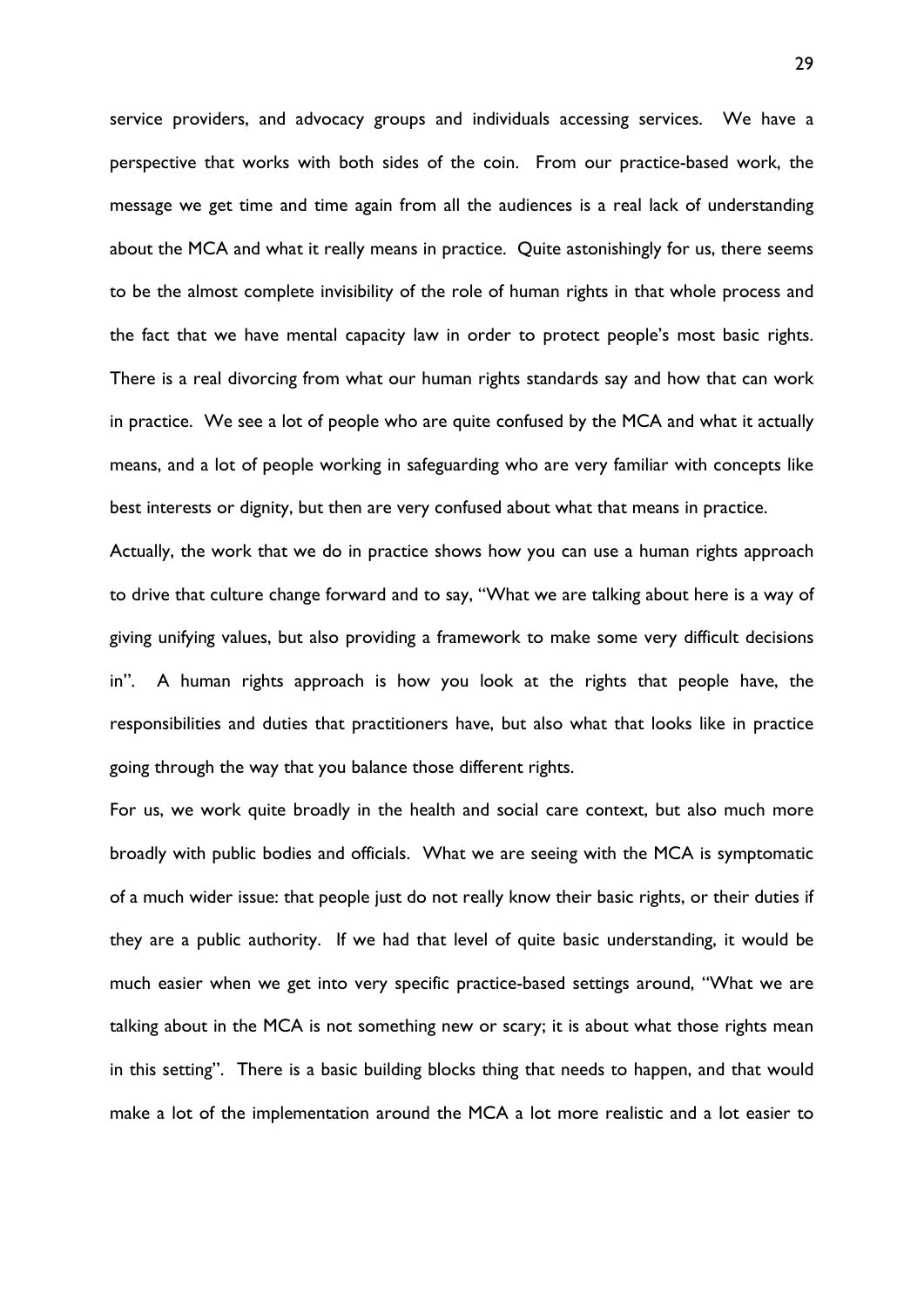grasp for a lot of professionals and practitioners, as well as for the individuals who should be at the heart of the Act.

**Q187 Lord Turnberg:** My question follows on from that. Whenever there is an Act of Parliament that depends on large numbers of people out there to implement it, I suppose it is inevitable that there is going to be a bit of variation in how that is enacted. I am sure that is one of the difficulties, and we are told that there are big regional variations in things like IMCA referrals and DoLS applications. What I am really interested in knowing is how you get the balance right between central directive and leaving it to local people to set it in motion and to do it. We do not always get that right. Local initiative is very important, but how much central direction do you need?

**Paul Gantley:** My experience would suggest now that there is something illusory about central control. My reflections would be you can provide the law, you can provide the code of practice and you can provide guidance, but that only really comes alive locally and it is only really implemented locally. The variations are a problem, whether it be IMCA referrals or the DoLS numbers, which in a way are the only numbers we have to look at in terms of this legislation, because the rest is kind of abstract. They are a problem, but I am not sure it is a brand new problem in the sense that we often hear about postcode lotteries. Just for a point of comparison for myself, I was looking earlier in the week at last year's Mental Health Act figures. I saw there that per 100,000 population, it was roughly 80 in London, 30 something in most of the country, and no one outside of London above about 50. To take the Mental Health Act, which has been around for a long time, you have more than twice as many people being admitted in London compared with most of the rest of the country.

**Lord Turnberg:** That might be the people.

**Paul Gantley:** There could be all sorts of reasons for that, but once you get into numbers the issue is that unless in advance or as things develop you set some kind of notional number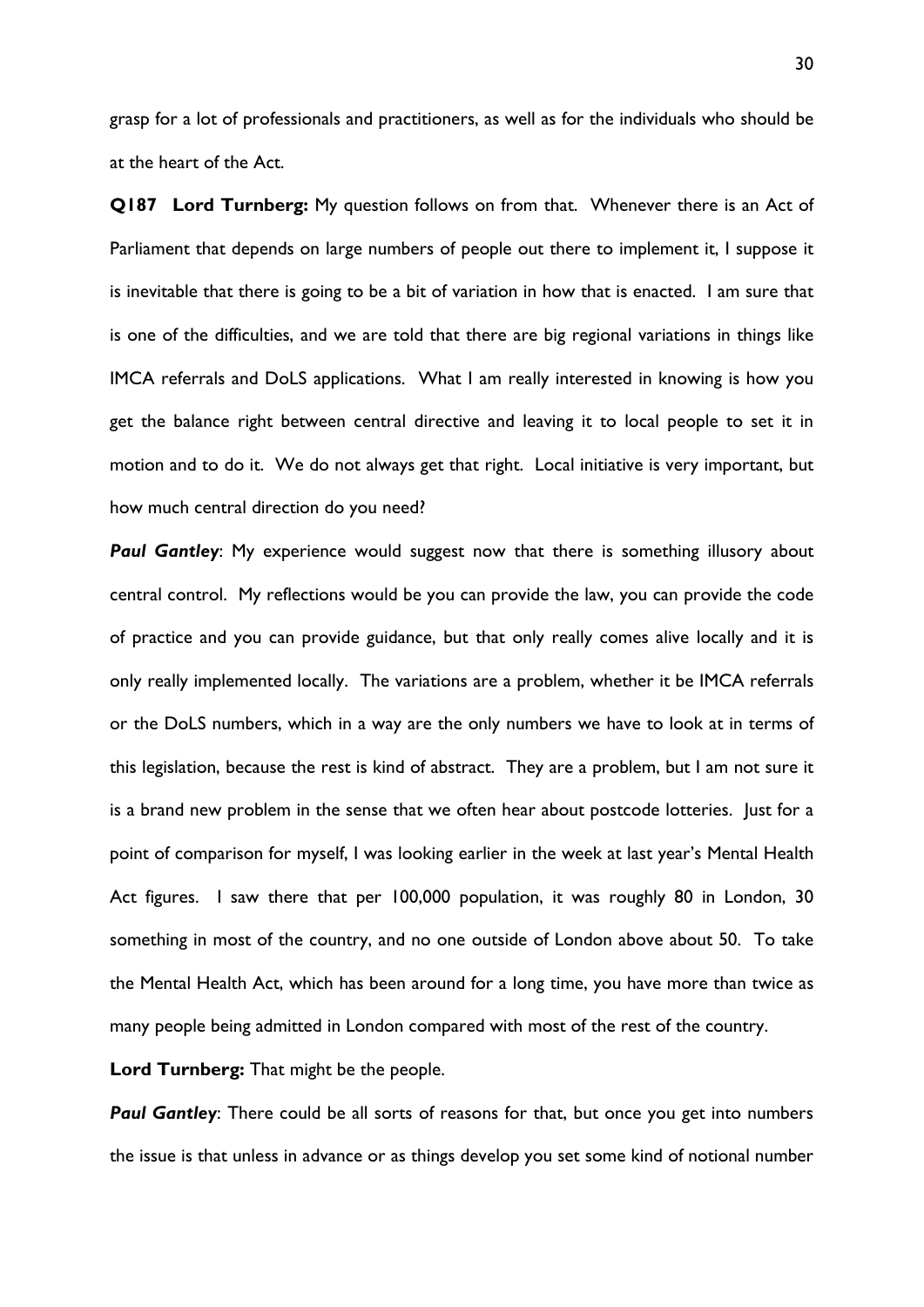as to what should be being achieved either locally or regionally because of variations you understand, it is all a bit of what I think/what you think.

One of the things that we were told when the deprivation of liberty safeguards were first coming into place was, "We've got very low numbers because our training has been so good", and other people would say, "They've got very low numbers because their training has been inadequate". Individual trainers would say, "If you look at where all the high numbers of activity are, it is all the places where I've trained the people". That would be their CV's USP. It is tricky. A postcode lottery seems to be inevitable, unless you have some quite sophisticated way of saying what the right figure is for that region. The fundamental answer to your question is that the real work is done locally in bringing about change and bringing about implementation and the centre can set the scene.

**Q188 Lord Turnberg:** We know of some places that do well by whatever measure. How do we spread that good practice?

**Paul Gantley:** That is key. This may be answering a slightly different question, but I think it flows, if you can just let me develop the logic. At the start, we were required to explain the law to people. It is a new piece of legislation, so you have to tell people what Section 4 or Section 44 is. We then realised that was not really doing it. Telling people what the law is is only getting so far because people only understand the law as they operate it. If you take this law, you have an untrained workforce in the care homes, a somewhat better trained workforce in other settings and a highly trained workforce in another setting. You then have family carers, all of whom are bound by the code of practice. To try to describe the law to all those people in all those environments is very difficult. Working with SCIE colleagues in particular, we discovered that we had to demonstrate the law in action. SCIE television for example starts to show how you make a best-interest decision for someone in a care home around safety, or how you make decisions with people around finance.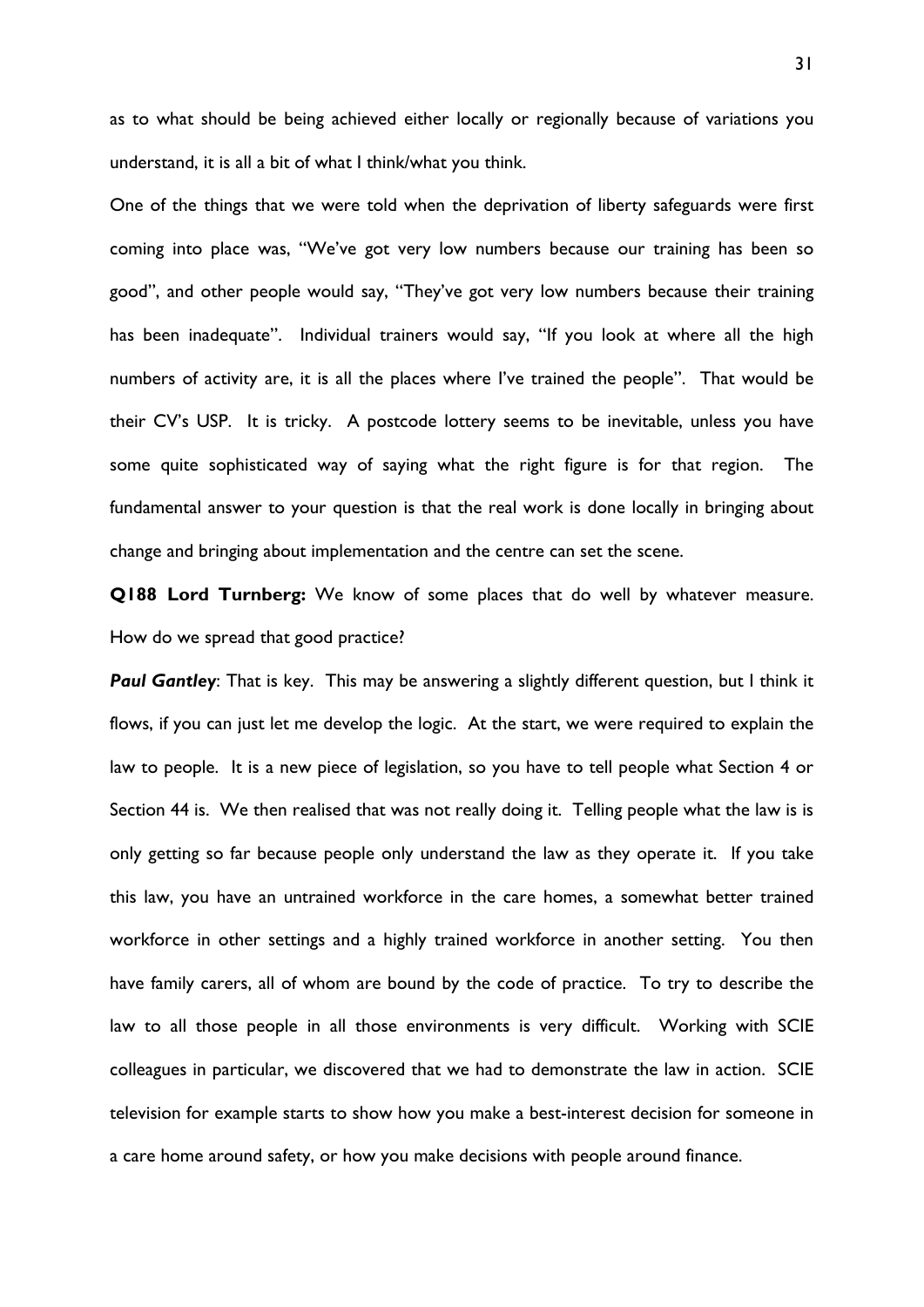One of the ways you have to do it in the end, whether it is nationally or locally, is you have to show it in action. You have to start from where the person is and then the law follows. The problem when you introduce a piece of legislation is that you start from the law, which in a way is the wrong way round in terms of trying to understand it for people on the ground.

**Patricia Kearney:** Just to follow on from what Paul says, just quickly about the data, this is not unique to the MCA. If you look at data around looked-after children in a local authority, does that mean it is a very vigorous local authority and very responsive to children's needs or is it repressive practice that we are looking at? I think other people have said this: we do need some better and further analysis of the data that is coming in. Data are data, and you have to work out what it means in terms of variation.

I just want to say a little about how you embed learning following a pronouncement, a policy change or a law change. Our work on personalisation is an interesting model, because when we started off producing resources on that, people were saying, "This word is not in the dictionary". That is where it was. We started with a rough guide, which explained why and what it was, but we followed that up and realised we had to follow that up over time with resources that said, "What does this mean for me?". We have a whole range of small briefings for particular audiences—for example, people with autism and their carers, accident and emergency departments, safeguarding professionals—and then emerging topics like personal budgets. How does this keep fitting in and being the underpinning and the centrality that drives an awful lot of other work in social care? I think we are just getting to the stage—the codes of practice might be worth reviewing—of deciding whether we need to tease them out a bit more into specialist audiences and general audiences, if I can put it like that. Specialist does not necessarily mean an untrained professional and general does necessarily in this case mean a highly trained professional. It means, "It is what I do not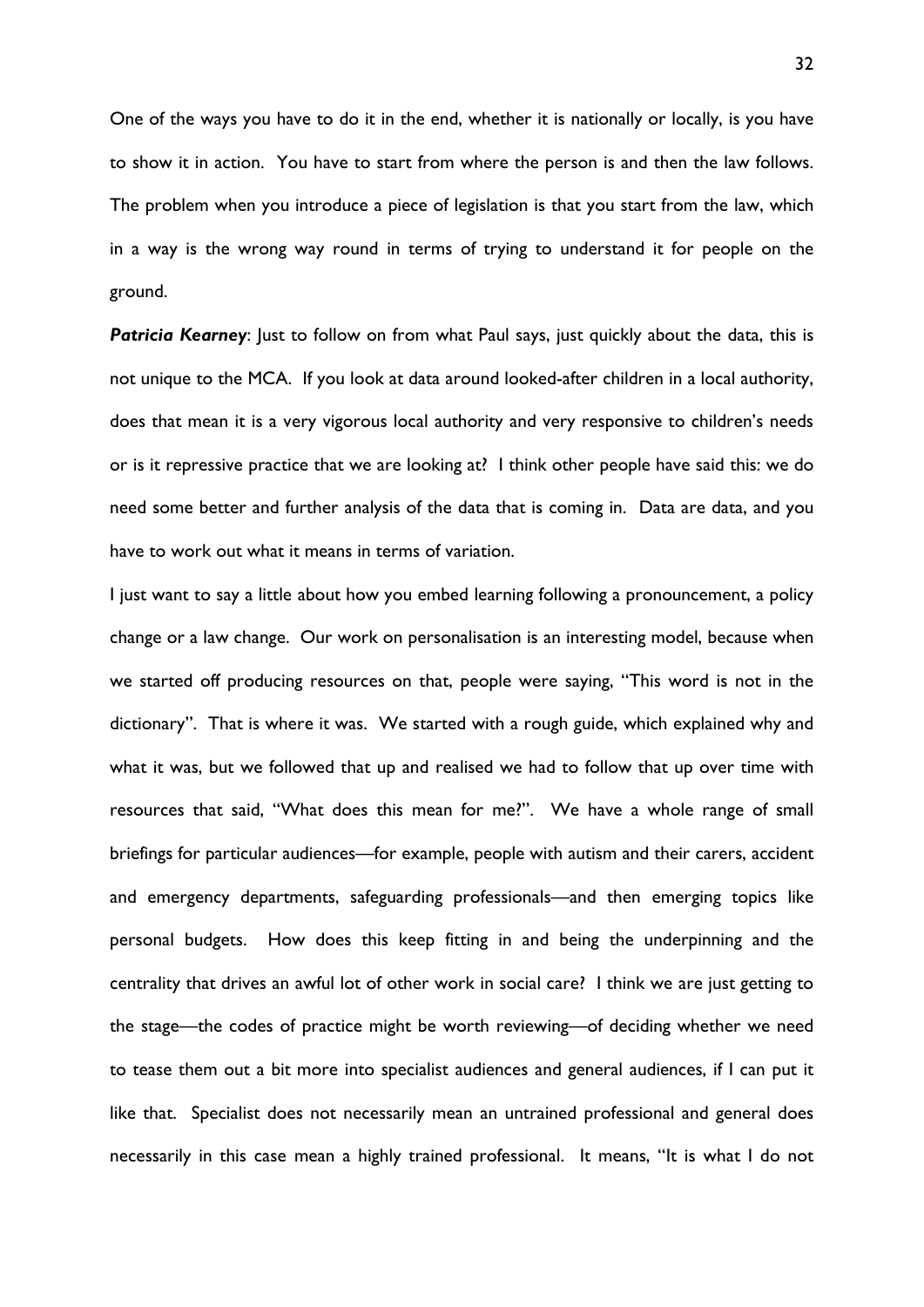normally do". Accident and emergency departments, for example, might be a bit more general than you would think.

**Q189 Baroness McIntosh of Hudnall:** This slightly anticipates a question we will come to later, but Mr Gantley, when you were embarking on this programme of implementation, was it any part of your team's remit to think more widely than just the people who were going to have to implement the legislation and the people who were going to be directly affected by it? That is, did it strike anyone that a wider public health information campaign either was or might be necessary? If it did strike people, what did you do? It occurs to me that actually most of the discussion that goes on around this Act is focused on the people who are directly involved with it and very much less on setting it in a wider social context. If you compare that with the public health campaigns around things like HIV, it is understood that people are likely to be touched by the impact of that issue. Was there or is there any recognition of that in relation to issues to do with mental capacity?

**Paul Gantley:** I would say we became aware of that as things unfolded. Rosie Varley, who was the Chair of the Public Guardian Board, advocated that things like lasting powers of attorney and advance decisions to refuse treatment should be on the national curriculum. These should be things that teenagers think about early in their life. The Act was put into the kind of context that you are talking about. We certainly produced booklets that were distributed to be made available in GP surgeries and the waiting areas in local authorities. We produced material that was for the public. They would sit there to be picked up, but they were not aimed in the way that you say.

**Baroness McIntosh of Hudnall:** You had to be in a surgery to get them.

*Paul Gantley*: Yes, precisely. There is certainly now a valid question and a potential task for public health professionals to pick up on. The Act is about planning for the future as much as it is one in which you lack capacity. That I think has not had as much publicity as it could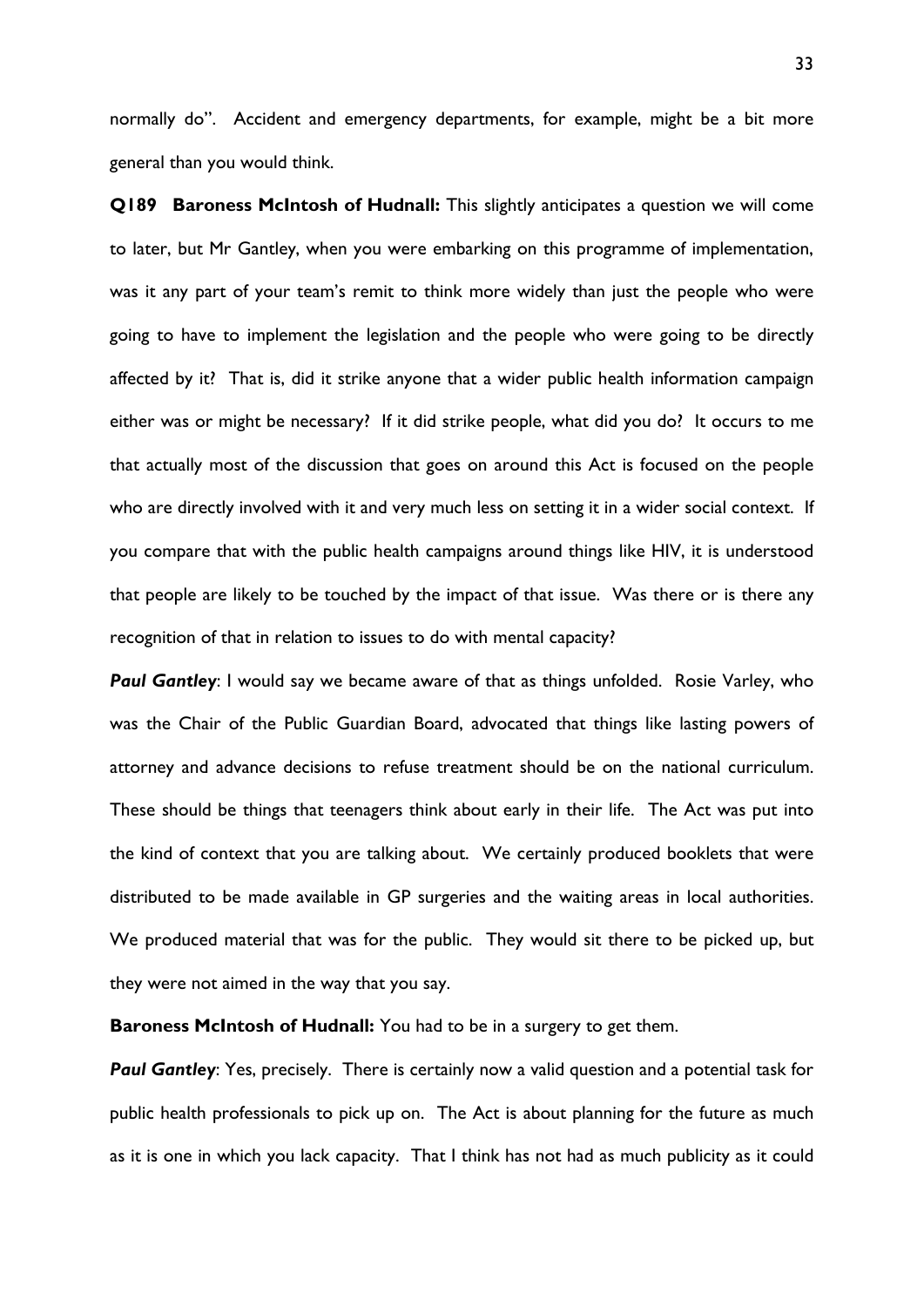have done. Off the top of my head, I think it was in 2009 that "The One Show" did a programme on lasting powers of attorney, and the Office of the Public Guardian was swamped the following week; there was a spike in applications. Periodically radio programmes such as "Money Box" and things like that have of their own volition looked at this, but it is a task that is still to be done.

**Baroness McIntosh of Hudnall:** We might come back to it later in the questioning.

**Sanchita Hosali:** I just want to pick up on a couple of the issues raised around centrality and guidance. On centrality, a lot of the practitioners and advocacy groups we work with do find the lack of centrally driven approaches to guidance quite difficult. There is a lot of locallevel guidance explaining the MCA codes of practice, for example, and some of them are very good; some of them may be not so good. The issue then becomes to what extent it is actually legally accurate and reflecting the code of practice. That creates some very big concerns in terms of the postcode lottery and what is actually happening. While work does happen locally, there does need to be a level of central guidance driven home. Often groups and practitioners find they fall somewhere between the Ministry of Justice and the Department of Health because these issues cross over both of them. There is a little bit of: "Who is responsible for what?". The idea is that things do happen locally, but there needs to be some kind of centrality. The fact that there are variations can mean lots of different things, both good and bad, but the fact is there are variations, and that, in and of itself, is not a good thing.

Then on the idea of codes of practice, we had some briefing meetings and brought quite few groups and practitioners together. The thing that came out from those was the fact that the code of practice is so impenetrable, and it is very different from other types of codes of practice. It almost seems as though it is trying to be an explanation of the law as opposed to an explanation of what it means in practice. Some of the comparisons that the groups we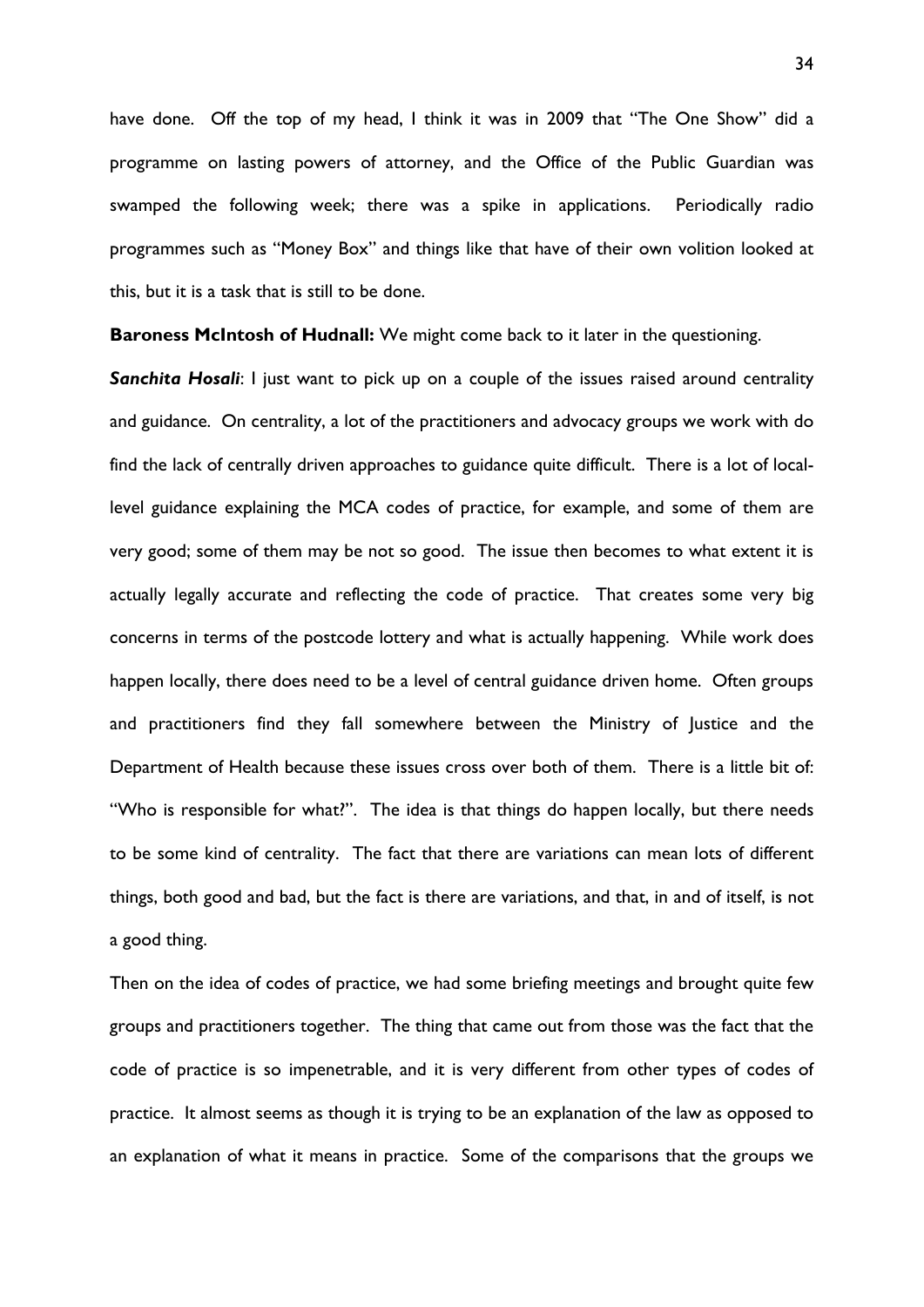worked with drew out were about equality law, where you have different types of codes of practice produced for different audiences. They include very practical examples of what that actually means and looks like in real life. That is a direction of travel that could be very helpful for the code of practice. Again, that is something that can be tailored for lots of different groups.

I would echo the importance of being relevant and starting with the person. As I said at the start, the whole point of this law is to protect the individual, but to protect their rights as well. It is not just protectionism; it is also ensuring that they can enjoy their rights and not have their rights restricted unnecessarily. It is really important to place that person at the heart of any issue to do with the MCA but actually being really practical and relevant about what that means and thinking about what in practice it looks like for those practitioners and how they balance a person's rights. For us, that is where a rights-based approach comes in to offer a framework to bring together all these things. The MCA is not operating in isolation, and often there is confusion with the Mental Health Act, where that comes in and how those two pieces of law sit together, as well as safeguarding policies and all sorts of things. It is thinking about what the approach is that is being taken across the board.

**Q190 Baroness Hollins:** Do you think the Mental Capacity Act presents unique challenges for implementation because of the wide range of professionals and individuals affected by it and, as Lady McIntosh has emphasised, the wide range of people who need to know about it? Are there any other similarly wide-ranging policies that we can learn from? **Patricia Kearney:** I do not think it is unique. There are lots of examples of directors who have a wide audience, such as the Putting People First concordat. I would probably just expand that a bit to take up Baroness McIntosh's point about the power of a public campaign. If you look at the dementia awareness campaign and how that fits in with all the dementia legislation and guidance, it is an enormous push. Sometimes the gradation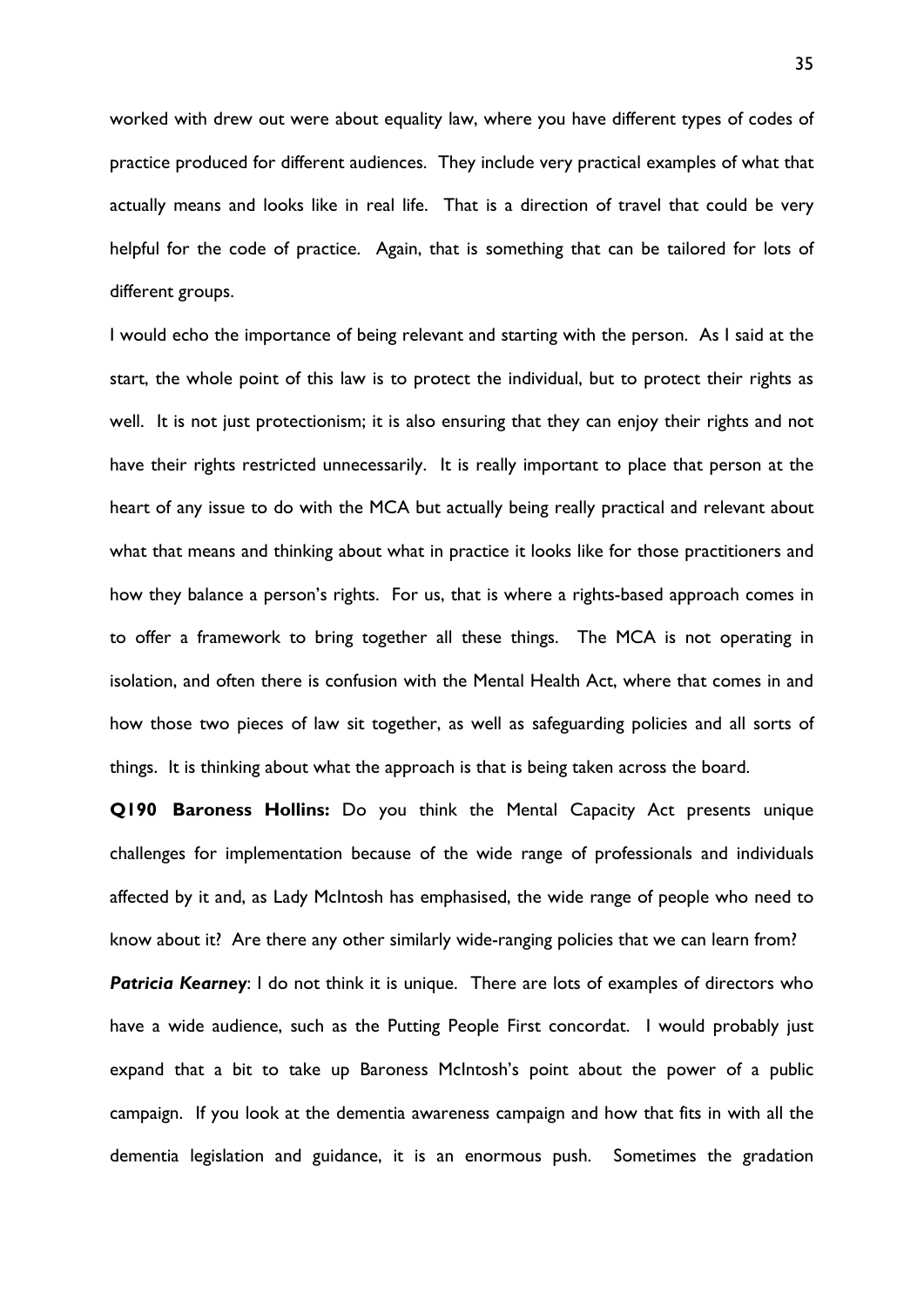between professional and public is not always that great. In fact, not realising that what you are doing constitutes restraint or deprivation of liberty is quite a shock. That works with the public, family carers and professionals. We found this out when we tested out our elearning resources. The testing was really to see how the navigation works and whether you can get round it. There was shock from the professionals looking at the examples and saying, "Oh heck. I do that". The awareness works both ways, and we have learnt a lot from the implementation so far as to how to focus a public campaign.

*Sanchita Hosali*: I would agree with that. There are a lot of very good campaigns and programmes that have happened. We have mentioned dignity and dignity champions, and the dementia programme that is happening. These are all things in which there are some really good examples of good practice, but from our perspective working across the whole spectrum of health and social care, there are lots of things that are doing almost similar things, but not quite, and are very specific to the fields they are in. Rather than having an approach that looks at the whole person or the way health and social care is provided, we are focusing on dementia, but actually dementia has a huge element of the MCA attached to it. Dignity also has a huge part of the MCA attached to it. One of the things that we are quite conscious of is that there are lots of pockets of programmes, campaigns and activity that deal with isolated issues as opposed to looking at some of the much broader root causes, which those things could then sit alongside.

**Patricia Kearney:** If I could just add a quick supplementary to that, our resources and our training and consultancy have recognised that you have to start with a triangle of safeguarding, the MCA and dignity within a human-rights approach. When people see that triangle they think, "Oh, right. If I do that, I am half way to that", and actually they are part and parcel of the same thing. That is the ultimate message to get across.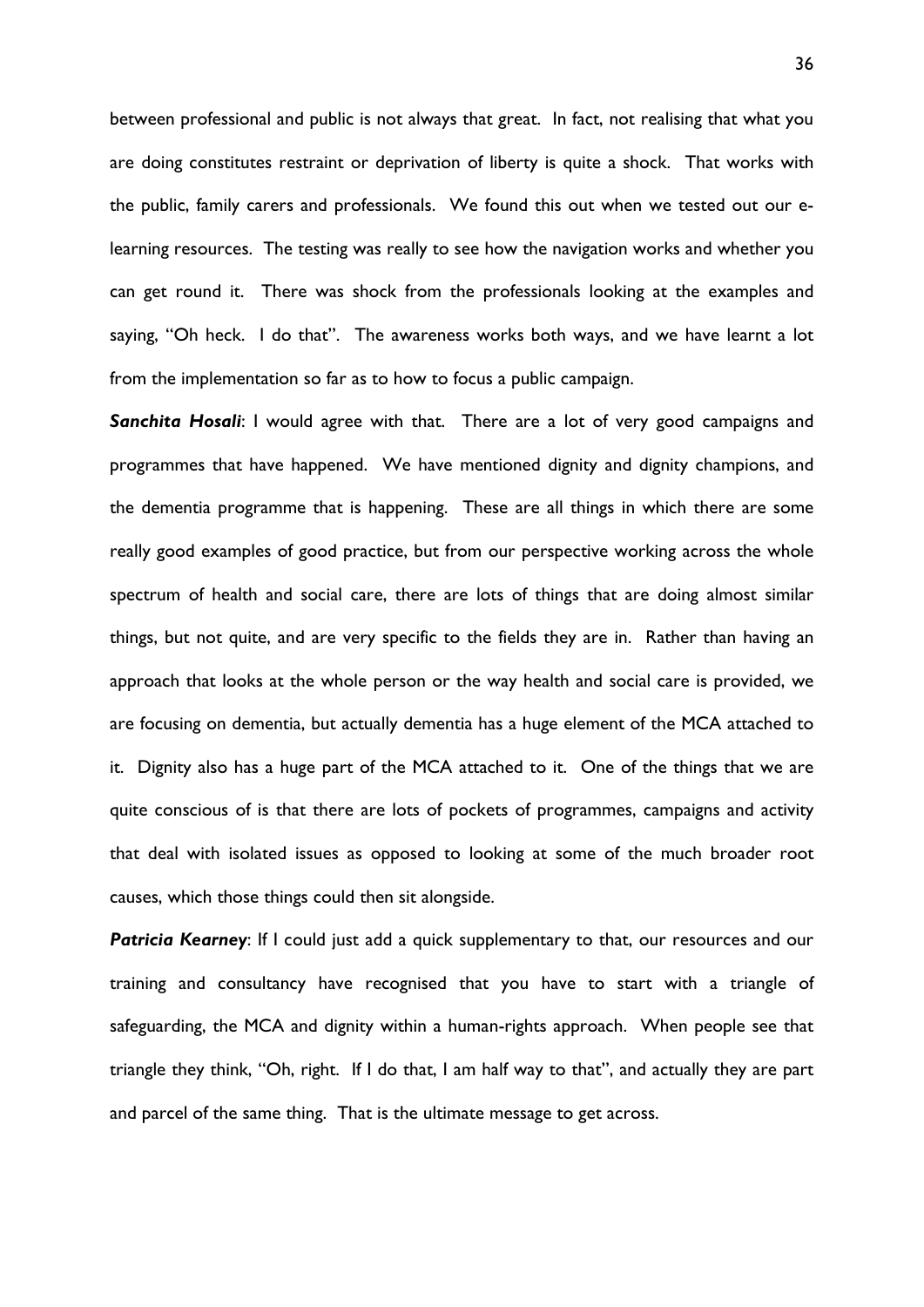**Paul Gantley:** I would not claim it was unique, and clearly colleagues would contradict me if I tried to. What I think was a rare challenge, though, was the range of the number people who had to receive the information. That is unusual, in the sense that there was an ambition to try to communicate with all those eight million people, and that is difficult to do because they have such varying needs. If it is right that there are two million people today in England and Wales who lack capacity, there are many millions of decisions being made about those people. To try to contextualise all those decisions for all those people is a rare challenge.

The discussions are slightly about how you best set about communicating with that, which I think is a slightly different discussion. With the benefit of hindsight, I would say that you probably spend a bit less time on the law than you thought you had to and you spend more time on trying to find the entry or the in for the person who needs to understand the law. It is this inevitability of having to describe the law in the first place, if you are an implementation programme for a piece of law, that means it takes you a while to get the second stage. The second stage is a much more creative one in which you can communicate in a variety of ways. The first stage is frankly a bit dry, because you have to communicate facts about a piece of law. It is difficult to do that without simply stating the law and variations of it.

**Q191 Baroness Browning:** Mr Gantley, can I just ask about your experience from the Department of Health? People who are diagnosed with any condition very often say that having been to the hospital and got a diagnosis, whatever it happens to be, they then founder trying to find out about a condition. I know we have moved on and many hospitals have their own information desks and offices now, but this is a moving population so all the people who perhaps lack capacity today will be a different population perhaps from those who are seeking that information in two years' time. Suddenly something has happened in their lives or their carers suddenly have responsibility. In the past, how has the Department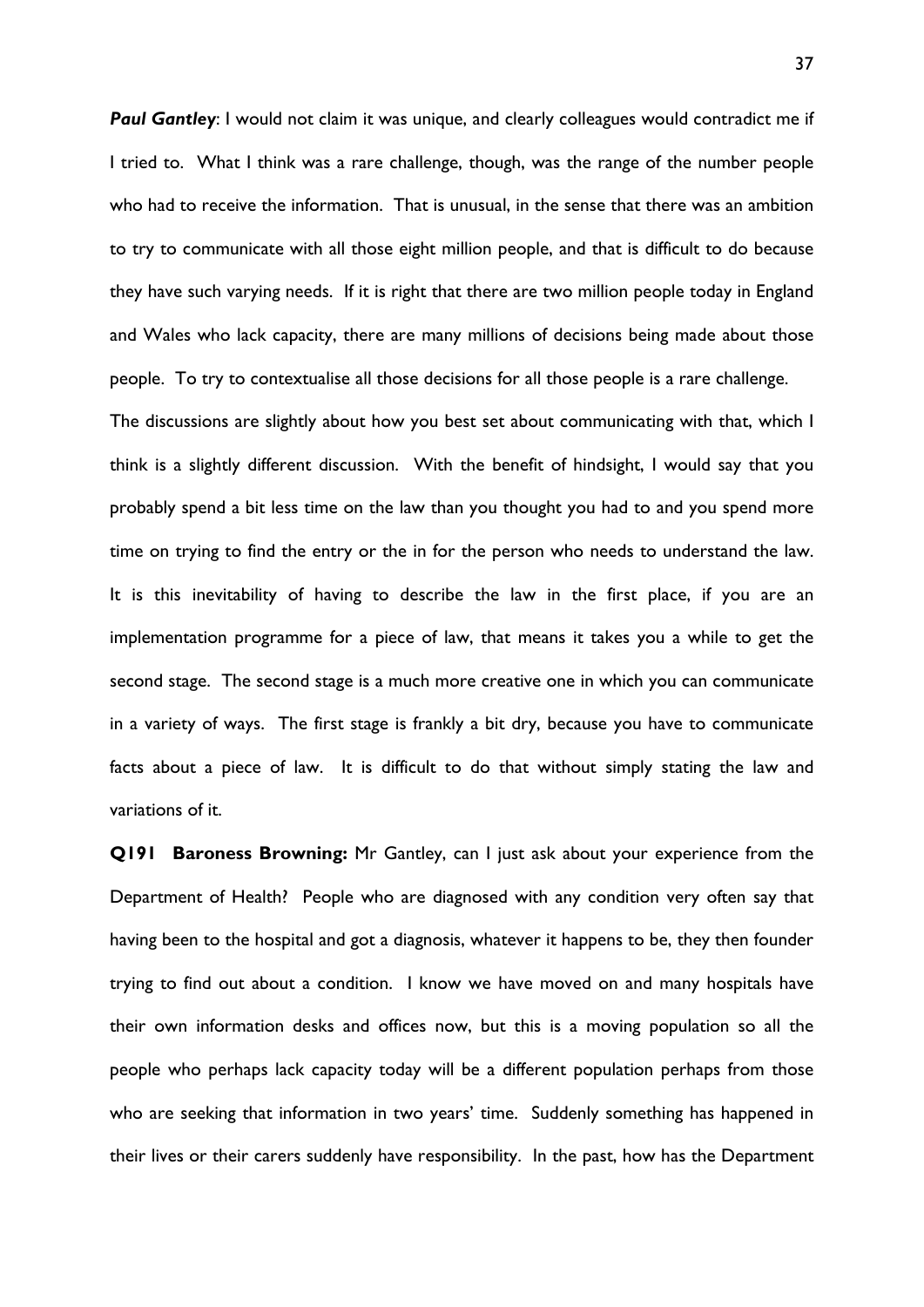of Health approached this dissemination of information to a moving population who will be quite different in the future from what they are today? This is not unique to the Mental Capacity Act. It is something that we have all thought about for a very long time.

**Paul Gantley:** For want of a better description, I think you have silos. You have policies on dementia or you have policies on strokes or something. People communicate almost through those diagnoses, so you have a campaign around dementia awareness or something. The problem with the Mental Capacity Act in that sense is that it covers all that. It is about all those things.

There was what struck me as a very sensible suggestion by the Nuffield Council on Bioethics a couple of years back—it might have been 2009, but I can find it if you want me to. They said that anybody who was diagnosed with dementia should be helped or encouraged to make a welfare power of attorney. That should be part of the discussion. Of course, whether they do or not is for them to decide. They went further. They said a lasting power of attorney should be free because it is a social good. That is a separate matter.

That is an example of extending the clinical interaction or the diagnostic moment into a wider thing around planning and around awareness: "Do you know?". You do not have to talk about the Mental Capacity Act at that point; you have to talk about the things that you might need and they flow from the Mental Capacity Act. You could have the discussion even without ever mentioning the Mental Capacity Act. It is about that invisible, silent integration of these things into those moments, and we are a long way from that. I am not sure that those clinicians would see it as part of their role at the moment to help someone plan. Many will, but many will not. It is about that contextualisation of following the moment for someone.

**Baroness Browning:** Is this something that clinicians should focus on? One of the difficulties with a diagnosis, whatever it is—if someone is suddenly diagnosed with MS, for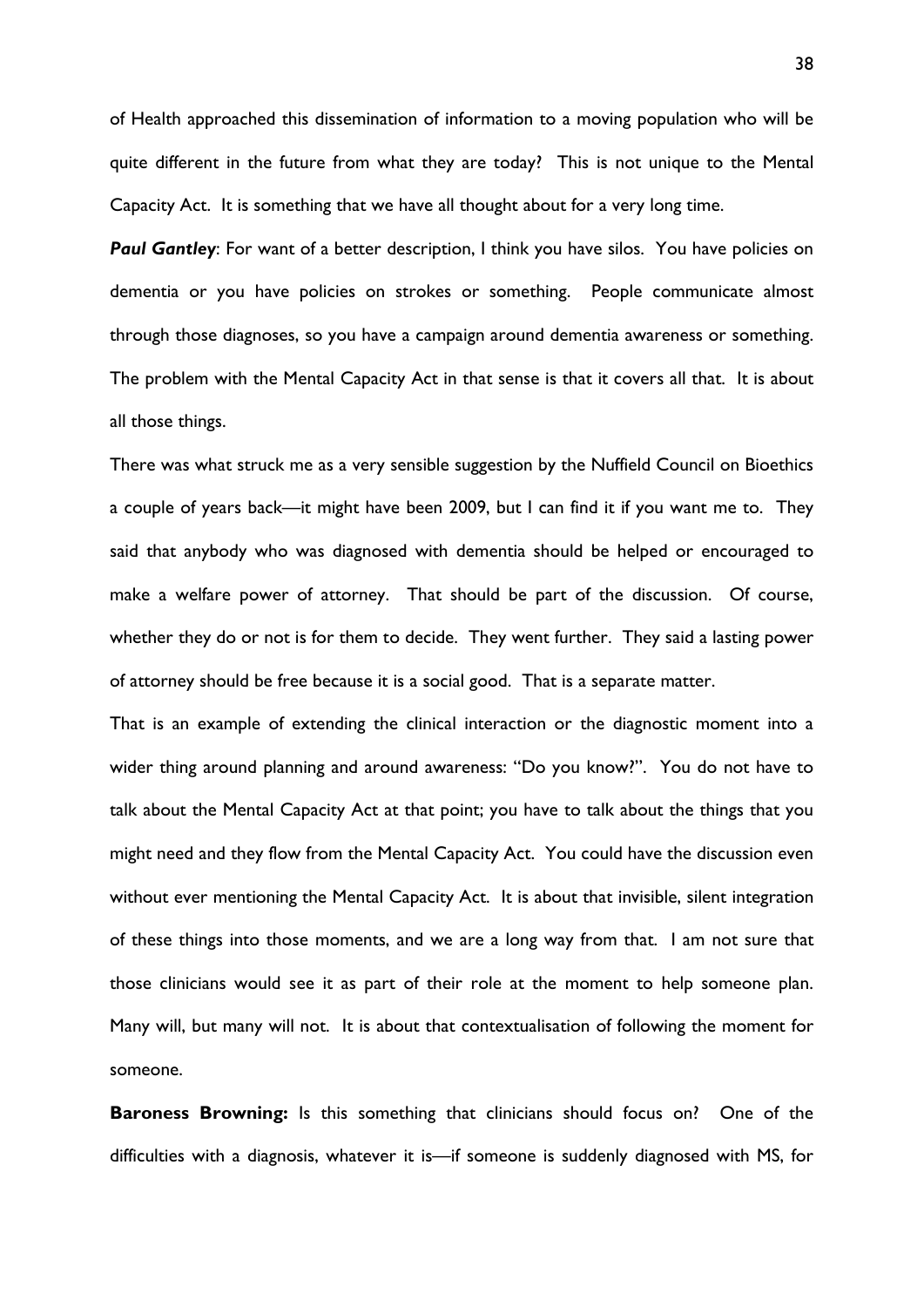example—is that the clinician deals with the diagnosis; they do not necessarily give them the number of the local support group.

**Paul Gantley:** Yes, all that. You get into labelling and a social model of illness starts to include those things. A clinical model maybe does not veer beyond the treatment.

**Q192 Lord Swinfen:** The Government's submission outlines significant training and guidance, and the Committee has seen a range of guidance produced by different organisations, yet we have heard significant evidence of widespread non-compliance. Can training and guidance achieve cultural change or is more needed?

*Sanchita Hosali*: Training is part of cultural change, but it is not all cultural change. That is something that we have seen that is quite problematic, not necessarily specific to the MCA but with the implementation programmes in general. You take a piece of law and you train on the piece of law, and then somehow it is reduced to training. I am not saying that is all that happened with the implementation programme. It is actually much more about an approach, and culture change takes a long time. It is not going to happen overnight. There are no magic wands—that somehow we have changed a culture. It is about looking at the ways in which we do change culture and testing what works, what does not work and finding out the ways in which we can bring those changes.

We have certainly seen some really positive results using a human rights-based approach to the organisation of healthcare service providers in the way rights are permeated, from top strategy down to service delivery, and what that service actually looks like in practice. That picks up from the previous point as well. An example of that would be our work with Mersey Care NHS Trust and the Learning Disability Directorate, and obviously a lot of what we are talking about has very particular meaning within that context. For the last few years, we have been working with them on what a rights-based service actually looks like. It is things like genuine empowerment and participation of service users in the process. It is not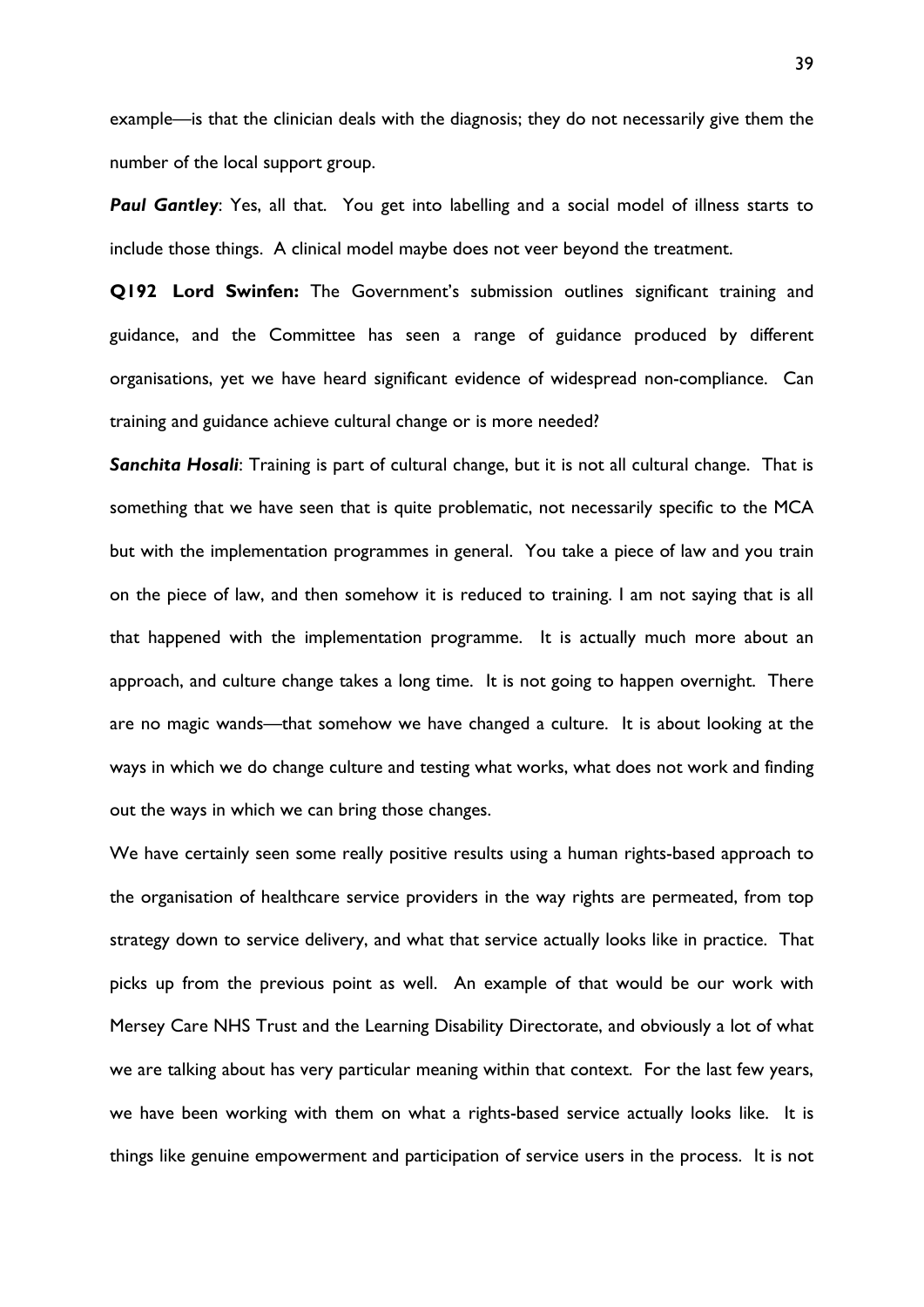consultation; it is the creation of service user groups that are part of the process of hiring staff and investigating various incidents and part of the process of risk management and planning when there is a diagnosis, and the kind of information that is available. It is bringing in not just those individuals but individuals from across the whole staff team. It is clinicians, but it is also support staff and other people involved in that service as well as external independent advocacy and family groups, and thinking about an approach that brings all those groups together.

The human rights framework can be very helpful in that, and we have seen some really good results from our evaluations of that work. We have seen it above 70% among staff, service users and carers that that kind of approach has been good for mental well-being, but it has also been good for changes in attitudes and behaviours, particularly among the staff team. It becomes about having a language to have conversations. We talk about people's rights, but we also talk about duties and about ways to balance those in meaningful and practical ways. It does not become emotional disagreements and arguments. It does not become about different people's internal moral compasses; it is a framework for approaching the whole process. We have seen some really good results with that, particularly in learning disability and mental health, which obviously has real resonance for the way people approach issues around the Mental Capacity Act.

**Patricia Kearney:** I would echo that. One of the issues is not just that we are moving into different populations but that a diagnosis does not automatically imply lack of capacity, or that there is lack of capacity today but not tomorrow and then back the day after. Fluctuating capacity is something that organisations and professionals really need to get their heads around. Rather than taking the diagnosis—and therefore a presumption about capacity—taking the liberty a person needs to have to enjoy their life is a much better way into it.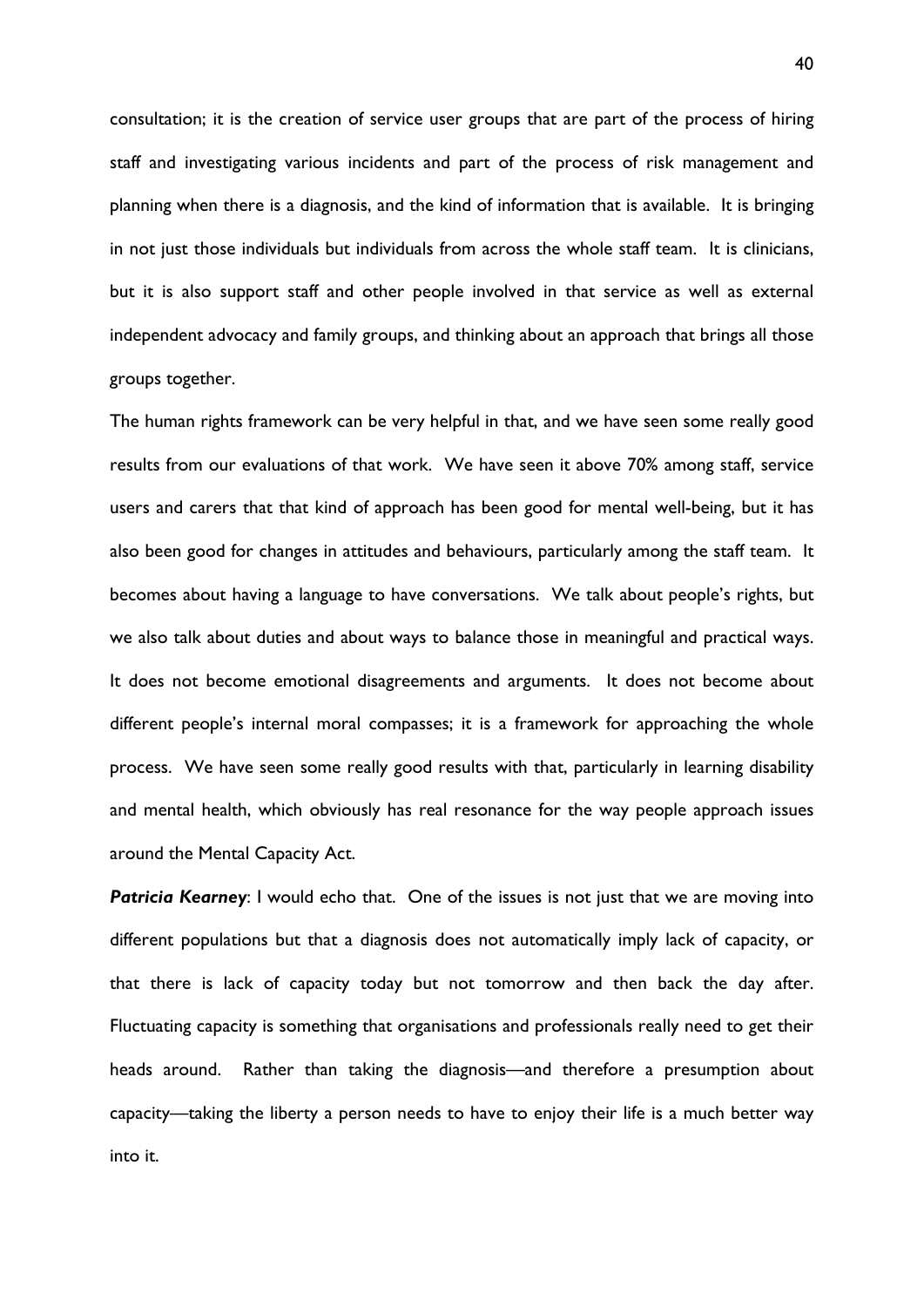Just to give you a quick example, one of our social care films is about Raymond and his money. Raymond is an 80 year-old person with dementia, and his main professional contact is a carer who comes in, and he wants to spend  $£50$  on lottery tickets. A lot of people would see that as an unwise decision, whether you had dementia or not. It is about how you go through the process to make sure the five principles of the Mental Capacity Act are put into play by the carer: thinking about capacity, recording the decision and the process, and actually making sure Raymond gets to do what Raymond wants to do, and it is perfectly all right. That is a massive shift from wanting to keep people safe, which is essentially proper and good—and you cannot take too much umbrage with people wanting to do that—to a very different way of regarding what the carer does and what the person using these services wants to do.

**Lord Swinfen:** How is this affected by the high turnover of staff, which we understand are often poorly trained as well as being poorly paid?

**Patricia Kearney:** There are two things. One is that the high turnover of staff in social care is an issue across a whole range of activities. I would not want to underestimate the difficulty of that. The CQC is looking more closely at induction training, for example, as a way to address what is part of a wider problem. We have found—and I think colleagues might say the same—that when we meet with frontline practitioners, there is often an instinctive wish to do good. When people start to understand what the MCA is trying to do, it makes sense. Then they are caught up in whether they have the right to make this judgment, which the MCA helps them with, and whether they are working in an organisation that is risk averse or risk enabling. All the issues about health and safety and so on play into those anxieties. It is something about how the organisation gives permission for staff, whatever level they are at, to work in a human rights way.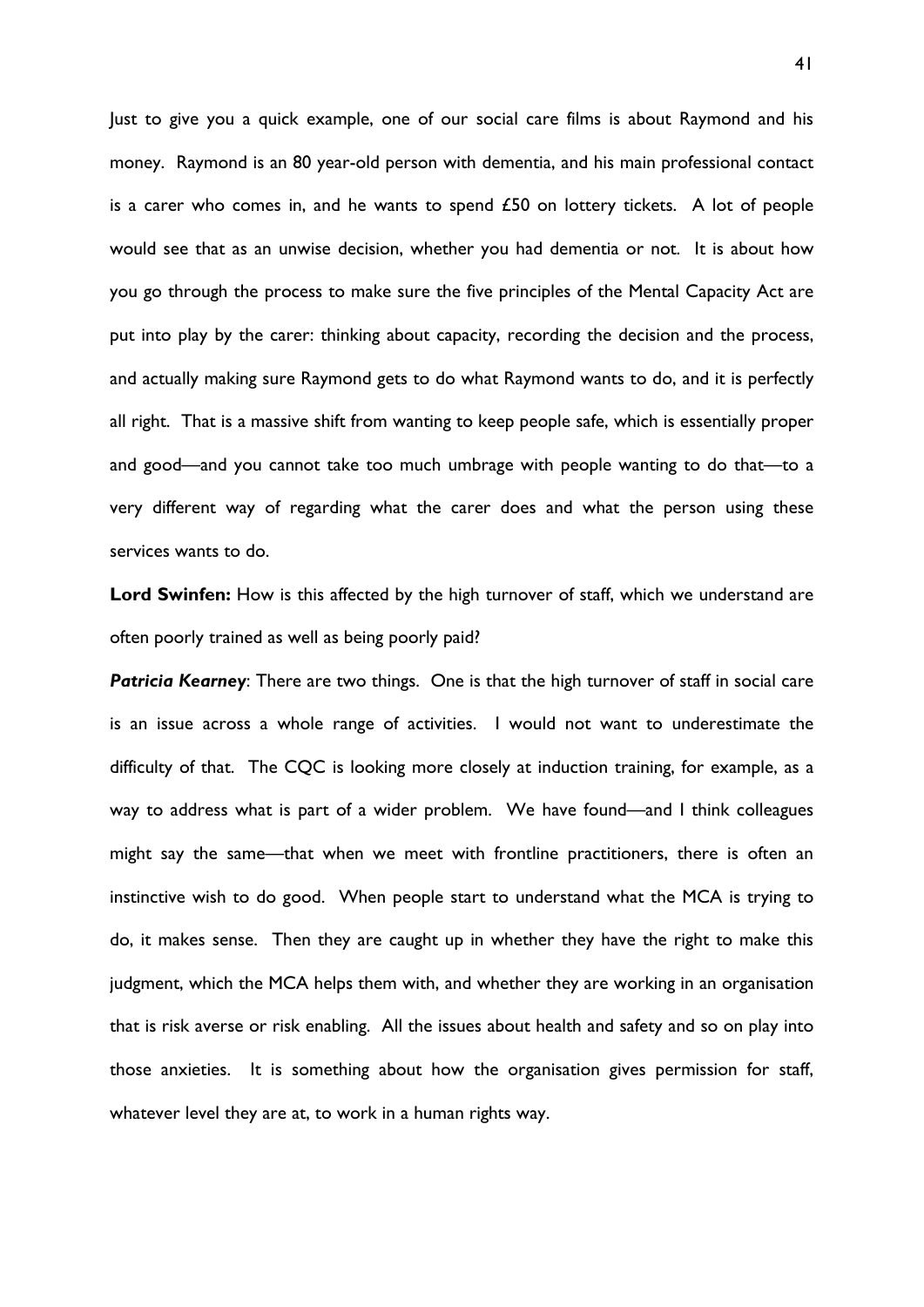**Q193 Lord Alderdice:** In a way, this slightly goes back to one of the things that Lady Browning was saying earlier. There is sometimes a tendency in a human rights framework in this context to see the rights being on the side of the patient or client and the responsibilities being on the side of the staff. In fact, though, there are responsibilities on the side of the patient and rights on the side of the staff. If Raymond decides to spend his £50 on lottery tickets, there are consequences. How far do you go in bailing him out of the consequences and how far do you not? There are issues of learning and so on. How do you work to ensure that the human rights culture that you are developing does not ignore the responsibilities on the side of the patient, the rights on the side of the staff and, indeed, of course both in respect of carers?

*Sanchita Hosali*: First, you have to be quite careful about using the language of responsibilities within a legal framework. You have to be clear about what we are talking about when we talk about legal duties and responsibilities, and moral obligations in the way we should behave and treat each other. Recognising that everybody in that situation has rights is a very productive starting point. Certainly, for the main part, the majority of our work started off working with practitioners and staff providing services. We have found that it is actually staff, particularly in middle management and frontline, who are very engaged by the human-rights approach. All of a sudden, it gives them something that is very practical and very realistic. It is the kind of thing that they can relate to because it relates to their values. However, it is also the recognition that they have rights as well in these situations. That can be quite a valuable move forward in terms of the culture change and process of bringing people with you. It is the recognition that all of us in this situation have rights and that there are different responsibilities, and that we need to make sure that all our rights are respected. That can be quite helpful.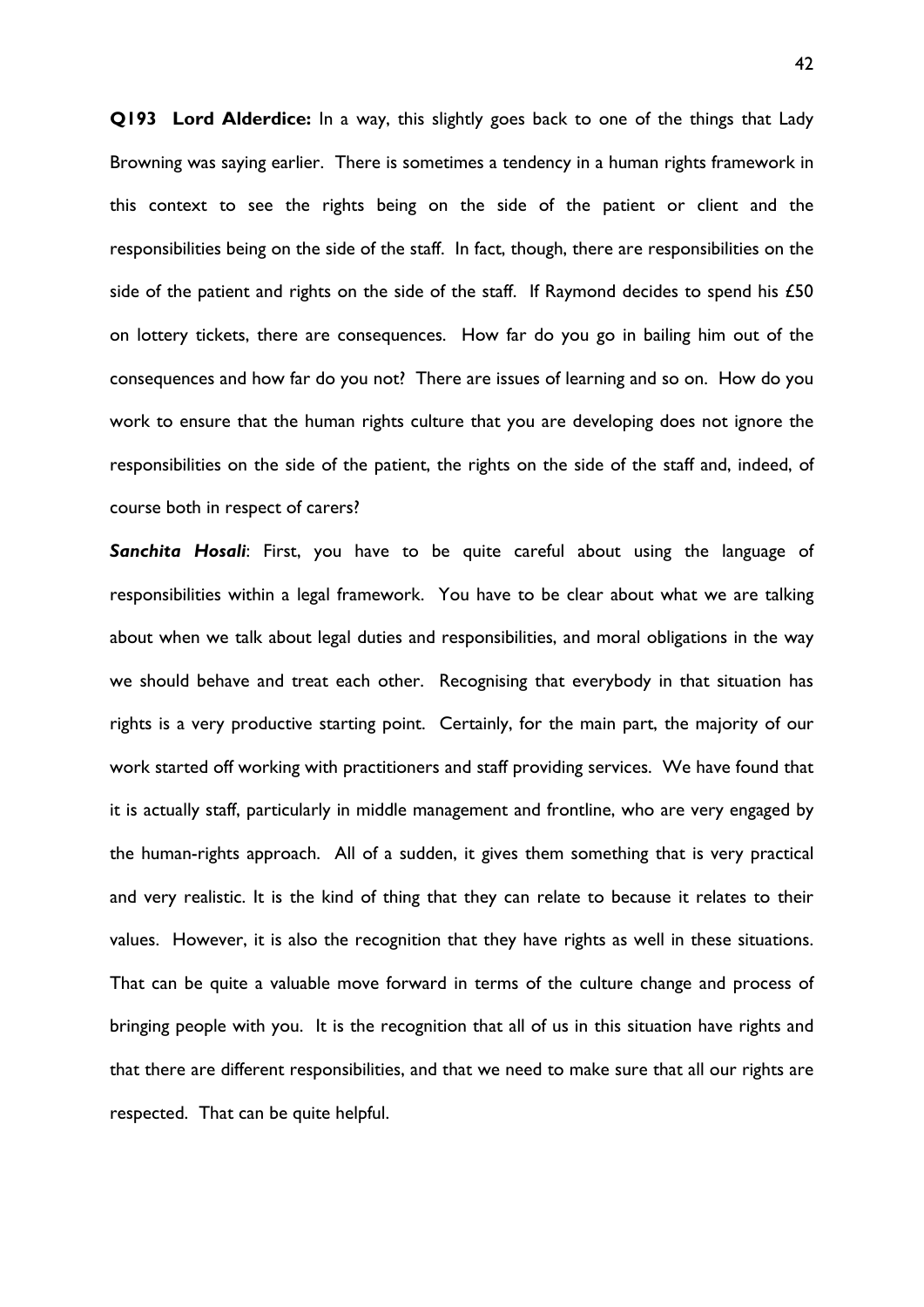Certainly, a big part of our work is about understanding what human rights really mean, and what they mean not just in law but in practice and relevance. That requires a level of expertise, experience and working together. It is not just off the shelf: "Everyone is going to understand human rights". We recognise that that requires some work. Our practice work shows that if you take that approach of raising the capacity and awareness of each of those different groups that are involved in this situation, it actually becomes a framework that allows you to recognise everybody's rights in that situation and to come to decisions that respect people's rights.

For example, our work would look not just at the rights of patients and service users to access an outside space but at the rights of staff not to be subjected to bullying or harassment as well, and at the way that would fit into a framework to make sure that they are being protected. That is a really important part of the human rights approach. It is a human rights approach: it is all the humans in that situation. That is the staff and the service users, and the families and the advocates as well. The advocacy service is a really important part that goes back to that issue around culture change, information and who has access to those issues. It is also the idea that there are issues about making sure that there is independent advocacy and people have access to those services.

In a previous question, though, one of the issues was also around not just access to support groups but also who was commissioning these services. There is massively high staff turnover across lots of services, but what is the role of commissioners in addressing some of those issues? To what extent do commissioners use their power to ensure there are levels of knowledge and understanding within our various different services? I would say there is definitely huge appetite for learning. I would echo what Patricia said. People very rarely go into health and social care because they want to do harm to other people. It is often about reconnecting them with those values and what that actually means in practice. Certainly, we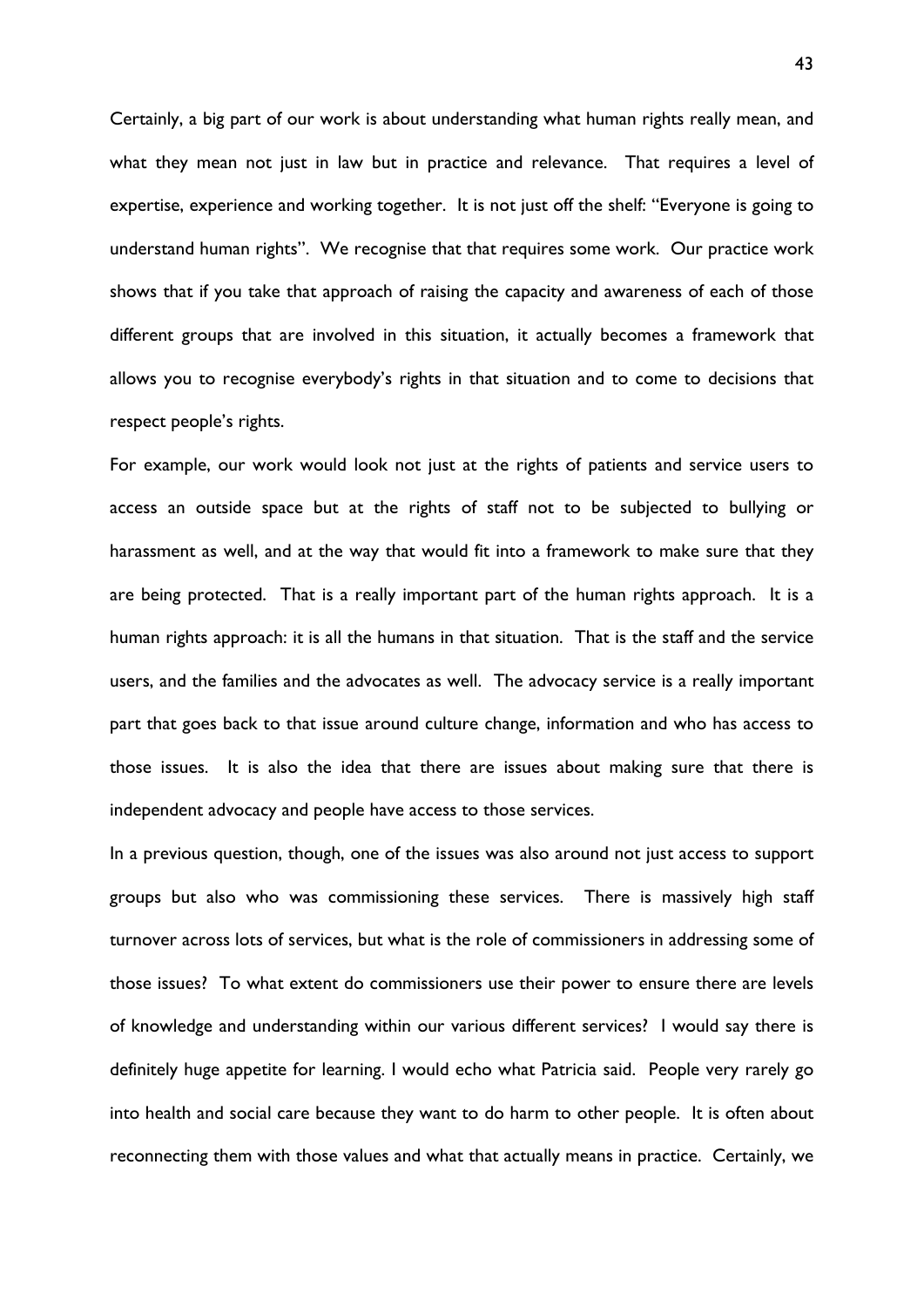have held six events on the human rights approach to healthcare—three events this year. We were oversubscribed by about 120% because there just is not access to that kind of support.

**Q194 Baroness Barker:** Throughout our sessions, we keep bumping up against the lack of awareness on the part of the general public about this legislation, not just of the principles and all that but of the very practical stuff like lasting powers of attorney or advance decisions to refuse treatment. Given your experience, what sorts of things do you think could be done to change that? I did note your point about the civic education syllabus and so on.

**Paul Gantley:** Let me go back to the previous answer first. There is a role for people to disseminate some of that information as they go—to see their professional role as being wider than the immediate treatment or social care issue. The impact assessment for the Act talked about codifying the common law and that there would be no radical or wholesale change. That has not been the case. One of the successes of the Mental Capacity Act has been to muddy the waters a bit and to raise issues about what proper care is. Complacency would be too strong, but the situation was not as good as everybody thought it was. At its worst, people almost seemed to say that capacity or incapacity was kind of invented by the Mental Capacity Act, which is slightly odd. There is a wider role for all professionals in disseminating information as they go.

Other than that, again I mention Rosie Varley, who was the Chair of the Public Guardian Board. She thought there should be a Mental Capacity Act champion or champions to talk about these kinds of things. That is not to talk about the issues that professionals want to talk about, which is what deprivation of liberty is, or things that professionals are forced to talk about, but to talk about these wider advantages of the Act for people.

My own belief—and people at this point always mention "The Archers" or "EastEnders", and I am not going to do that—is that if I do not know about it, what is going to convince me is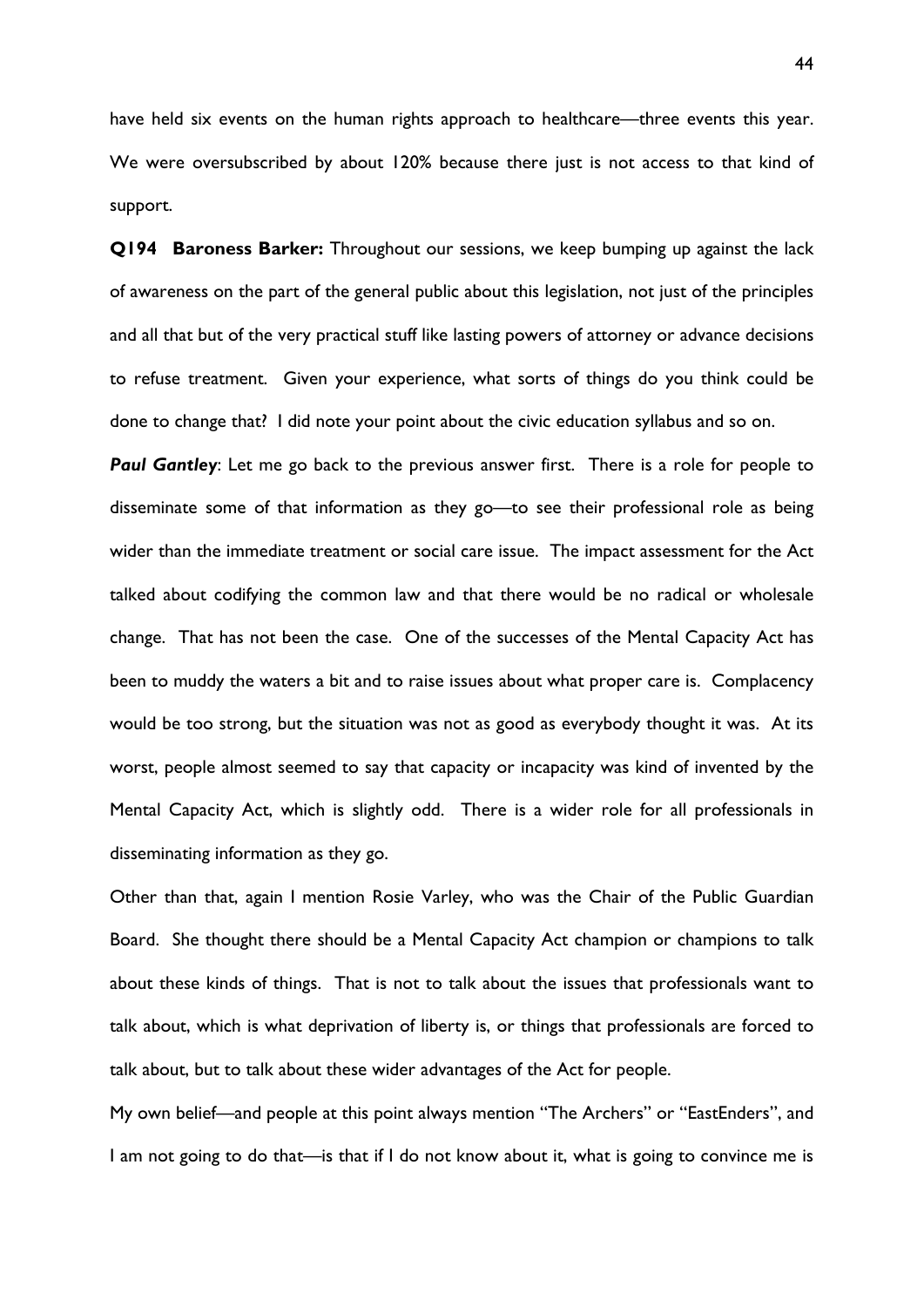to hear a compelling personal story that someone has: "In a moment of difficulty or crisis, it was really useful for us as a family to have a lasting power of attorney", or, at the most extreme, someone had a good death as they wanted because their advance decision to refuse treatment was enacted. I think the answer lies in disseminating the experiences and stories of the people who are the ordinary members of public and the recipients of services. I do not think it is a matter for the professionals. I heard a consultant geriatrician who has a lasting power of attorney and has a personal condition of his own speak very compellingly of when he went into a crisis and into hospital; his lasting power of attorney was used. He was a professional who knew all about the legislation, but the most compelling part of the story was the personal part. Something happened that he wanted to have happened. Somebody represented him. That is the story that needs telling. It is then a question of where you do that through the relevant articles, journals and the relevant media. I do not think it is a story for the professionals. It is a story for people themselves, for want of a better distinction.

**Baroness Hollins:** Do you think it is very widespread for members of the public to believe that they can make end-of-life decisions for their family members without a lasting power of attorney?

**Paul Gantley:** I do not think it is. There was a great deal of concern, as you and others will probably recall, through the passage of the Bill about these matters. The reality in the time since Royal Assent and coming into practice has been there have been far fewer of these. There is no momentum; it is a very unusual thing. If you talk to most healthcare professionals, they will say that it is something they rarely, if ever, come across.

**Patricia Kearney:** This is purely anecdotal. We get a lot of inquiries to our service from professionals and from the public—or their carers usually, rather than the public as a whole. First of all, that shows that the debate is still alive; implementation is not finished as far as people out there are concerned. Anecdotally, a lot of our queries from the public are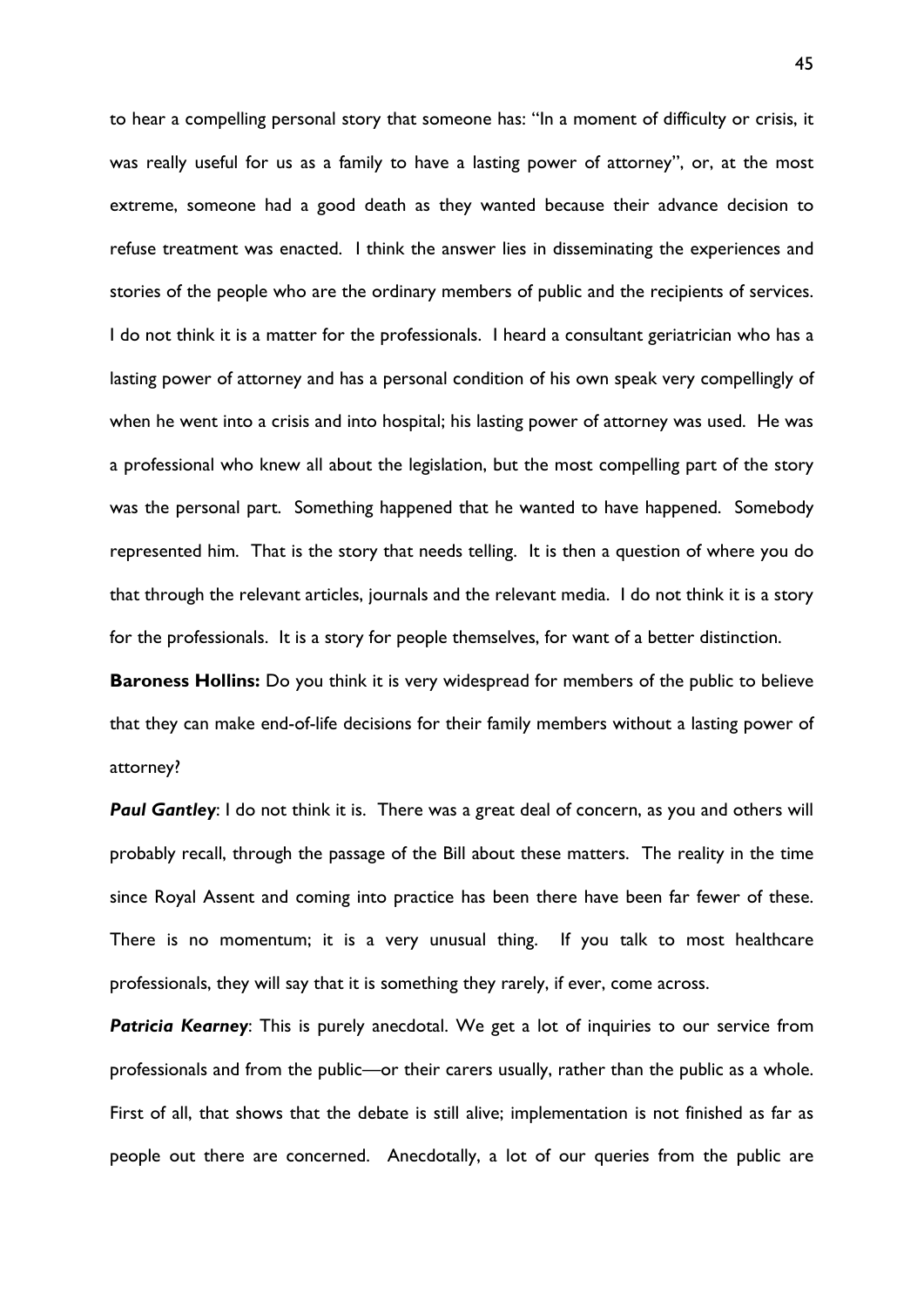around precisely these matters and the role of the Court of Protection and the Office of the Public Guardian. I know you are taking evidence separately about that. We find that the website is much clearer than it used to be, but people tend not to know about it. When we move them on to that, they find it very helpful, but why do they not know about it? We do not have the answer to that, but I think some very simple and straightforward publicising about the role of the Court of Protection would be very helpful—in Tesco maybe.

**Q195 Lord Swinfen:** How do you ensure, when you have made a lasting power of attorney on end-of-life decisions and you are not well, that the people who are looking after you actually see that power of attorney and follow your instructions?

**Sanchita Hosali:** I would say that is why things like access to advocacy and independent advocacy are really important. I agree that we do need those personal stories in a much wider public and general debate about it. With these issues, we need our practitioners on the ground. We work in one particular mental health unit, for example, where there is one nurse who is very good at doing this but other nurses do not necessarily know about it. It is about those practitioners knowing, but also individuals having access to advocates who know these things, are there to support them to make these decisions, give them the information, and can then be the monitor of what happens in that situation.

**Paul Gantley:** One of the plans that I do not think has yet come to fruition in all the attempts to bring a new healthcare record into place was that each of us as individual patients would have something called "my personal space", and that was viewed as the place where I would put the existence of my lasting power of attorney or the existence of my advance decision to refuse treatment. Somewhere else I would make it known that they were there. That was a technical or an IT solution to the problem. In the meantime, all that you can encourage is that, if I have one, it is something I must make known to my GP, for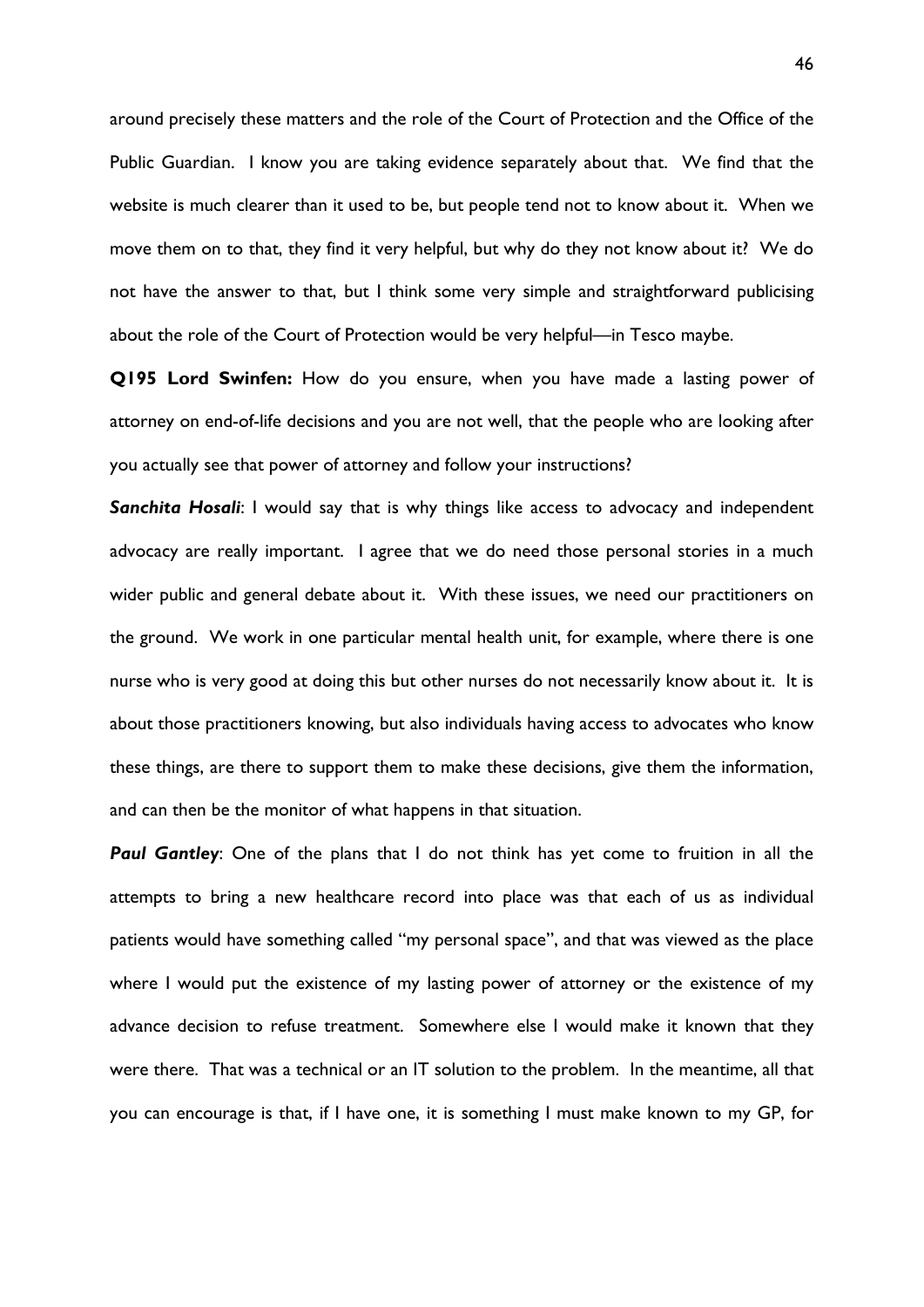example, or somebody else. If I take the responsibility to make something, as things stand it follows that I must take responsibility to make it known to others.

**Baroness Barker:** Whatever they happen to think about it, professionals all seem to know not only what they have to do but what everybody else has to do to be compliant with the Mental Health Act. In stark contrast, we keep hearing time and again that while social care staff may well be compliant, there is a feeling that different professions, in particular medics, are not. What do you think can be done to deal with that?

**Paul Gantley**: I am a social worker by background. If we accept that in the first place, which is not necessarily a universal view, one of the things that social carers are often obliged to do at the start of a social care interaction is to work out whether there is a legal duty to do anything: whether someone has a legal right to a service or whether I have a legal right to intervene. Social care has a legal framework that sets the event in motion. The medical professions tend to rely in the first instance on trusted clinical practice, and I do not think their first instinct, whether it is an emergency or an elective moment, is to stop and ask whether there is an entitlement to this or, "If I do this, will there be legal consequences?". Their instincts at that point are based on trusted peer clinical practice. There is a distinction in the way the law frames those two things, which might be part of the explanation for that.

At its starkest, a nurse said to me in a particular event, "If someone is on my ward, I will make a decision for them whether they lack capacity or not". That is a cultural issue that says a lot. There is probably a more advanced culture of trying to reach a mutual agreement and something called empowerment in social care, broadly speaking. There is more of a reliance on knowing what the right intervention is and achieving that intervention for someone in a healthcare setting, just as a sweeping generalisation.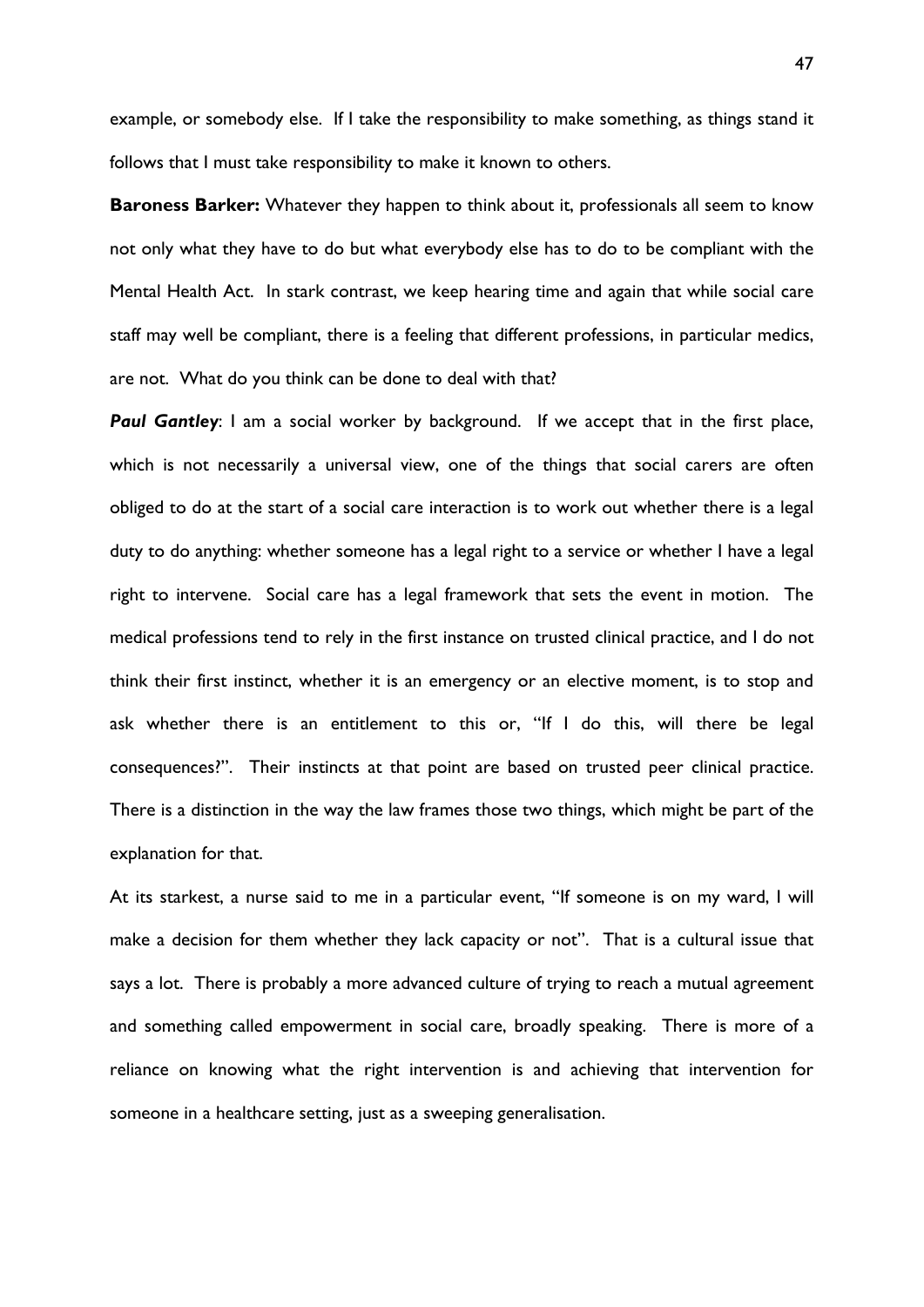One of the reasons that often clinicians do not go through what they should go through, which is a proper consultation process and so on, is because they have already worked out what is going to happen in the end, because the right intervention for this person is treatment A or treatment B. In the worst case scenario, they are just busy and they think there is no point in going through the consultation: "It is not going to achieve anything because we already know what the outcome is". It is the difference between what the law says you should do and what people do either because they are busy or because they know they are going to get to that place anyway.

It is how you get all the aspirations of the Mental Capacity Act, which are about how people should behave to get to that outcome, into practice when there is no incentive for those people to do that, because they are going to get there anyway. It is a cultural change to convince those people that it is a better world and that I receive a better service as a patient if I am involved in that transaction. It is how you achieve that culture change. You can only achieve that culture change through negotiation, through debate and through a certain amount of pain. It is not something that you can demand of people.

**Q196 Baroness McIntosh of Hudnall:** I think we have pretty much covered this, but I am just interested in it as a wrapping-up issue. You said something earlier on, Ms Kearney, about the moment that we are at with all these issues. You implied that we were very early in a process that was likely to be long and iterative. People have to learn and feed the learnt stuff into the process, and that then generates more learning. That is perfectly uncontentious. However, are we doing this work too soon? You implied there just was not really enough evidence to know how this is all working. If we link that to the answer that Mr Gantley just gave about culture change and about how you get practitioners, whether they be medical or social work practitioners, to understand how to engage with this Act and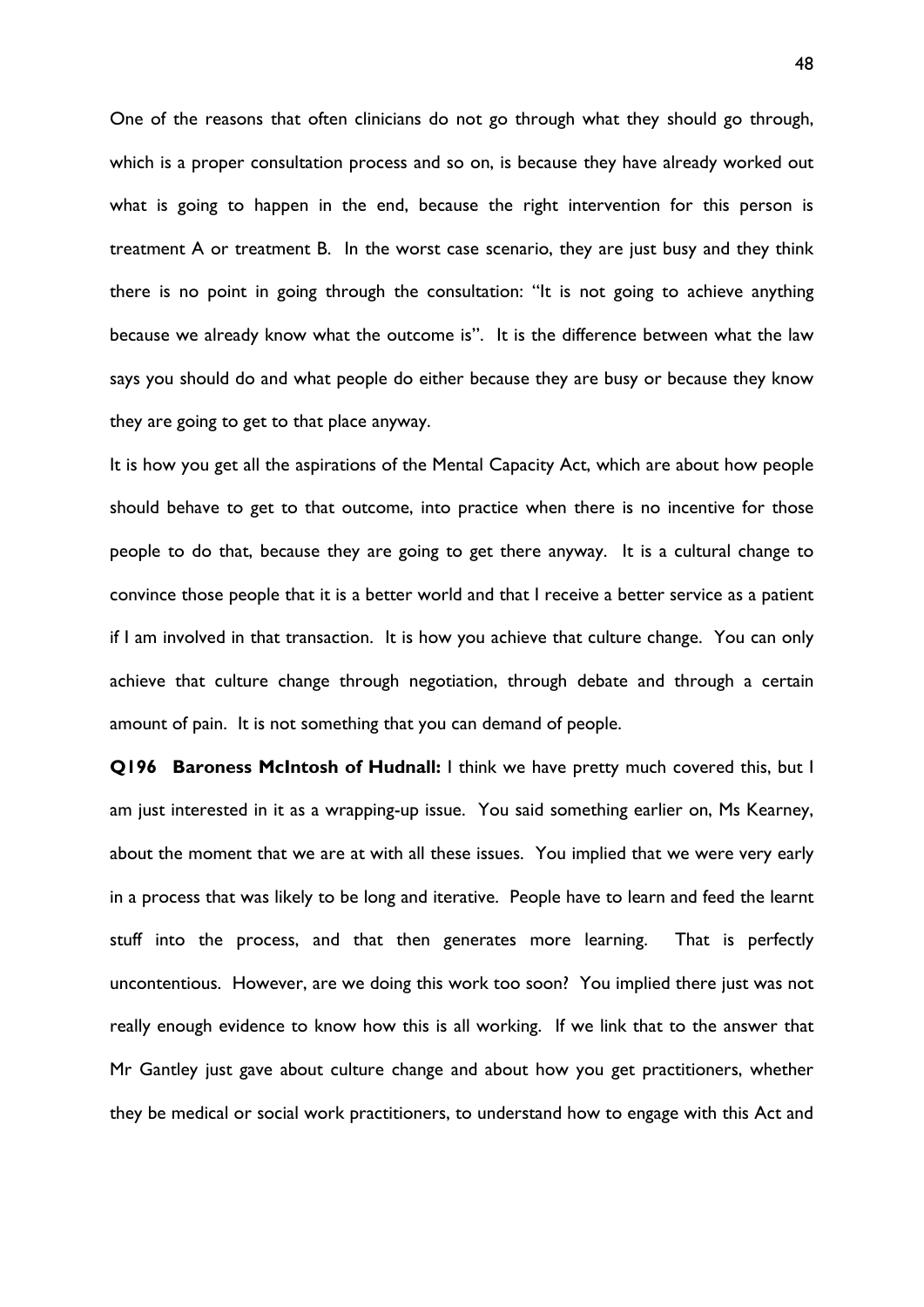to make it work, we are thinking, "Well, it has been five years. We ought to be seeing something happening". Is that reasonable?

**Patricia Kearney:** I think it is absolutely the proper time to be shifting.

**Baroness McIntosh of Hudnall:** Good. That is a relief then.

**Patricia Kearney:** It is highly significant that our most recent publication resource about DoLS in practice has for the first time been able to put practice examples in because we are starting to get them. I think we should seize the moment. Data analyses, views of where good practice is happening and examples of that are starting to emerge. We should be looking for them vigorously, because the quickest way to get a culture shift is for me to see someone like me doing what I am being told to do.

*Sanchita Hosali*: I would absolutely echo that and agree with it. Now is absolutely the time to be doing this. As I said at the top, there has been such a disconnect between why we have the MCA and what it is all about. This is really timely to reconnect with that, but also to provide an avenue for the good practice that is going on, to get that message out there and to flag up where some of the issues are. While change and culture change is an ongoing practice, you cannot just leave it to continue in perpetuity. There will be points at which we need to stop and take a step back. With not just the big national scandals that we all know about but the local-level good practice work that is going on, now is the time to do that.

**Paul Gantley**: I would say that the Mental Capacity Act is a force for good and it has actually provoked some of these debates and some of these issues. Some of it is about whether people understand the law or not, but fundamentally to comply with the law is to behave well and to show best practice. The impact assessment said, "It sets out an expectation that best practice in attitudes and behaviour should be the norm for everyone". We should still strive for that, but we need to show people what that best practice is. It is very difficult to make a demand of people that they are falling below best practice if we do